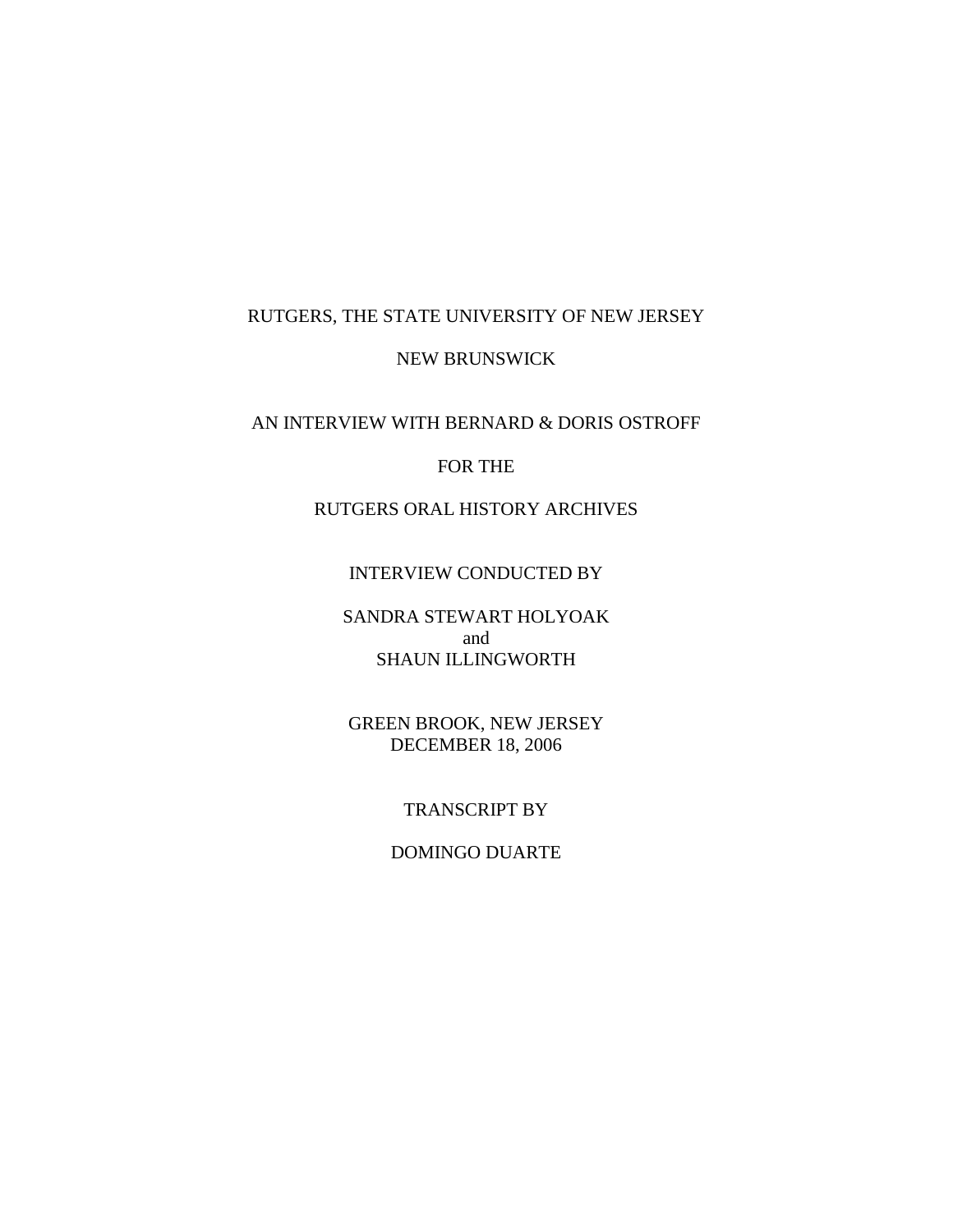Shaun Illingworth: This begins an interview with Bernard and Doris Ostroff …

Bernard Ostroff: Bob.

SI: … On December 18, 2006, in Green Brook, New Jersey, with Shaun Illingworth and …

Sandra Stewart Holyoak: … Sandra Stewart Holyoak. Thank you both very much for having us here and for the wonderful zucchini bread.

SI: Yes, thank you very much.

SH: We will be doing a team interview today. To start the interview, could you both tell us where and when you were born?

BO: I was born in South Philadelphia in 1930.

Doris Ostroff: And I was born in Newark, New Jersey, 1931.

SH: Let us start with Mr. Ostroff; we would like to talk a little bit about your family background, if you could tell us about your father first.

BO: I really am unable to. My father died when I was six months old. I was one of four and my mother immediately went to work. … Because he was a suicide, it was impossible for my mother to come to terms with this, and so, there was never a mention of him or pictures or anything. So, I could not tell you about my father at all. He's the great mystery.

SH: Tell us about your mother.

BO: My mother was a Russian émigré who came to the United States, I believe when she was about five or six, from Odessa, Russia. She was a dynamo, a very beautiful woman. She had four kids, three girls and a boy. She had a very hard life, very hard life. She immediately went to work as a sewing machine operator when my father died, and my grandmother, her mother, came to live with us. While she worked, my grandmother took care of us. Although I was very young, I had a sister two years older than me, but the other two were seven and nine years older than me.

SH: All right. You talked about your grandmother coming to live with you.

BO: Yes.

SH: Were there other family members that had immigrated as well?

BO: Oh, and this was an area--my mother came from a family of seven or eight. … They all lived within walking distance and, if I came home from school and my mother or grandmother was not there, there were a lot of places for me to go. It was a very caring family.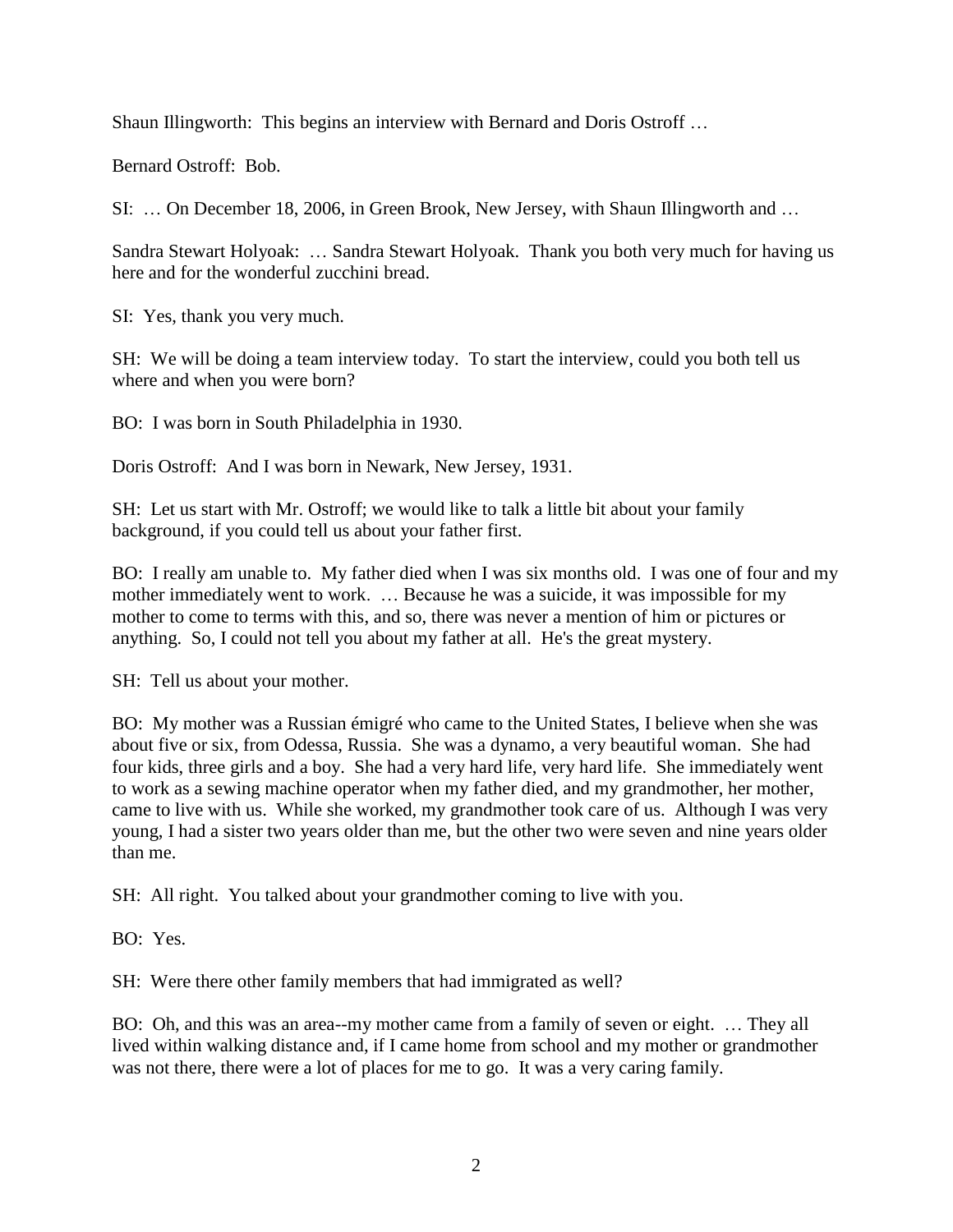SH: Had your mother's parents come to America at the same time?

BO: No, no. My mother's father came over to provide for bringing over the rest of the family and he was never heard from again. He may have died on the ship, or we don't really know, [laughter] although there are legends that he went to Paris and he married a ballerina and opened a publishing house, but, you know, all that's a cock-and-bull story. [laughter] … I think two of my mother's brothers came and provided, by working, for the passage of the others, and that's how they came over.

SH: Wonderful story. What did they do? Did they come to America knowing a trade?

BO: No. The oldest uncle was a real revolutionary in Russia, and I think he had to flee the country and he went to work for Westinghouse, in Philadelphia. … He employed many of the other brothers. They started very small businesses, cigar stores, newspaper stands. Nobody was rich, nobody was rich.

SH: Very hard-working men.

BO: Very hard-working, very caring about my mother, especially. … My grandmother, who lived with us, had a visit every Sunday from her children and their families, so that we really got to know our aunts and uncles and cousins.

SH: Did your older sisters look out for you?

BO: They were very good. My oldest sister, Florence, unfortunately, found my father in the basement. So, her life was a little screwed up, but she was a beautiful woman and married, had two children and was very productive, but, unfortunately, was in and out of institutions quite a bit.

SH: It must have been so devastating.

BO: Yes, it was devastating for her, yes. We, … my sister and I, the youngest sister of mine, were just adored, and we had no concept of anything and we had no curiosity, strangely enough, about what happened until we got older. Who was the man that nobody ever knew about or talked about?

SH: Did your mother ever remarry?

BO: My mother remarried when I was thirteen. My two older sisters were working, one of them was married, and my mother broke her leg and she figured that maybe she wouldn't be able to work anymore. … So, she married a brother of her brother-in-law. So, two sisters married two brothers, and we moved then to Camden, New Jersey. Was it a happy marriage? I have no idea. It was a marriage of convenience for my mother and that was basically what it was.

SH: Then, your schooling would have been interrupted.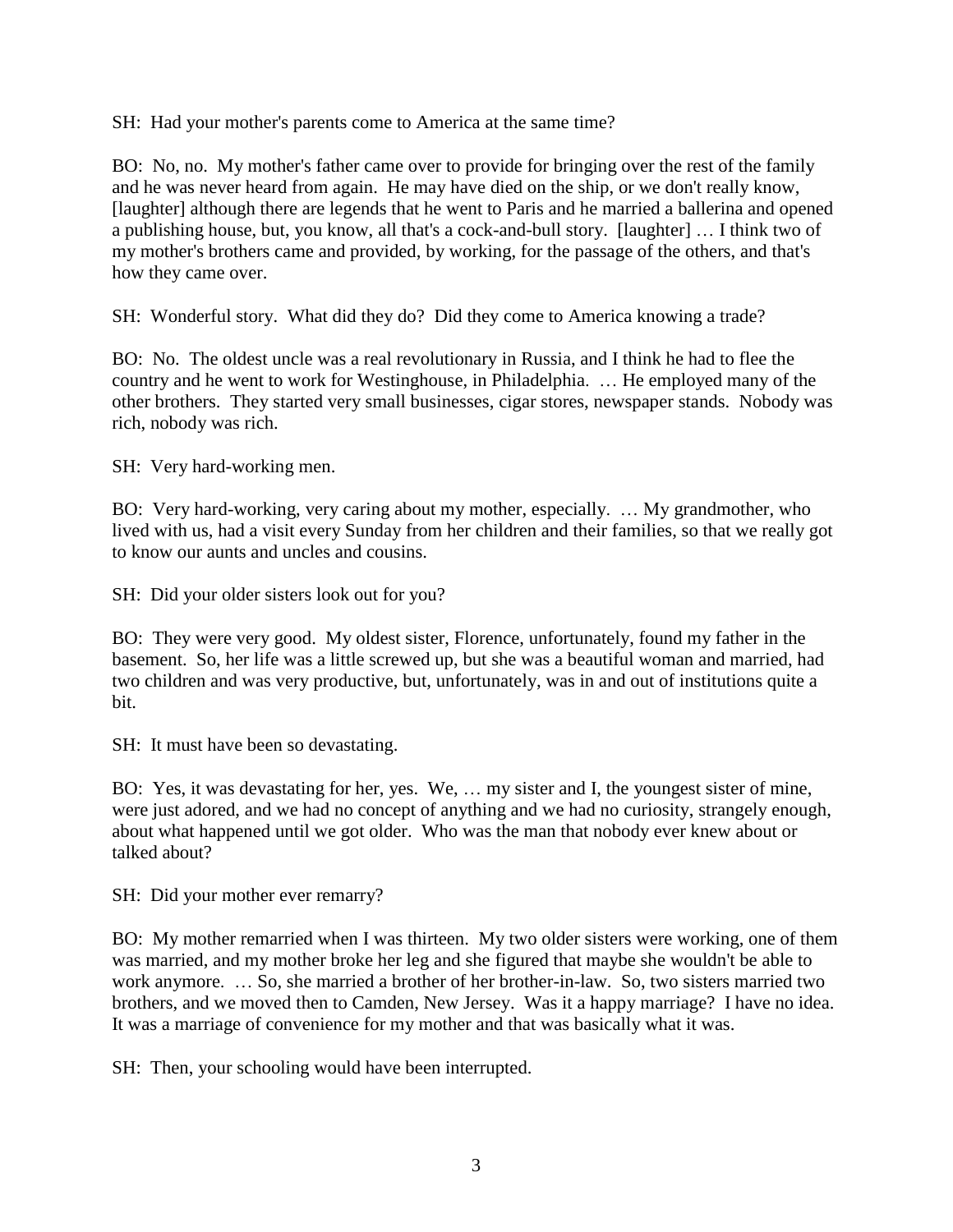BO: … My senior year of junior high school, I don't know, in ninth grade, and then, high school in Camden, New Jersey, in the secondary high school, a very small high school, called Woodrow Wilson High School.

SH: On the pre-interview survey, you said that your father had been in World War I.

BO: Yes.

SH: Was this something that you found out after you had grown up?

BO: I had a penknife of his that was given to me by a brother-in-law of his, but … I was told that my mother became a citizen because the dependents of people who had served in World War I who were not citizens immediately became citizens. … Then, much later, after my mother had died and after … his sister died, I was given a photograph of him and it's in a uniform, from World War I, yes. That was the first photograph I had ever seen.

SH: Did his family keep in contact with you?

BO: He had only one sister.

SI: Did your mother ever tell you anything about her work?

BO: In the factory?

SI: Yes.

BO: Yes. She was, as I said, a very beautiful woman and it was the [Great] Depression and she became very active in the union because she was sexually harassed, constantly. It was done by bundles. In other words, … the foreman would give you bundles, for which you would be paid only if you were nice to him. … I think my mother was outraged all the time at work, but, then, the Second World War came and, in 1940, well, at the end of 1941, or maybe during '41, they started making Army uniforms and there was lots and lots of work. … So, she was [doing better economically]. I can remember, we finally went out to dinner, [laughter] the five of us, and my two older sisters … were then working, one of them in the Philadelphia Navy Yard and the other as a secretary. … We suddenly had some money, [laughter] and it was amazing. The war was a very important economic change for us, yes, but it was a sweatshop kind of thing that she did.

SI: When you said she was involved with the union, what kind of activities was she involved in?

BO: Oh, I think she was an organizer for the garment ladies, International Ladies' Garment Workers' Union. … I mean, she was outraged, constantly, by this kind of behavior.

SH: Were there meetings in your home?

BO: No, no. That was something totally separate in my mother's life.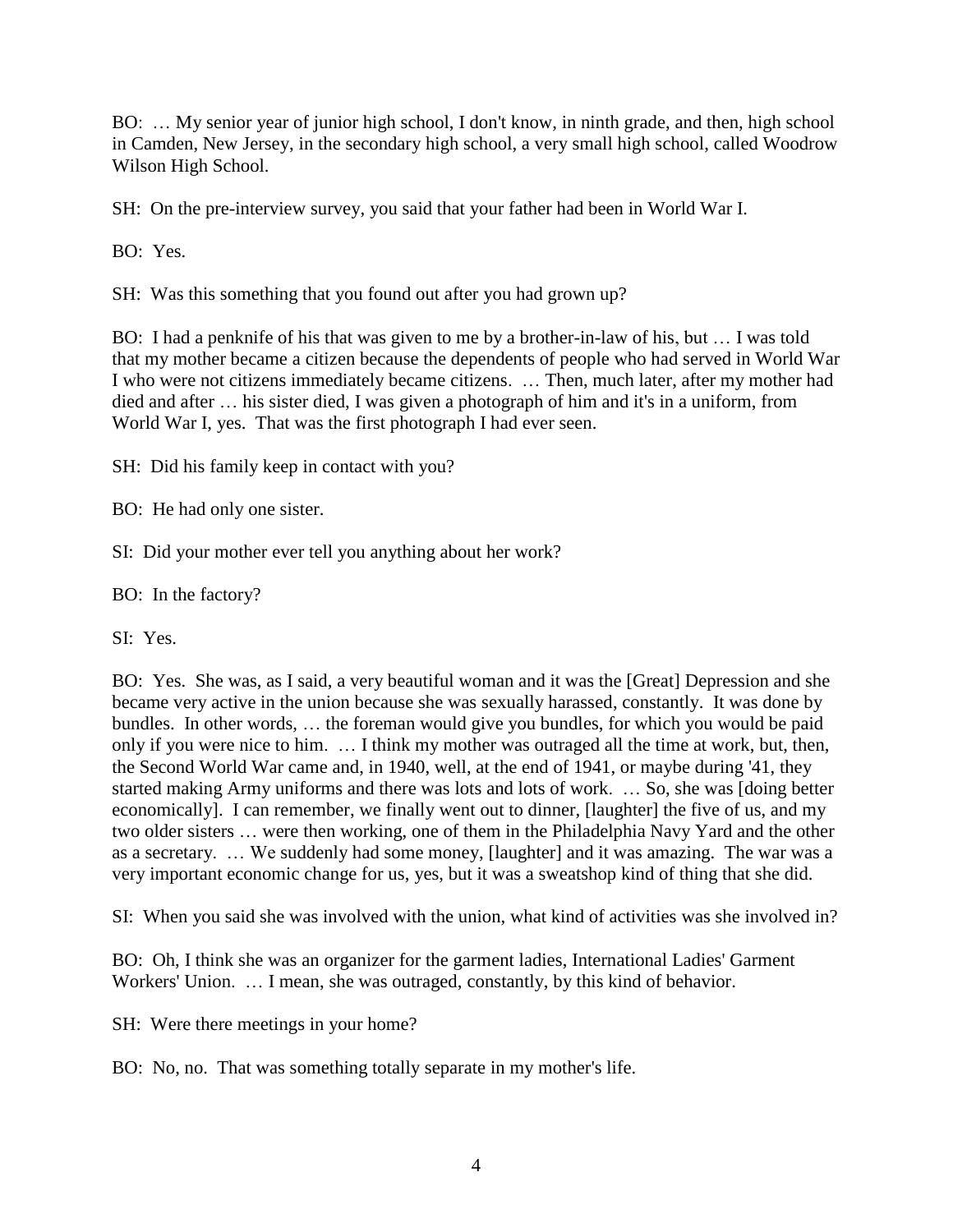#### SH: Was your family observant?

BO: Not at all. … I think we considered ourselves cultural Jews and we were in a neighborhood which was fifty percent Irish--not Irish, but Italian--and South Philadelphia remains the same today. I took my grandchildren to our old neighborhood, where I had grown up, and it was nicer than I remember it. I mean, everything was kept beautifully, but it's now a hundred percent Italian. There were Jewish families, fifty percent Jewish, fifty percent Italian, and it was [a place where] a lot of languages were spoken. I remember, in school, when I was a kid, that this was the time when people were leaving Germany and you would find, sitting next to you, in your second grade class, somebody who was almost a fully-grown adolescent. … They were there for a month, until they learned enough English, and they would move them into the fourth grade and the fifth grade and the sixth grade, and this was rather common in South Philadelphia, which was a working-class neighborhood.

SH: This would be from the mid-1930s into the 1940s.

BO: Yes, yes.

SH: Did your family discuss what was going on politically in the world?

BO: I was awfully young and totally involved with self. No, I don't think so, although they were very, very [aware], and my sisters, my two older sisters, were very involved in an organization called *Ha-Shomer ha-Za'ir*, which was to prepare young people to go to live as settlers in Palestine, at the time. … They were red-hot Trotskyites, very anti-Stalin, yes, that, politically, yes, we were very [aware], hearing constantly about what was going on in the world.

SH: Okay, that is what I was wondering. What did you focus on as a child?

BO: Yes. This was a time when things were very hard and I lived … in four different houses in the same street. At that time, I think they gave a free month's rent and they repapered and repainted, and so, you moved down the street to a very well-painted new house, and my uncles would come and move our furniture down the street. [laughter] It was a very sheltered--for Shirley and I--very sheltered life. We were "in cotton wool," really. We had no concept of anything bad and everyone in our neighborhood was in the same economic status. I don't think more than two people on the entire street had an automobile. I had an uncle who had one and we would all go over there and polish his car. He would give us a little ride on a Sunday. I mean, that was it, but they were absolute adorers of Franklin Delano Roosevelt. … The political part was worship of Roosevelt.

SH: How difficult was it for you to then move, at thirteen, to Camden?

BO: It was difficult. It was very difficult, but … necessity says that you find new friends in a new school. … My sister, however, who was fifteen, continued to commute to her Philadelphia school until she graduated high school. She resisted, totally, living in Camden.

SH: Did you commute?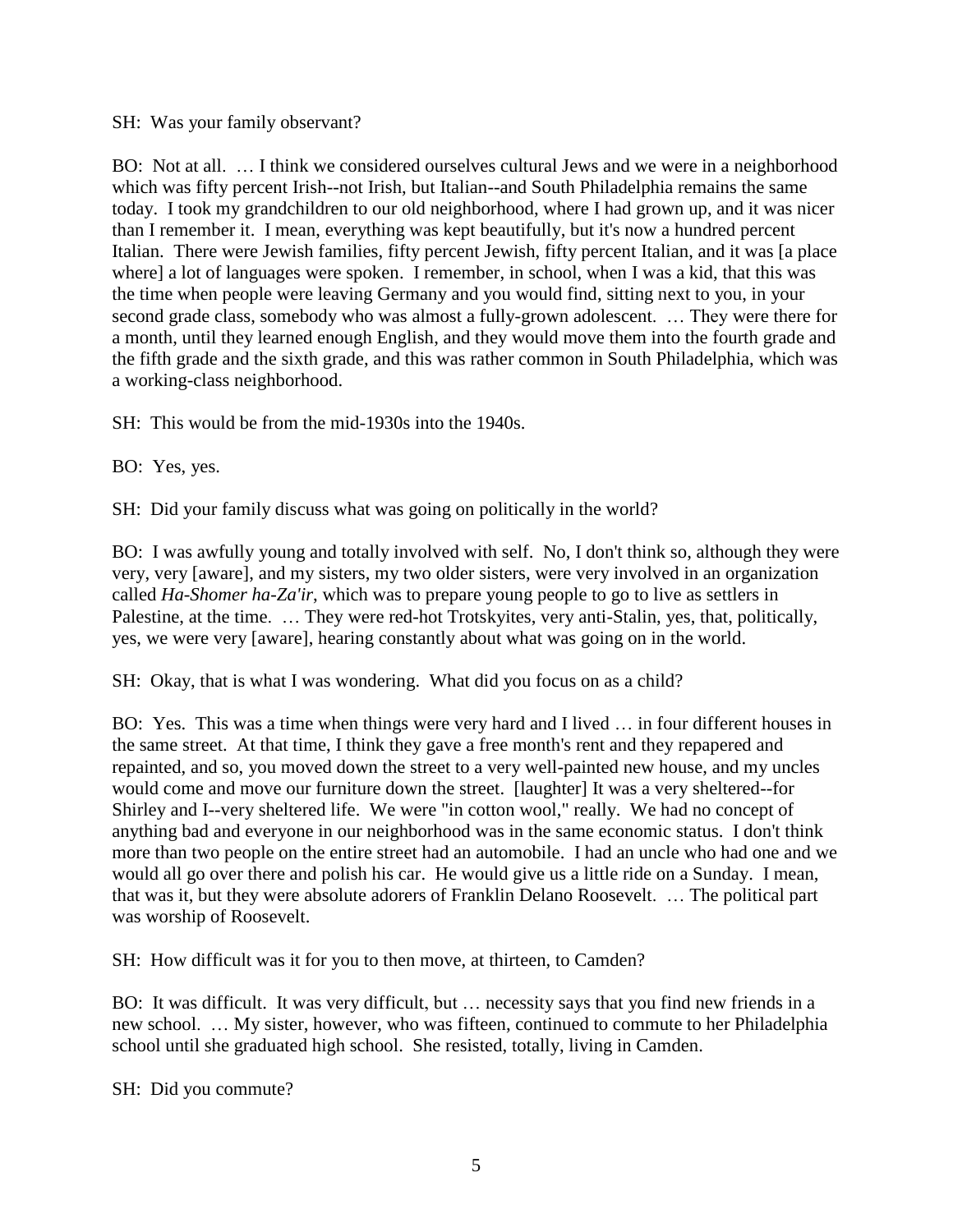BO: I tried it for a half a year and the commute was too terrible, and so, I decided to go to school in Camden.

SH: What did a young man do in Camden after school?

BO: I worked in my stepfather's store. He had a small grocery/meat market in a black neighborhood and I worked in the store, after hours, but people in school and I were friends and we went out and bowled and went on dates. It was the same kind of thing as today, I mean, group activities. You didn't date a girl alone. The boys and the girls got together and went to dances or went bowling or went to a movie. It was not solitary at all. Was I happy as a teenager? I think so, yes. I accepted this.

SH: Do you remember when Pearl Harbor was attacked?

BO: Very definitely. It was in '41 and it was a Sunday, [December 7th], and my mother was downstairs ironing. She ironed--she had three daughters who needed ironing constantly. [laughter] She was ironing and I was at a table, drawing, and my mother started to cry. … I had no idea why she was crying and she said, "This is terrible," and then, told me what had happened. ... It's a very vivid memory, yes.

SH: Do you remember how the neighborhood began to change?

BO: Yes. It was a definite change; relatives went into the Army.

SH: Did they?

BO: … Yes. I have a lot of older cousins. My mother was the next to the youngest of the seven or eight brothers and sisters and a lot of them were much older and went into the Army and this whole business about the war effort involved all of us. We learned about spotting planes. We all tried to scratch out a little piece of land to make a garden. We collected tinfoil from cigarettes. … I think there were stamps that were sold in school to make a book, and then, you got a bond. Everything was for the, quote-unquote, "war effort," and it was the best propagandized war that ever was, I'm sure. We all thought we were serving God. … It was a remarkable experience, because, from eleven until thirteen, I was very much aware of the war, and it was true also when I was thirteen until the war ended in '45.

SH: Did you communicate with your cousins that went off to war? Did people send things?

BO: No, no, but my sisters … would write--V-mail, was it?

SH: Yes.

BO: Yes, V-mail. … My oldest sister went to a dance in Fort Dix, [New Jersey]. … She had already been engaged to somebody who was overseas, and she danced with a man who was leaving immediately for the war. … She said he was the best dancer she had ever danced with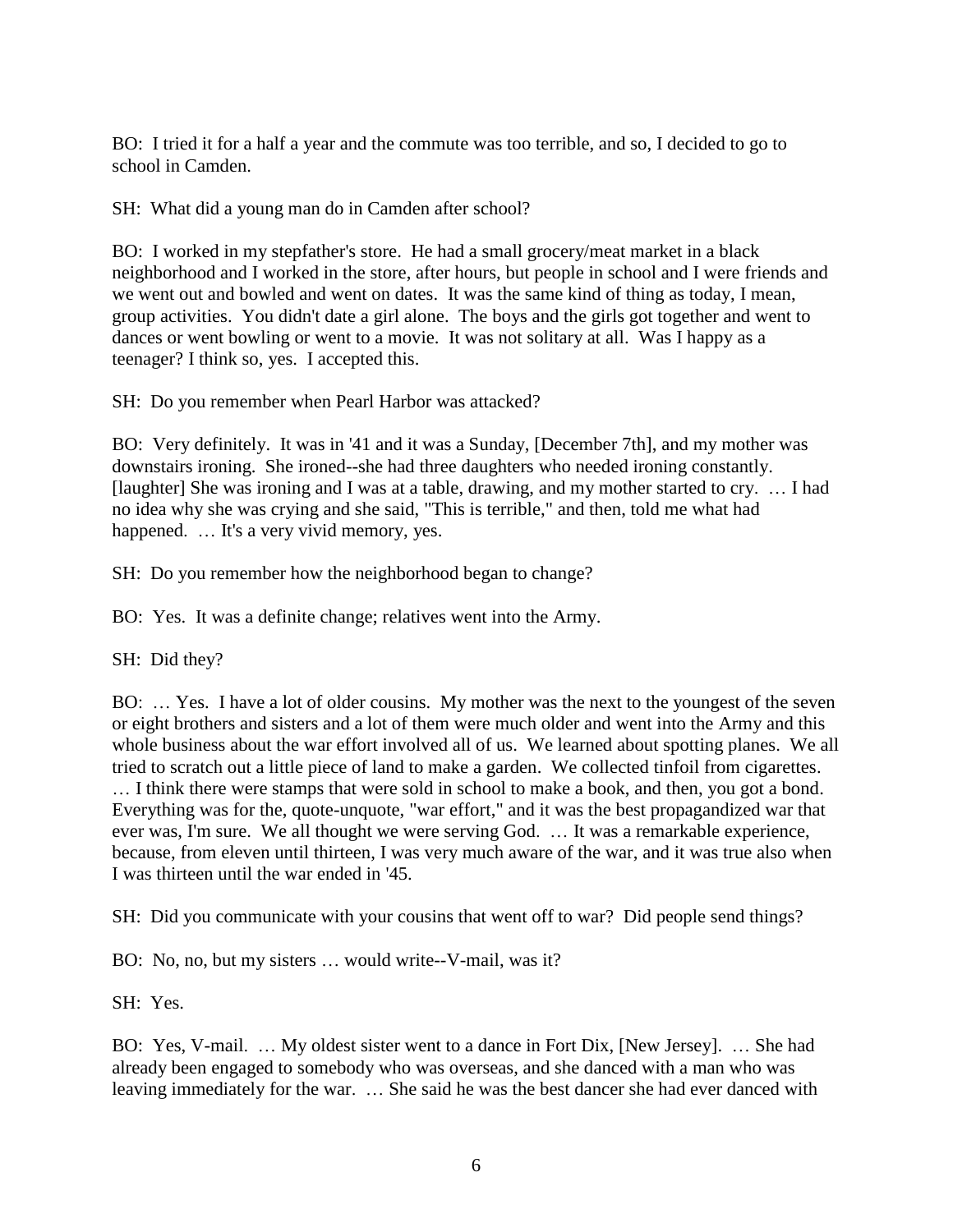and he told her he was going to marry her … when he came back, and the fact is, he did, yes. [laughter] ... I remember her writing to him and him writing to her. It turned out that the guy that she was engaged to … came back from the war very different, very different, and so, Irving was a wonderful choice for her, but she met him at an Army [dance]. I think the Navy yard sent these girls to Fort Dix pretty regularly.

SH: As part of the USO effort.

BO: Yes, yes.

SH: Did you then also notice how the neighborhood changed after the war was over and the soldiers returned?

BO: I was living, at that time, in Camden and the Camden shipbuilding [industry], … it was a very busy place, filled with factories. There was Campbell's Soup, there was RCA, it was [an industrial area]. The kids that I went to high school with--we went to the secondary high school in the town--all went immediately from school to the factories, but, then, they started to close after the war. … I was aware of that, that there were fewer jobs in Camden and things got a little worse.

SH: How far from the shop did you and your family live?

BO: We lived above the shop. This was the old days, when … people lived above their own business.

SH: Before we talk about high school and the choice of Rutgers, do you have any questions?

SI: Do you want to continue with Mr. Ostroff or switch off?

SH: Let us go through Rutgers, since that was where they met.

BO: Oh, yes.

SH: Okay, let us take you to that stage.

BO: Yes.

SH: Could you tell us about your high school? What do you remember? Was there a mentor? How did you come to choose Rutgers?

BO: I came to Rutgers because my sister was dating a young man whose father was an attorney and he was pretty politically potent in Camden, and he suggested that I should apply for a State Scholarship. … I was an extraordinarily good high school student and I received the State Scholarship and went to Rutgers. I took not a penny from home, ever. My mother would send me [to college] against my stepfather's wishes, because he had four children, none of them went to college, and he was sure that it was the greatest waste of time. … My mother absolutely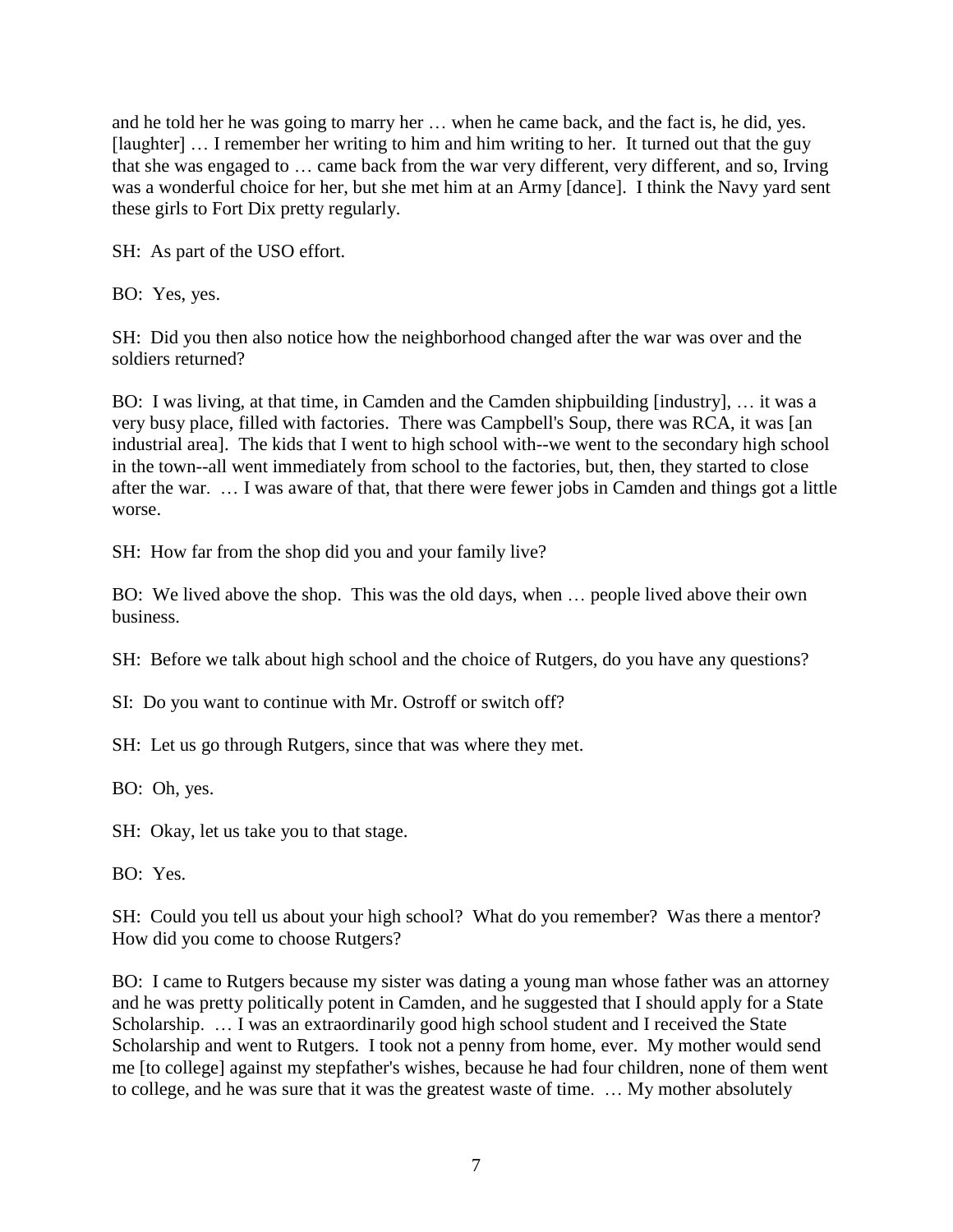insisted that if we could, we should, and so, my oldest sister to Penn, and then, to Bryn Mawr, [a women's college in Pennsylvania], and I went to Rutgers. … The State Scholarship was very important. My mother would send an envelope stuffed with maybe a five-dollar bill once a month, but I worked while I was at Rutgers … all the time, [laughter] as a waiter or a pot-washer or whatever I did, but my summers were spent as a counselor at camp, because I really didn't want to go home and because I had worked all through the year.

SH: Where were you a counselor?

BO: It was called Camp Saginaw and it was in Oxford, Delaware, [Pennsylvania], and it attracted Washingtonians and Baltimore people and some Philadelphia people. … I was an artsand-crafts counselor and I was very happy and I did it for four years.

SH: Was there another college or university that you looked at besides Rutgers?

BO: No. My sister got a scholarship to Penn and I got a scholarship. My mother paid not a penny--well, not my mother, not my stepfather, who did not believe in college. … So, we went where scholarships were available and we both worked full-time while we did it, and both of us became Phi Beta Kappas. I mean, it was very important for us to succeed and go to graduate school on fellowships, and we did.

SH: You were coming into Rutgers at a time when it was being glutted with returning veterans.

BO: Yes.

SH: Can you talk about being an eighteen-year-old, just out of high school, at that time?

BO: Oh, yes. In those days, they put all of the freshmen in barracks, old prisoner of war barracks, out in what was called Kilmer. [Editor's Note: Rutgers utilized former prisoner-of-war barracks at nearby Raritan Arsenal (known colloquially as the Raritan Campus) to house students during the GI Bill era of the late 1940s, when housing was in short supply, as well as barracks at Camp Kilmer.] It was a most marvelous experience, although we didn't realize it at the time, but everyone, from students of agriculture to philosophers, were all living together in prisoner of war barracks. I mean, we would go up in the top and find knives and files. There was a common john [bathroom]. There was a wood-burning fireplace in--fireplace, what do you call those? Franklin stove--in the middle of the beds, in the place where we slept. We bussed back and forth and, if you were at the library too late and you missed the bus, you were in trouble, but it was a wonderful experience to meet a lot of different kinds of guys. It was all men. Howie Crosby, [RC '41, later Rutgers Dean of Men], was the counselor for the group and he was wonderful. What else? I had a wonderful experience at Rutgers.

SH: Are there any stories that stand out about life in the barracks?

BO: Yes. We, all of us, were forced to go to ROTC [Reserve Officers' Training Corps]. … So, every week, we would have to go out into Buccleuch Park and we would march and do all kinds of things, but all of us hated it and we resisted putting on the uniform until the last second, yes.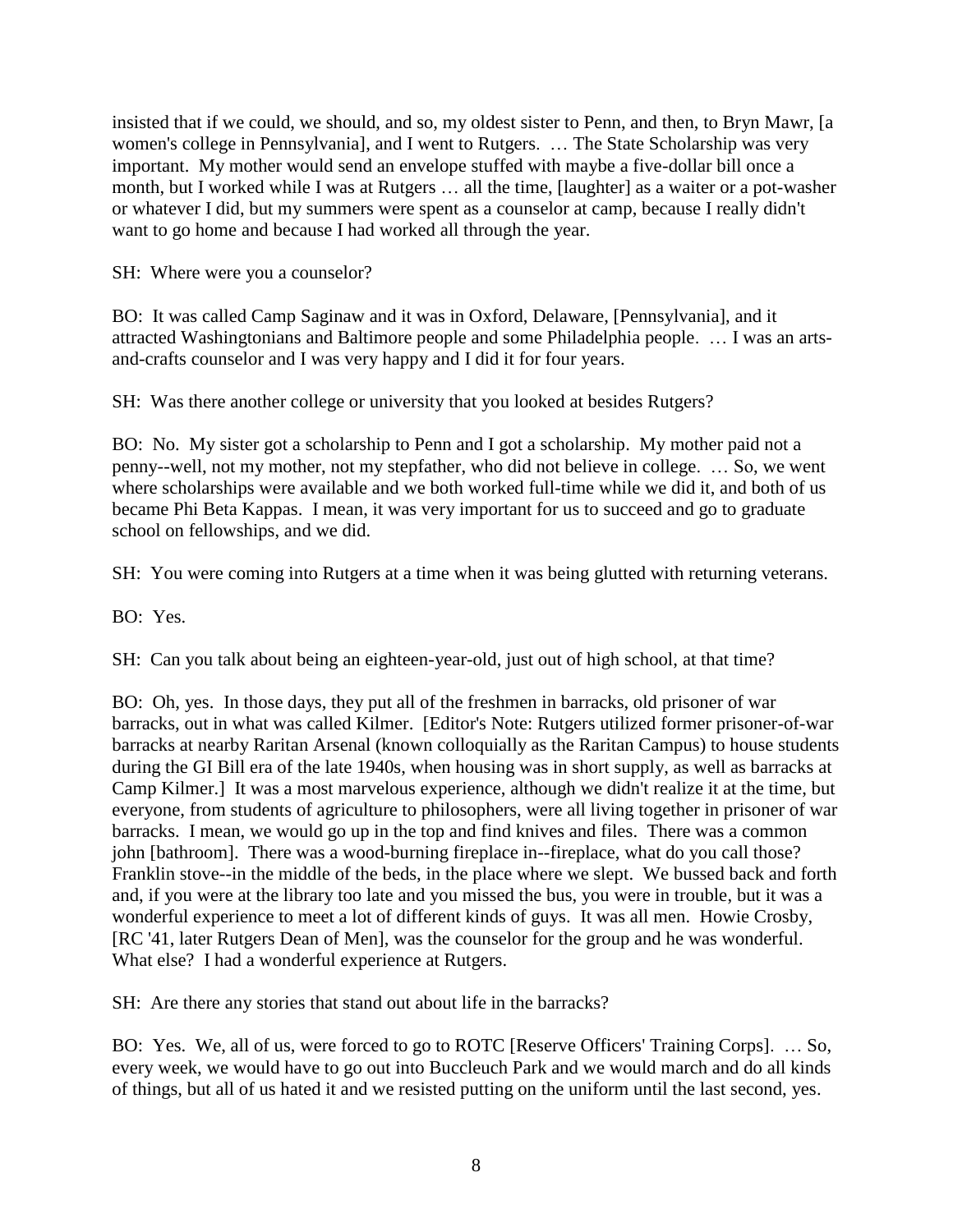SH: The returning veterans did not have to do ROTC, did they?

BO: Everyone. Oh, I don't know about ROTC. I think everyone in the freshman class, there were two things you had to do: one was, you had to attend chapel once a week, and the other is, you had to go and work at ROTC.

SH: What do you remember about mandatory chapel?

BO: That it was okay, because I just tuned out to whatever religious thing [was said]. Somebody named Rev. [Bradford S.] Abernathy is the one who gave the lectures and he was not terribly stressed out. He was very nice. In fact, I took a religion course with him, I liked him so much. … Also, speakers would come to chapel and I remember [American poet] Robert Frost came and spoke and there were several other really important people who came to chapel to speak. It was not a terrible hardship and it was for us Jewish kids, you know, [we] just thought this was an experience. We had never been in a churchy place like that before. [laughter]

SH: It held you, no problem, right.

BO: Yes, it was fine. Listen, I hadn't been in temples or synagogues very much in my life, so, this was a real experience. [laughter]

SH: We have heard all sorts of stories related to that. Was the seating alphabetical?

BO: I don't remember, I don't remember. Maybe it was. You sat with your buddies. I mean, I don't remember about alphabetically at all, but it's possible.

SH: This may have been earlier, too, or a more rowdy crew.

BO: Yes, yes.

SI: In that era, since traditions had been broken up a little bit by the influx of GI Bill students, did they still have, say, freshman initiations?

BO: I think we wore beanies the first year. I think eighty-five percent of us didn't even bother to wear it. … There were no honor guards or anything like that to make sure that you wore your beanies. I was totally uninterested in a fraternity. I needed to work and, when I finished work, I had to study. …

SH: What jobs were you picking up on campus?

BO: My first job was in a supermarket called Davidson's, I think, where I sliced cheese. [laughter] So, I can remember that, but, then, I graduated and I became a waiter in a greasy spoon, and I did that for several years. I finally joined a fraternity in my senior year, because they had room and board for me, and I became a pot-washer in the fraternity house and it was a good deal for me.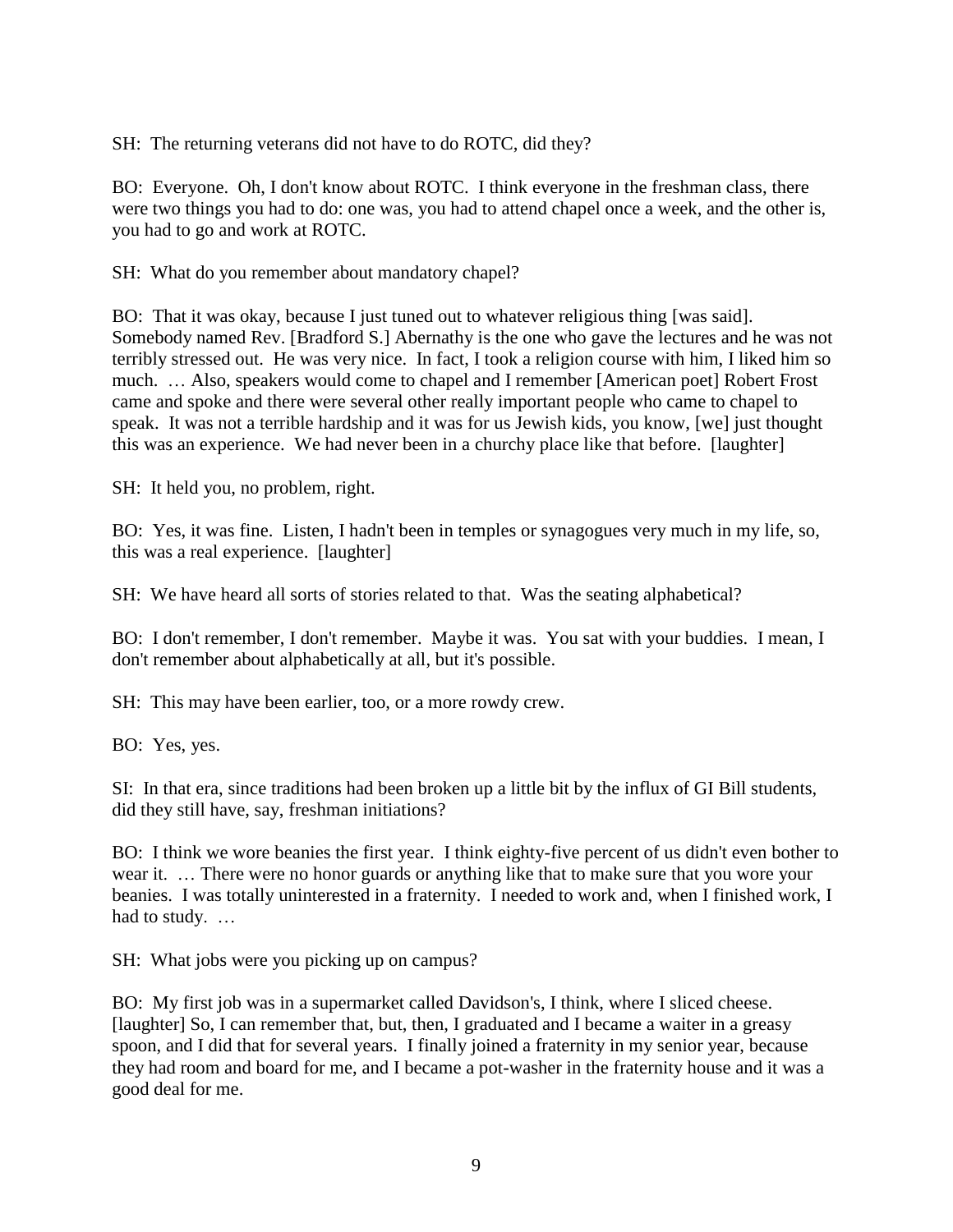SH: Which fraternity?

BO: I don't think it exists anymore--it was called Phi Sigma Delta. I think they joined with Sammy or something, Sigma Alpha Mu, I think, is what they joined with, and it disappeared. … The location was--where the library [Alexander Library] is now was the dormitories for Rutgers Prep and, when Rutgers Prep moved out of those dormitories, those houses became available for use and several of them became fraternity houses.

SH: Did you belong to any clubs or organizations?

BO: Yes. I was an English major and I joined the Philosophian Society and was its president. There was an art club that I was active in. I worked for WRSU for a very short time. … It was too difficult to study, come back from work at five-thirty, six o'clock, and then, go out and do something else, but, yes, if I pulled out my yearbook, there were lots of clubs that I was involved in, but marginally. I don't think any of them were that important to me. Studying was very important. I needed to get a fellowship.

SH: Your second year, where were you housed?

BO: Ford Hall--no, second year, … with one of the guys that I met in the barracks and we lived off campus--the next year in Ford Hall, and then, the fourth year in a fraternity house.

SH: When you were in the ROTC, did you consider going for Advanced ROTC?

BO: Not at all, not at all.

SH: It was only mandatory for one year.

BO: One year, I believe one year, it was mandatory. It may have been for two, but I blocked that out. [laughter]

SH: What was the interaction with the New Jersey College for Women like and how quickly did that begin?

BO: It was a very short walk from Rutgers to "The Coop," which was Cooper Hall, was the dining hall. … We didn't refer to it as NJC, you went to "The Coop," yes, and women were very interesting and, yes, we dated a lot.

SH: Were there any mixers?

BO: Yes. I met Doris at a mixer. It was a Halloween dance or something, that your [dormitory], Jameson [Hall], had.

DO: Some kind of a dance.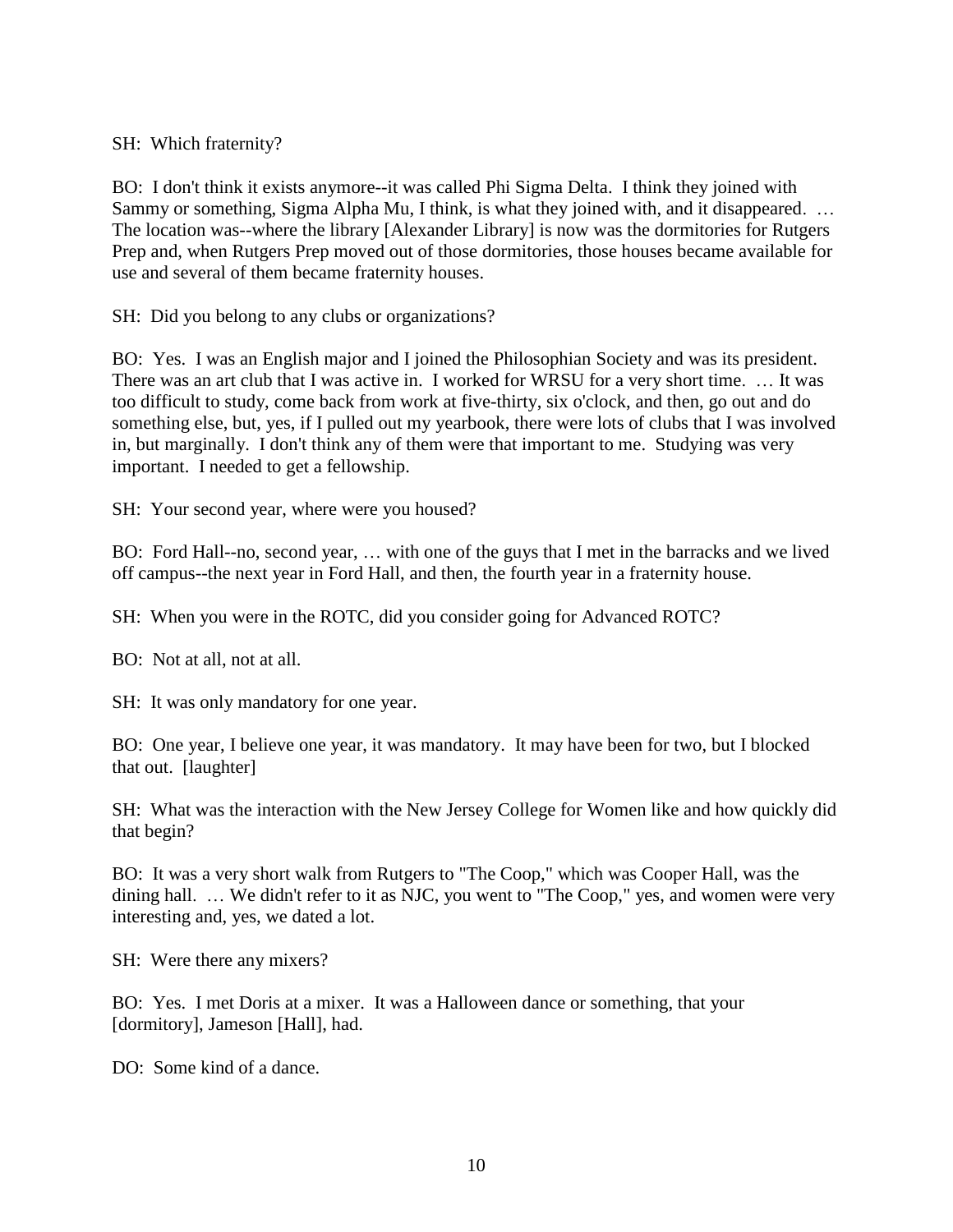BO: And our fraternity guys all went, and we danced and decided, within a week, that we wanted to spend the rest of our life together. It was called "terminal lust"--you either married or died. [laughter] There was no living together and that kind of thing, and so, all of us--well, I think we were the only couple that we knew who were married. … We lived in an attic … across from Middlesex Hospital at that time. … We would be in bed and we would listen to NJC's curfew bell and we said, "Okay, now, let's make love." [laughter]

SH: Not until. [laughter]

BO: Yes. I mean, it was a violation of everything that Doris was supposed to do.

SH: Were you in grad school at this point?

BO: No. I was--you were?

DO: I was a senior.

BO: You were a senior, and I had already graduated and was in grad school, yes, but it was a year from the time we had met that we had married. We met on October 31st. We were married December 21st.

SH: Your anniversary is coming up.

BO: Yes.

SH: This is a good reminder

BO: [laughter] Yes, and we got married on that date because it was Christmas vacation, and so, we could take whatever cash came in from our wedding and we went on a honeymoon.

DO: Wasn't much. [laughter]

BO: It wasn't much. [laughter] We were very, very poor. She'll tell you more about our experiences as poor married folk.

SH: You talked about going down and working in Delaware [Pennsylvania] at the camp down there as a counselor.

BO: Yes.

SH: As you approach graduation for your undergraduate degree, what were your thoughts and choices in 1950-1951?

BO: I had a mentor in the Art Department named Helmut von Erffa, who wanted me to be a curator at a museum, and I had a mentor in the English Department, who was Al Kellogg, who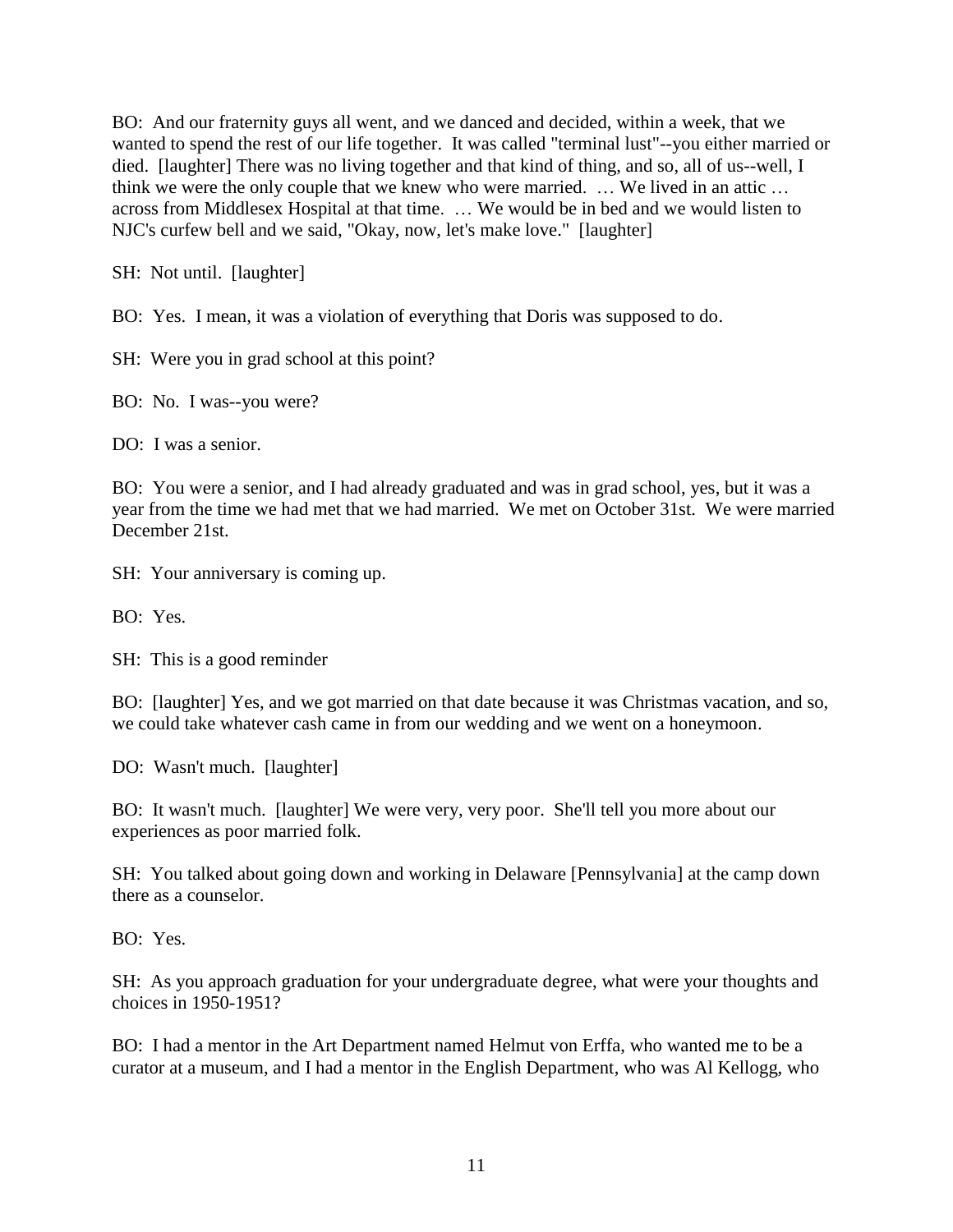wanted me to continue, and I decided … I wanted to be in English, study for my English PhD. … So, that's how I wound up continuing at Rutgers, and it was a fellowship.

SH: What did you do after graduation?

BO: I went immediately into graduate school.

SH: You did not go to camp at that point.

BO: No, no. … We were married at that time, weren't we?

SH: Not yet.

BO: No. …

DO: You worked up in the "Borscht Belt."

BO: That's right, yes. I worked as a waiter--or busboy, not even a waiter--in a sleazy hotel in the "Borscht Belt," in the Catskills, to save up enough money so that we could get married. I don't think I saved more than 125, 120 dollars in all that time. [laughter] It was a very hard, stupid move. We should not have [done that]. …

SH: Someone told you that you could make a lot of cash in a hurry.

BO: Yes, yes.

SI: I want to ask one question before we switch over.

BO: Sure.

SI: How did you get involved in English and the arts, studying those subjects?

BO: My two older sisters were very much involved in the arts. … We came from a family with a lot of good artists. One of them became very famous, one of my cousins, and the other one demi-famous, but everybody painted, everybody sculpted. … There was an amazing strike in Philadelphia … during the war. *The Bulletin* went out on strike and my sister was working at that time in *The Bulletin,* and the theater was very favorable toward the strike, and so, gave free tickets. [Editor's Note: The original *Philadelphia Bulletin* served the Greater Philadelphia area from 1847 to 1982.] … Philadelphia was a tryout time, in that time, and we got free tickets to concerts and theater and we went all the time. … My sisters were museum-goers, and so, I had a very good art experience. Read, there were lots of books at home. Yes, it was through osmosis [that] I would have been interested in the arts.

SH: Was English just something that came naturally to you?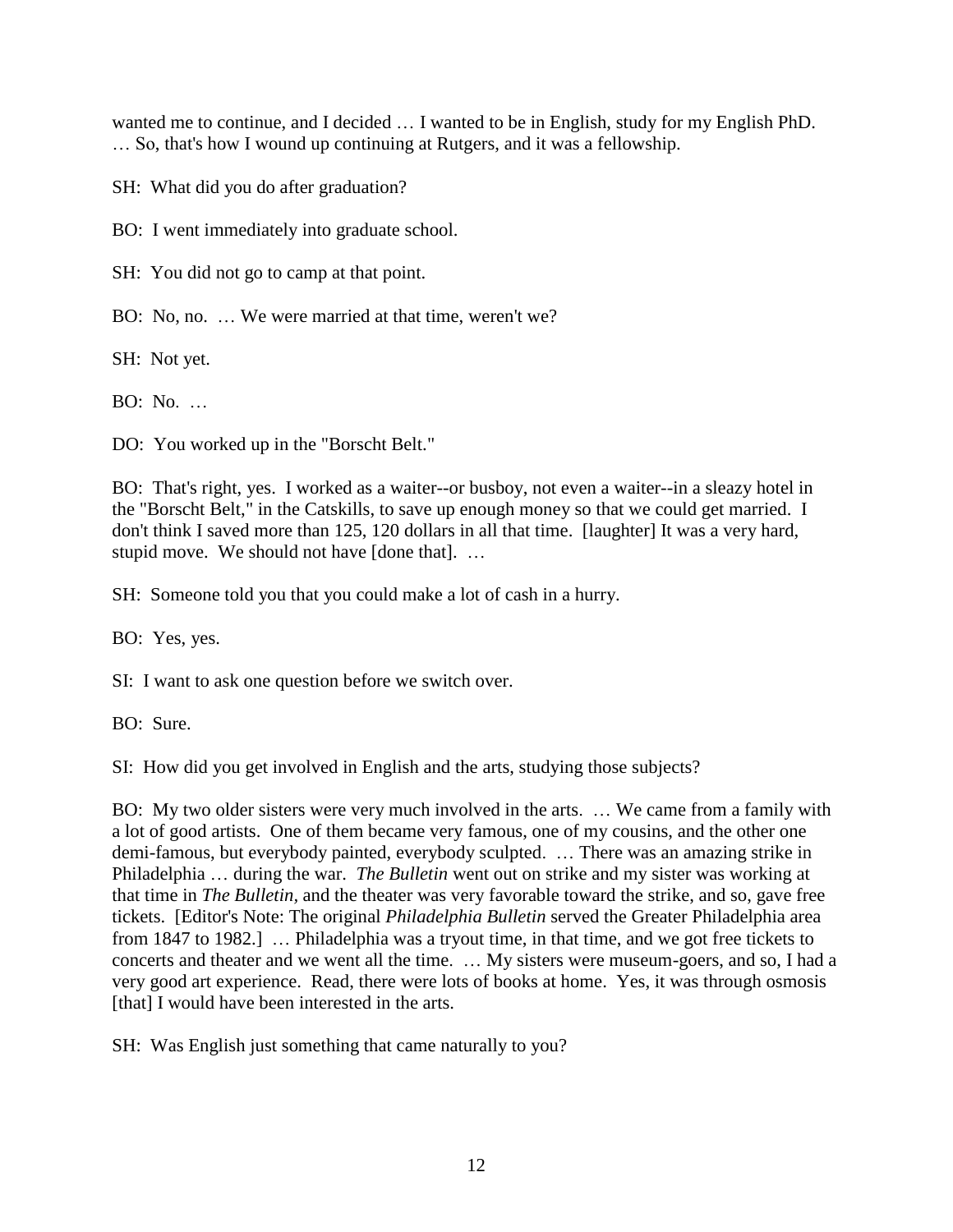BO: No. I started out just going in as a freshman, and my freshman year, there was a guy, whose name I do not remember, who so turned me on to English, I can't begin to tell you. His philosophy was that poetry and novels did not just come out of thin air, that they were part of the culture of the times, and so, if we were talking about a German poet, we would hear 1920s and '30s Berlin music. He would bring in paintings. We would talk about these things, because of the mixture. Gee, I'm so sorry--he didn't stay at Rutgers more than that one year--but I was very lucky to have him. … I decided, at that point, that was the most interesting thing that had ever happened to me.

SH: That is the way to teach history.

BO: That's the way to teach everything, and it was a marvelous experience and I was also very interested in history. President McCormick's father was one of my teachers in my freshman year. [Editor's Note: Dr. Richard L. McCormick, President of Rutgers University since 2002, is the son of long-time Rutgers Professor of History, the late Dr. Richard P. McCormick.] It just was a great mix. There were wonderful people at Rutgers, and because the returning vets were older and smarter, the competition in classes was very much more intense than it would have been otherwise. These people brought an enormous amount of maturity into the classroom, talking about things that had happened to them or where they were from, which was very different, I think, than today. It was a tremendous experience to be with these older guys at a time when you were a sponge.

SH: Did the professors favor the veterans, or not, in class?

BO: Oh, yes, yes. I don't know if they favored them, but I don't think I ever was aware that the teachers were annoyed by [them], or I can't imagine they would be. These guys brought magic into the class.

SH: Were they still wearing the fatigues?

BO: No, no, they were in civvies. I think they wanted their Army experience to go.

SI: Sitting next to them in class, did you feel, not intimidated, but perhaps less likely to raise your hand?

BO: No, that's not me. I would raise my hand in class. [laughter]

DO: Still do.

BO: Still do, yes, yes. … I'm not a shy violet at all, no. By the way, when I was getting my fellowship, I was teaching and there were a series of Quonset huts along the river, with, again, a Franklin stove, and my classes, even in 1952, were filled with returning vets. … So, when I was teaching English, it was to guys who were much older than I was, like, two or three or four or five years, and they were fabulous to work with.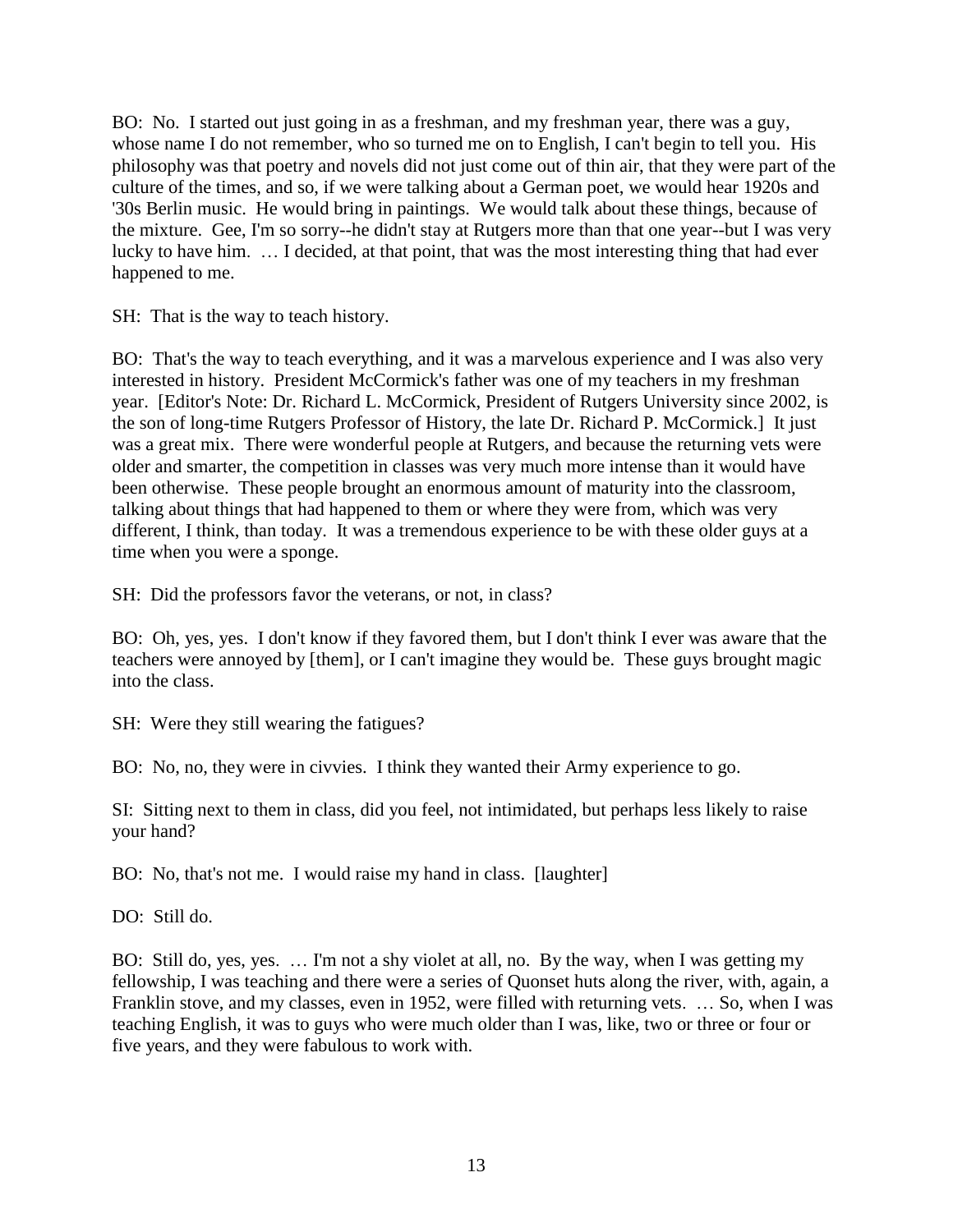DO: I just wanted to interject--you forgot to mention the combination of English and art in your Henry Rutgers.

BO: Oh, yes.

SH: That was my next question. I understand you wrote a Henry Rutgers Thesis. [Editor's Note: The Henry Rutgers Scholar Program allows undergraduates to receive credits for completing a graduate-style dissertation and oral defense.]

BO: I wrote a Henry Rutgers project [that] was on the poetry and painting of William Blake. This was something that I had worked out with Dr. [Joseph M.] French, who was, at that time, the head of the English Department, but von Erffa was very important to me. … So, I figured this was a good thing, because this was not only a great poet, but a great artist, and so, that's what I did.

SH: Was this one of the first Henry Rutgers Scholars classes?

BO: This was the second class. The first class was her brother's class and he was a Henry Rutgers Scholar in the first session, and you were a Henry Rutgers Scholar?

 $SI: Y_{PS}$ 

BO: And you were, too?

SH: Yes.

BO: Yes. It was an amazing experience. We would get together once a month and each of us would tell about the progress of what we had had and one of the guys was … a young man named Wellington Rounds, who was doing the theory of probability. … He would come in and lecture us by flipping coins and telling us [about it], but everybody, everybody--there may have been twenty of us, I think, total, at that time--each of us had an opportunity to tell where you were and where you were going and what you wanted [to accomplish].

SH: I think it is a fabulous way to go clear across the spectrum of what is offered at Rutgers and see what is available.

DO: Yes.

SH: Let us talk now about your family, Mrs. Ostroff. You told us when and where you were born, in Newark. Talk to us, please, about your growing up, your family, starting with your father.

DO: All right. My dad came here as a small child from Russia. He had what … we suspect was now called osteomyelitis, [a bone infection that causes inflammation], and, as a result, he was lame. ... As he tells it, told it, when they came here, they came to Castle Garden, not to Ellis Island, … his mother held him, as you would an infant, because, if he had been examined …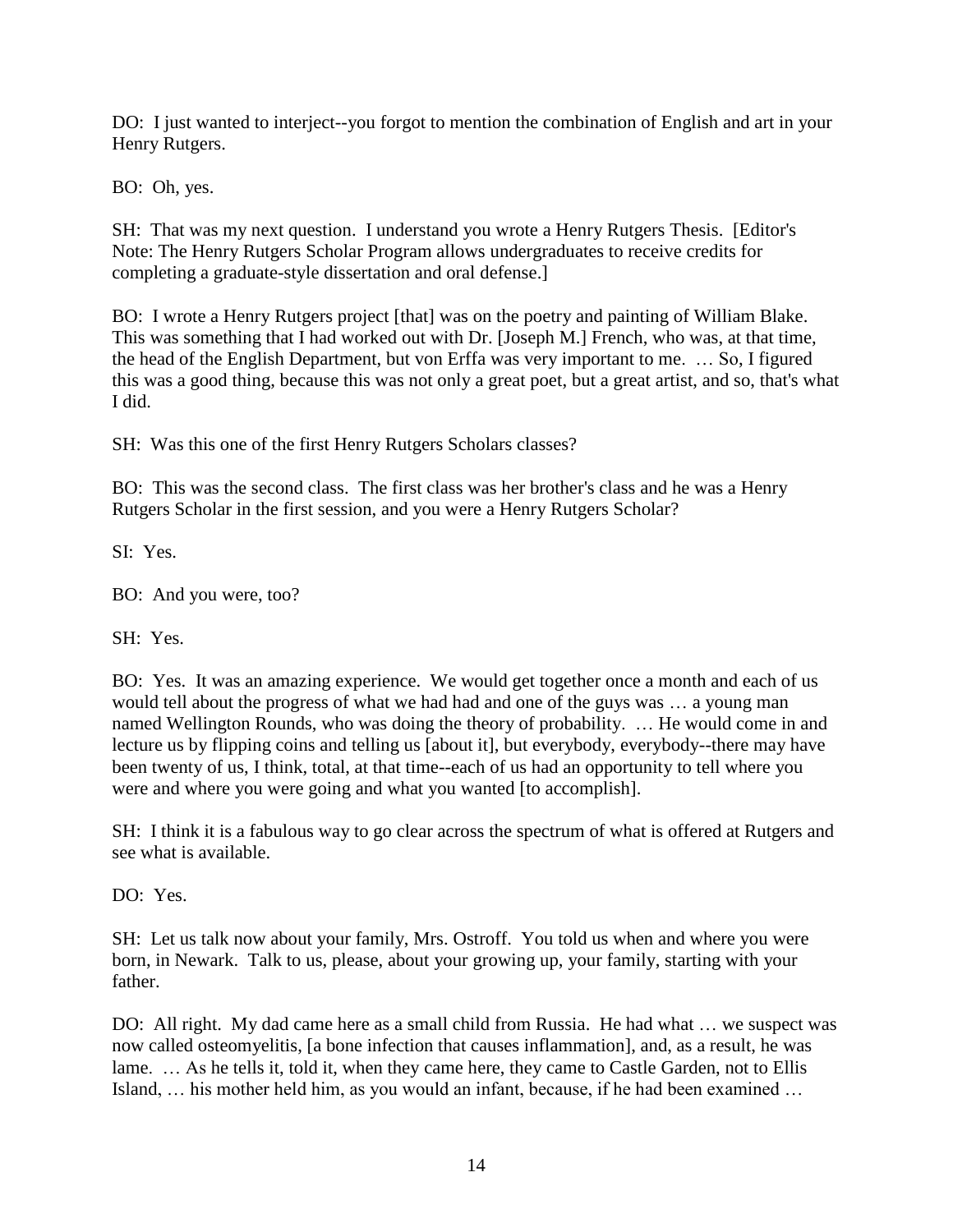BO: He would have been sent back. [Editor's Note: Castle Garden, used from 1855 to 1890, was the first immigrant processing station for New York City.]

DO: He would have been sent back, and he turned out to be probably the most amazing man that I have ever known. [laughter] He overcame this disability, because he had four brothers, three or four brothers, and one sister and he idolized them and they cared about him, … and he was exceedingly bright. They lived in tenements. His father … made ovens, some kind of a mason, you know.

BO: For bakeries.

DO: And they lived in the tenements, but they all cared [for him], you know, and took care of him. He had--again, this is all as we were told--he had the first-known attempt at a knee transplant, which didn't succeed, but, nevertheless, and it was, I think, at Mount Sinai [Hospital in the Upper Eastside], or something of that sort. … His family lived down in the …

BO: The Lower Eastside.

DO: Lower Eastside. You know, for them to go and visit him on a fairly regular basis was very difficult.

BO: Couldn't afford the fare to get there. So, his mother walked from the Lower Eastside to Mount Sinai.

DO: You know, I think it was a nickel. I think it was a nickel or something, or whatever it was. His oldest two brothers had left Russia and come to the United States earlier than the family left. As we understand it, his mother had been a very successful seamstress and took the children, the other two or three--I think one was born in the United States, yes--took the other two and left at night, leaving everything as it was, lights on, so on, and so forth, so that she wouldn't call attention to the fact that they had left. Apparently, someone knew. They came from a town called Slonim. That's all I know about it. There are no records anymore, anywhere, of anything, and came to this country and, as I said, the grandfather, … he wasn't my grandfather, he was my- -yes, maybe. [laughter] At any rate, he … did this, built these ovens, and so on. My dad went as far as the seventh grade in school. That's as far as he was able to do, but he had two brothers who encouraged him so [much] that he studied on his own and took the exams to get into Cooper Union and passed them both, one for engineering and one for chemistry, and went on, having studied on his own, and attended Cooper Union only for two years, because, again, there came a point where he had to go and work. … Ultimately, he ended up in the … chemical business.

BO: Making dyes.

DO: … You know, that was his specialty, was dyes. He and a partner, I believe, formed a small company called Adco, which was ultimately bought out by Calco, which became American Cyanamid.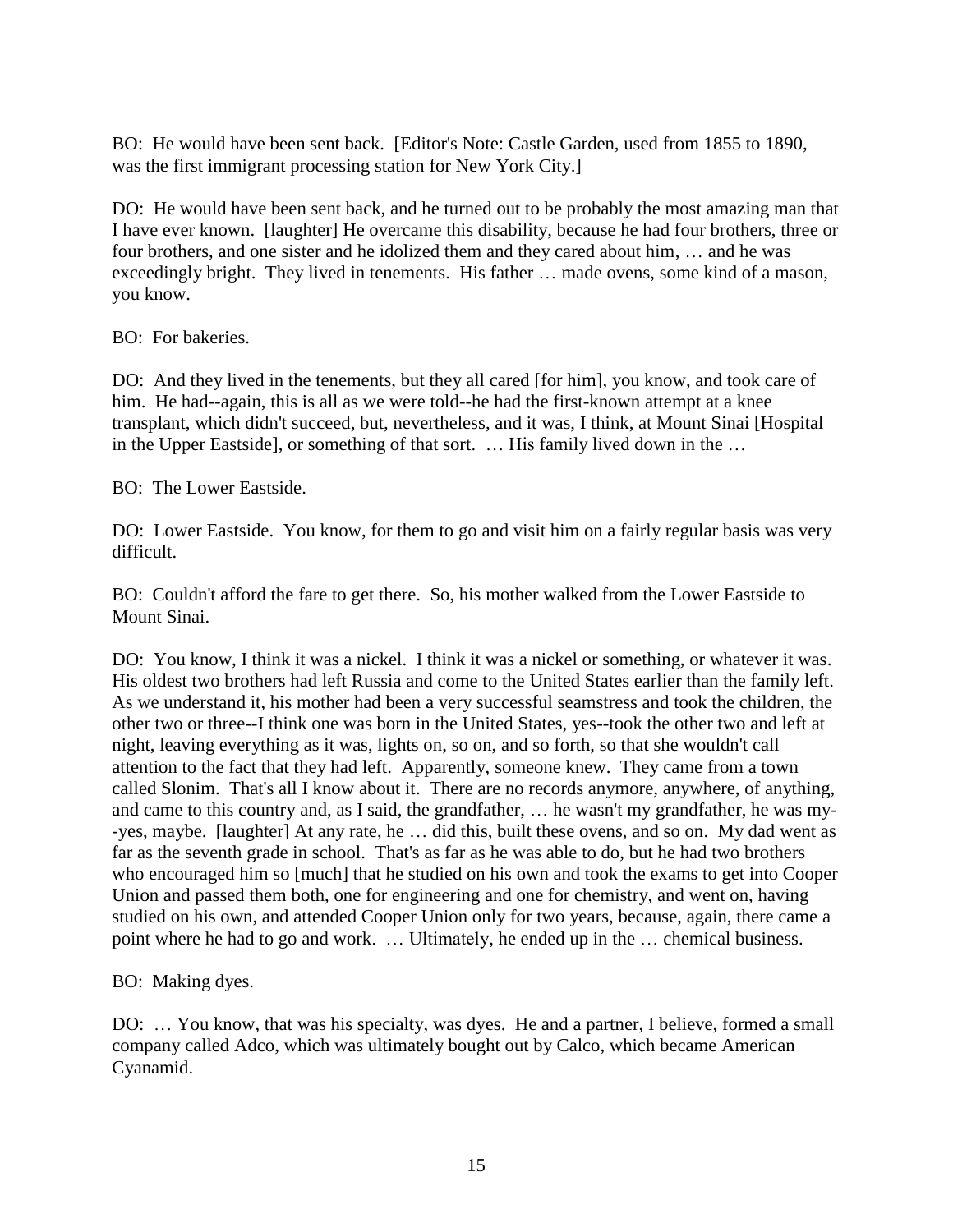BO: American Cyanamid

DO: And his specialty was in aniline blue dyes.

BO: … His dye was what was used in World War II.

DO: Yes, he was the developer of a shark repellant. … He did develop this shark repellant, which was used during the war, you know. ...

BO: I think every life raft had this thing.

DO: From what we understand. … His disability--he was lame, as I said--never, for one second, stopped him. It was amazing. I mean, he would get up on the roof and put a new roof on the house and do everything else, and, yet, he wore ... a brace that was--it was a whole [piece], came up halfway up his leg and it formed a shoe, you know. … So, he was really walking on his toes, … but nobody [suspected], because of the personality. He sparkled, really did, and was very, very bright, and because of that personality, nobody really was aware of the fact that he was lame. In fact, one man, with whom he had worked probably twenty years, one day, said, "Bill, is there something the matter? I see you're limping." I mean, this is someone who saw him on a daily basis, you know, [laughter] and so, I mean, that was the kind of personality. He worked there … until he retired, at which point he went and worked with my brother, who is also a chemist, and had a very active, full life. … During the war, he was an air raid warden, you know, for the neighborhood things, you know, go out with his light and what-have-you, and we all peeked through the windows to see.

BO: But, because he worked on dye, a particular dye …

DO: Well, that was one of the things, yes.

BO: … Everyone in the company who worked in this lab all died of the same cancer. What was it?

SH: Pancreatic?

DO: No.

SI: Stomach?

BO: It was amazing. They kept records at American Cyanamid. Everyone in that lab died of the same particular cancer, due to the dye.

DO: But, I can't remember what, at this point. [Editor's Note: According to Doris Ostroff, it was bladder cancer]

BO: Well, it's called denial.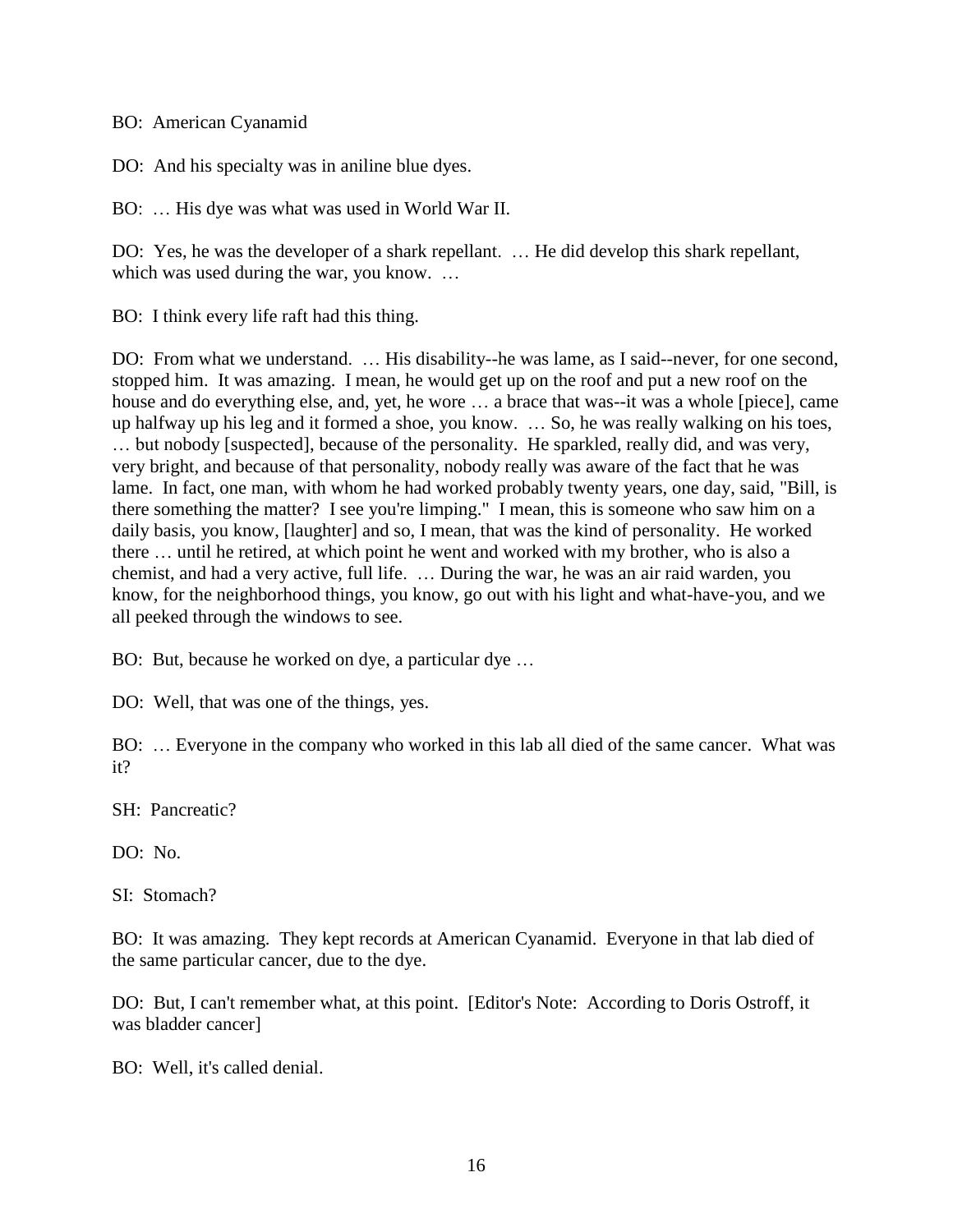DO: True, true. [laughter]

SH: What about your mother?

DO: My mother was born in the United States, in Harlem, which, at that time, was fine. Her father was a ladies tailor, who, ultimately, after my grandmother died, came and lived with us. She was a secretary. She'd graduated high school, became a secretary. … She had a brother and a sister. During her teenage years, she had a group of friends. They were very close, these girls. So, they formed a club, which they called Phi Omega Pi, which, to them, meant "Full of Pep." [laughter] ... They would go to tea dances for the soldiers in World War I, yes, that's right, and they remained friends. This group remained friends until they finally all died, you know, after whatever age, … sixty years. …

BO: Yes. Once every other month, they would have a meeting.

--------------------------------------END OF TAPE ONE, SIDE ONE--------------------------------------

SI: Please, continue.

DO: Okay. They kept minutes of their meetings, which had to do with going and wrapping bandages or going to these things, and noting, you know, that, "Someone had their hair bobbed today," which, I mean, was the popular thing. It was interesting, because one of the people who- -of course, these people all became my, quote*,* "aunts and uncles," as they got married, and so on. One of them, her very dearest friend, I have a picture of them in, you know, the floppy hats and the high button shoes and all the other things, as little children, even, ended up having a son and daughter who live relatively near here.

BO: In Somerville.

DO: But, the others were … all from New York and stayed in the city. One became--you won't believe this--her name was Delphine Binger and she became "The Wishbone Queen of America." … She was in *Life* Magazine and what she would do is to go to the butchers and she would get the wishbones from chickens or turkeys or what-have-you and, somehow, she would dry them and cure them.

BO: And she could write the Bible [on them]. [laughter]

DO: And, to this day, she could write the whole Bible on a wishbone, and she would decorate them as a corsage, give it to you as a wedding gift or for your birthday or something of that sort. … There, *Life* Magazine had a full-page thing on the Wishbone …

BO: Queen.

DO: … Queen of America, or Lady of America. [laughter] … [At] any rate, my mom worked for a chemical company. … I think it was called Albert David, why it comes to me, … and, as it happened, my father was working for the same company, in Chicago Heights, where he had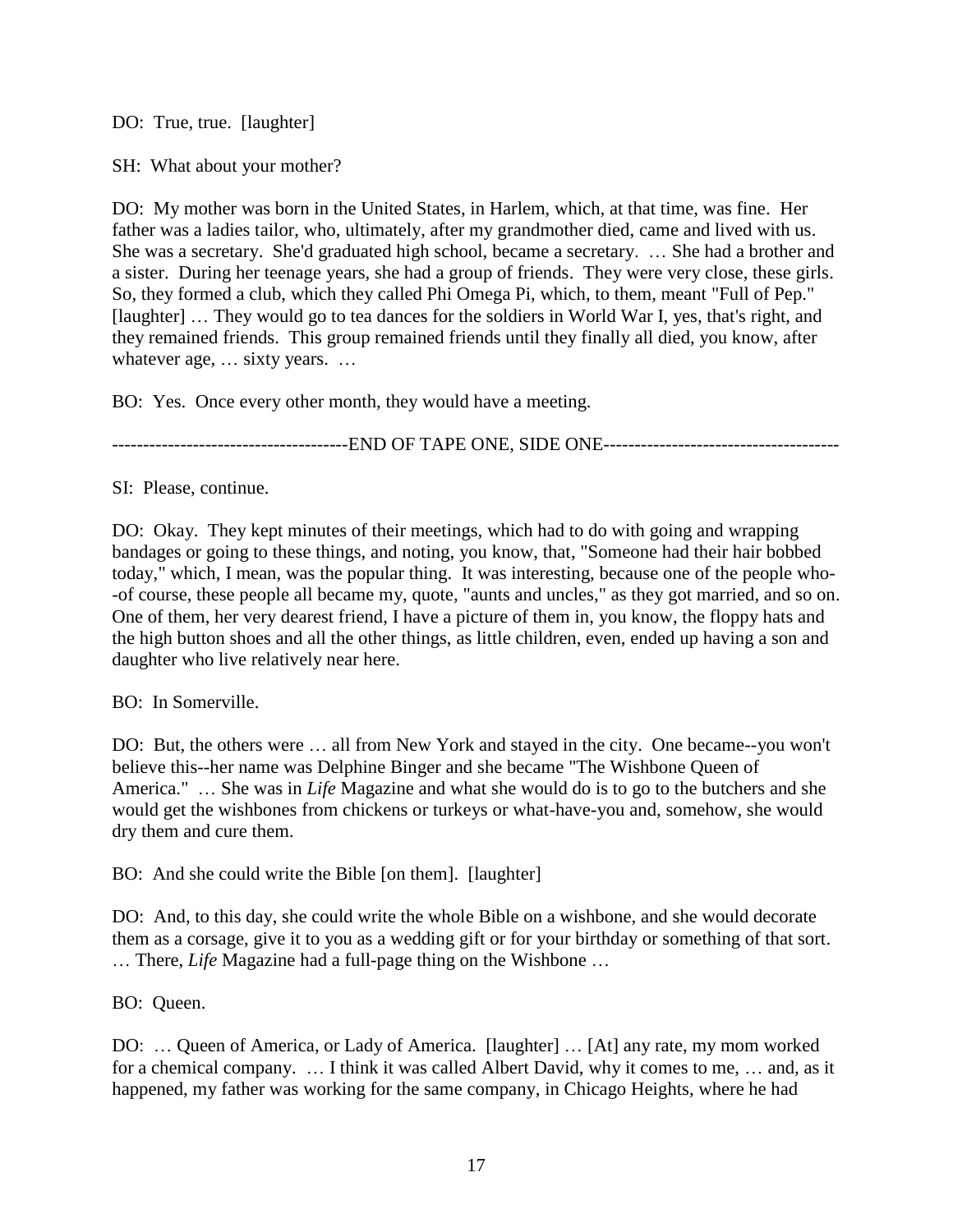[worked]. I don't know what he was doing out there, but, for some reason, that's where he was. … His closest friend was …

BO: Broder

DO: A man, Doc Broder, whose son is David Broder.

BO: If you're a history major, David Broder, was a very famous author and columnist.

DO: From *The Washington Post*, political columnist, at any rate--and he [her father], at one point, came to New York and was at the office and met her, and so on, and so forth, and one thing led to another. … I think my grandmother was concerned, because my mother didn't get married until she was twenty-seven, which, in those days, was, you know, already old. [laughter] ... I don't know that my grandfather ever accepted him, because ...

DO: My mother was an attractive woman.

BO: Yes.

DO: No question, and, ultimately, you know, my brother was born, and then, I came along, three, a little over three, years later and they moved. We lived in Irvington. They were living there when I was born.

BO: You're doing what I do. [laughter]

DO: Oh, we lived in Irvington, in a duplex. The people who lived downstairs, the Devanes, became very friendly and, to this day, I just sent a Christmas card out to their son, because we maintained, they maintained, a nice friendship for all those years. … When I was about four or so, we moved to Plainfield and I grew up in Plainfield and stayed there until beyond, I guess. [laughter]

BO: Until we moved here.

DO: Until we moved here, we lived in Plainfield.

SH: What interested you as a young woman growing up in Plainfield? What were your interests? You have an older brother.

DO: … Yes, but my brother--you know, I knew my brother's friends, and so on--but he was three-and-a-half years older than I, and so, as a result, you know, we didn't have much interaction as brother and sister, other than the fact that that's what we were. He did his thing and I did mine.

BO: Which is the opposite of mine. There was a lot of interaction.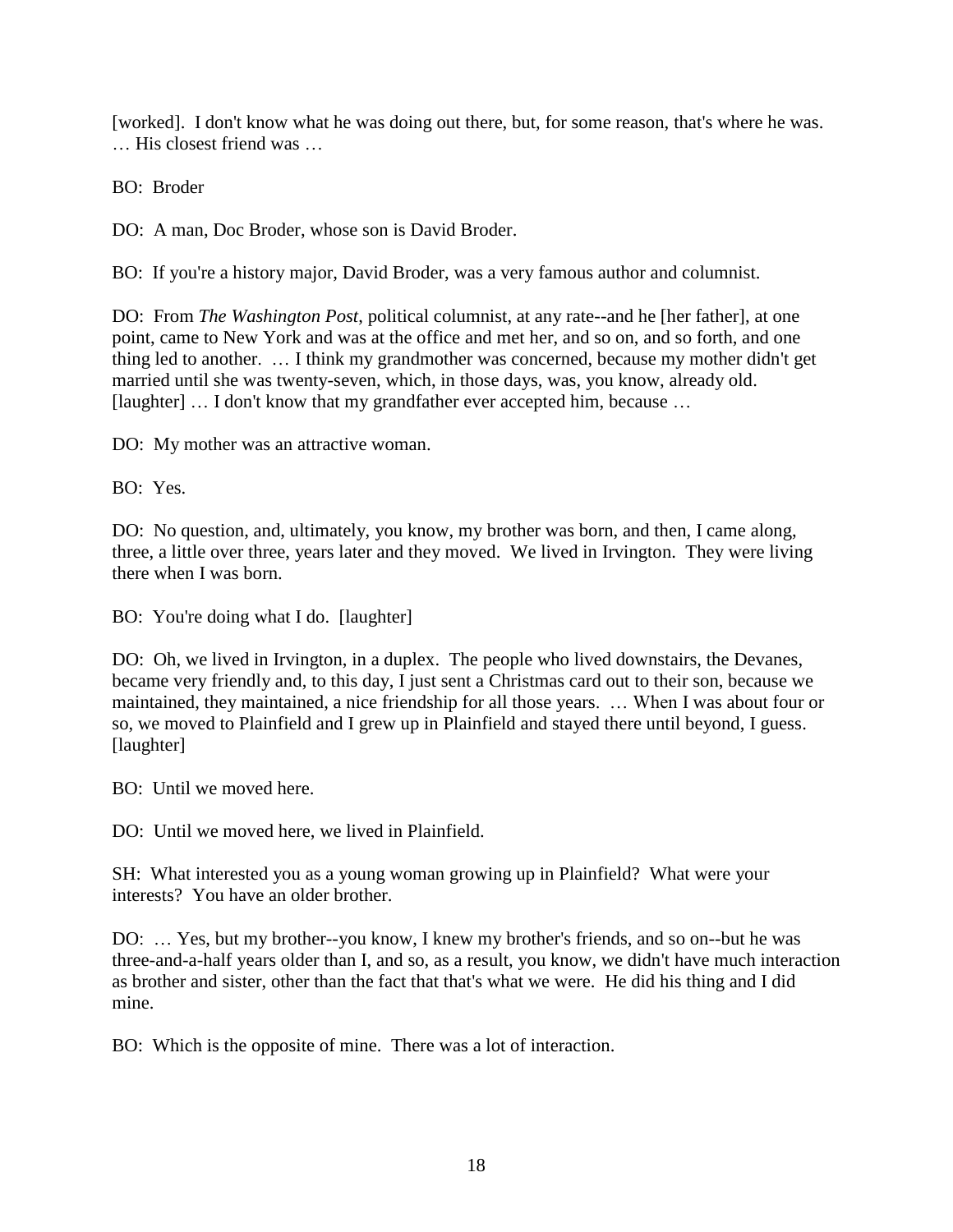DO: Yes. I was very interested [in activities]. I was involved in Girl Scouts. I went on, became, you know, a what do they call them? … I think they were called Gold Bar, or something or other, you know, the highest thing. [Editor's Note: From 1940 to 1962, the highest award in Girl Scouting was the Curved Bar, now called the Gold Award.] I did interpretive dancing at the Jewish community center. I became involved, as a teenager, in the National Council of Jewish Women's young people's group, called Counselettes, and traveled with a nice group of kids--very active in high school and on the newspaper and in the chorus and being in plays, whatever. …

SH: Was your family observant then?

DO: Not observant, but always, always, a member of a Reform congregation in Plainfield, but observant in the sense that--you know, no.

BO: Not a *kosher* home. …

DO: Nothing of that sort. … Sure, we lit the candles for Hanukkah and we did those things. I mean, I certainly was aware of the fact that I was Jewish, there's no question about that. [laughter] I mean, we were very involved. My father became president of the congregation, my mother became president of the sisterhood, you know, that sort of thing. I went to Sunday school, forever. …

SH: Did you have a relationship with your mother and father's families?

DO: … My mother had a sister who lived in New York, married, but no children. … She had a brother who also lived in the city and they had a set of twins, twin girls. My father's family, we were never close. My grandmother lived in, I think, Brooklyn and I can remember being so uncomfortable. We lived in a house. They considered, everybody considered, "This is the country," when they would come here. They couldn't stand it, because they'd come here …

BO: … You would have to light a fire in the fireplace and the noise of the crickets would drive them crazy. [laughter] It was an amazing difference.

DO: Coming from the city.

BO: Plainfield was country.

DO: I remember they were poor yet they all became very [successful]. ... It's amazing, because that family became doctors and psychiatrists and what-have-you. [laughter] So, I guess it didn't hurt them, particularly. ... So, there, my dad, as I said, had a number of brothers and sisters, none of whom we were ever really close to.

BO: Not me. I didn't even know them. Well, I knew Aunt Ethel. That's it.

DO: That's it, yes.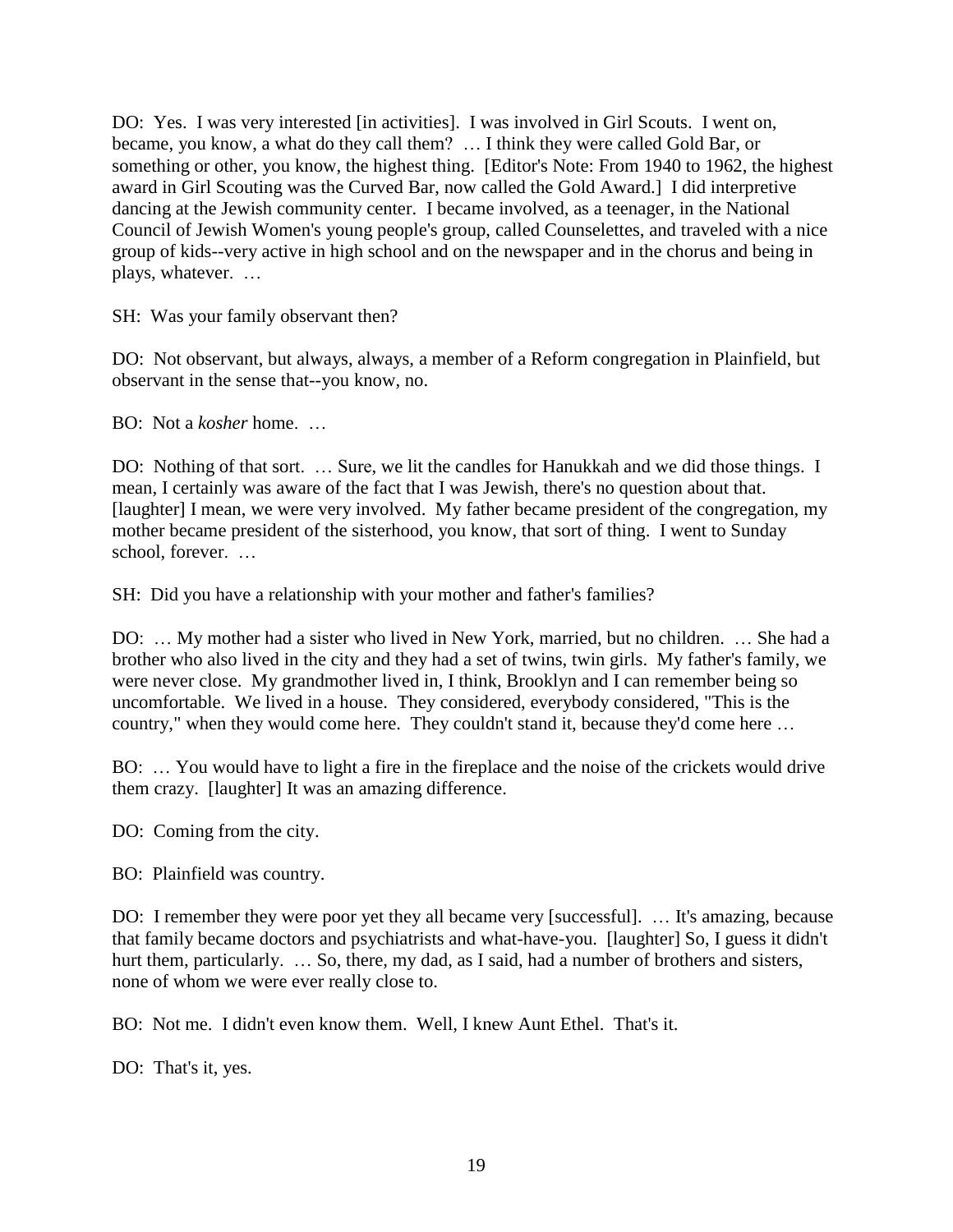SH: It was your mother's father who came to live in your house.

DO: Correct, and he was a ladies tailor in New York. He had a little shop on the Grand Concourse, with the apartment connected to it, and we used to love to go there, absolutely, as little children. His shop was in the front of the apartment. … He taught me, "See a pin, pick it up, all the day, you'll have good luck." [laughter] So, of course, I became his little slave, picking up dropped pins, you know, and my grandmother, you know, in the back. You know, there was a living room and, of course, bedrooms, so on, and so forth.

BO: Making German crepes.

DO: Making German pancakes, these thin things. Oh, God, my brother and I, we just loved to go and have that. She would make them for us all the time. She came to live with us for a short period of time, or not so short, but she had diabetes and had to have her leg amputated. … They came to Plainfield and she stayed with us and recuperated. … She was a wonderful, wonderful lady, really lovely, and then, after my grandmother died, my grandfather came to live with my mother and father. … He was a ladies tailor. … Well, he became a tailor for a cleaning firm in Plainfield.

BO: But, you never had anything bought in a store.

DO: That's true. All my coats, all my suits, my bathrobes, you name it, until I ... was getting married and I needed a going-away suit, because, of course, one didn't go on her honeymoon without, you know, something wonderful. That was the first thing I had ever purchased of that nature. I mean, dresses, of course, yes, but …

BO: But, then, you had it tailored by him.

DO: Yes. My grandfather looked at it, you know, and he was big for big shoulder pads. [laughter]

BO: He was into "Joan Crawford" kind of shoulder pads. [laughter]

DO: And he took the thing and I looked at it afterwards and it was awful. … I remember, my mother and I got together and decided I would sneak it out of the house in a box when he wasn't watching. I took it to New Brunswick, because I was [at NJC], to a tailor there who redid it, brought it back, and he never knew the difference. [laughter] So, it looked fine.

SH: He wanted to have his hand in everything.

DO: Yes, everything, but he lived with that smoke in his room. He smoked …

BO: Between the Acts.

DO: Between the Acts.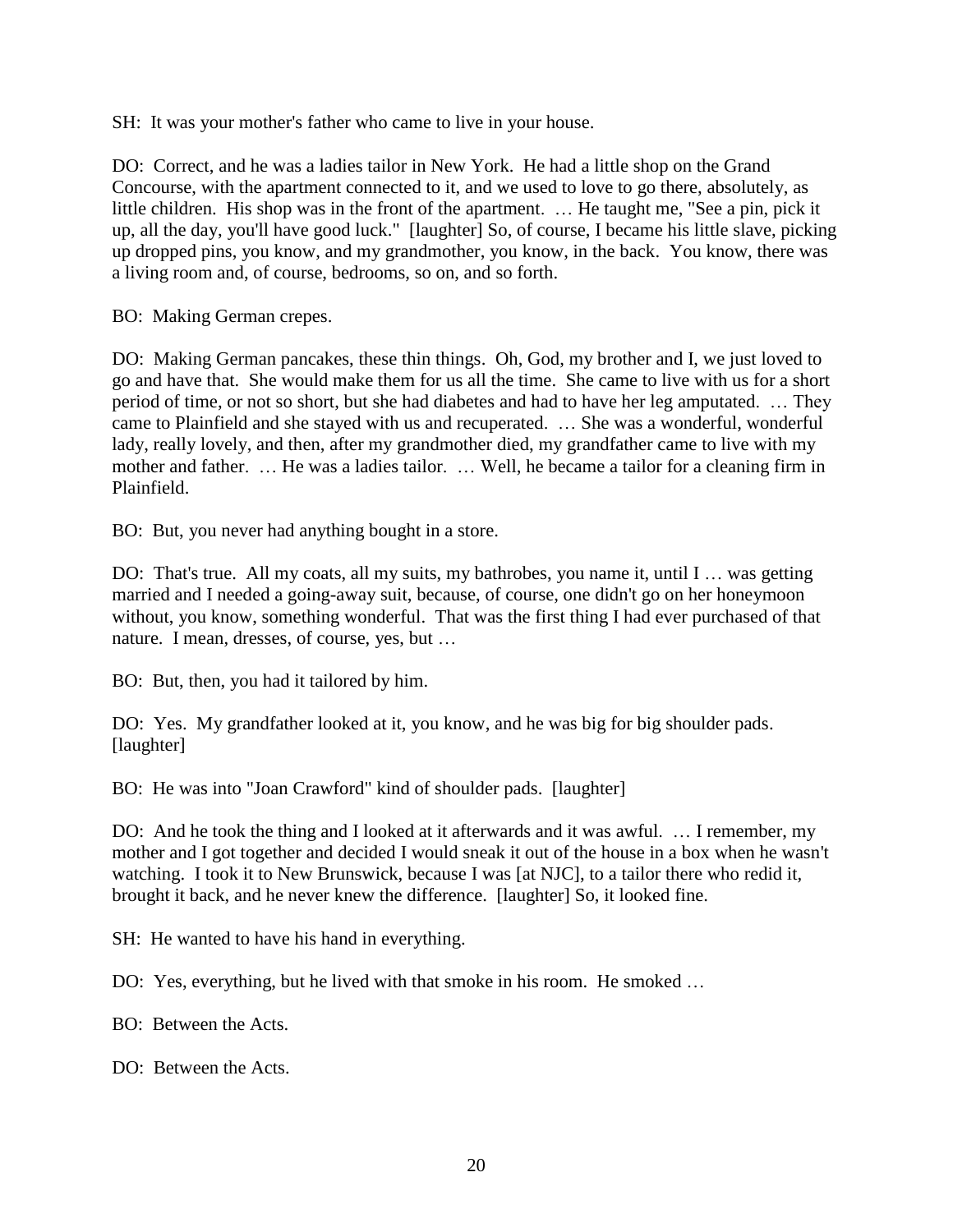BO: Which were little cigars.

DO: Cigarillos, or something like that.

BO: And he was very Germanic, authoritarian. I did not particularly [like him], was not fond of [him].

DO: At any rate. [laughter]

BO: When he wanted more coffee, he would go [Mr. Ostroff bangs the table twice] at the table and that's the way he would have--he was a real German person. [laughter] … Her mother was the softest, sweetest lady, I mean, in quotes, "lady," and I always wondered, "What the hell is the relationship between the two of them?"

DO: He was her father, you know, but at any rate. …

SH: You talked about being involved in so many activities within your school and the community. Did you ever have a little job? Was that allowed for women in that day?

DO: Oh, sure. I worked as a counselor at Camp Noam, it was called, … at the Jewish community center, during the summer. I worked for Tepper's Department Store. Let's see, I worked in the jewelry department, in the wrapping desk, … in hosiery, all kinds of places. I remember, once, a woman came in and she had a piece of string and she said, "You know, what size is this?" and I said [that] she would take a thirteen. "Oh, no, that's an unlucky number," you know. [laughter] … I remember a man coming in one time, and, in those days, that was something, and the woman who was manager of the jewelry department said to me, "You're not to wait on him," because the man came in to try on earrings. … He would stand, you know, shielding his ear with his hand and look in the mirror to see what he looked like, but they were for himself.

BO: He was a cross-dresser, yes. [laughter]

DO: You know, I was …

SH: Too young to be exposed to that.

DO: In those days, right, right. You know, I can remember doing things, like, with my first paycheck, buying a pair of black, black high heels. I mean, … in those days, young people, young, you know, teenagers, didn't wear black. I mean, it was sort of looked down upon. So, I got my mother's okay, you know, to go ahead and do it. … During that time, on weekends, we would go to the movies. I know Bob talks about where they gave away things. I don't remember that in Plainfield, … any giveaways, but we would walk everywhere, downtown to the Y, to Sunday school, to wherever it was, everything. It was safe to walk anywhere. There were busses, but, you know, we walked [laughter] and we traveled in groups and we did date. We did date, but within our group, again, you know.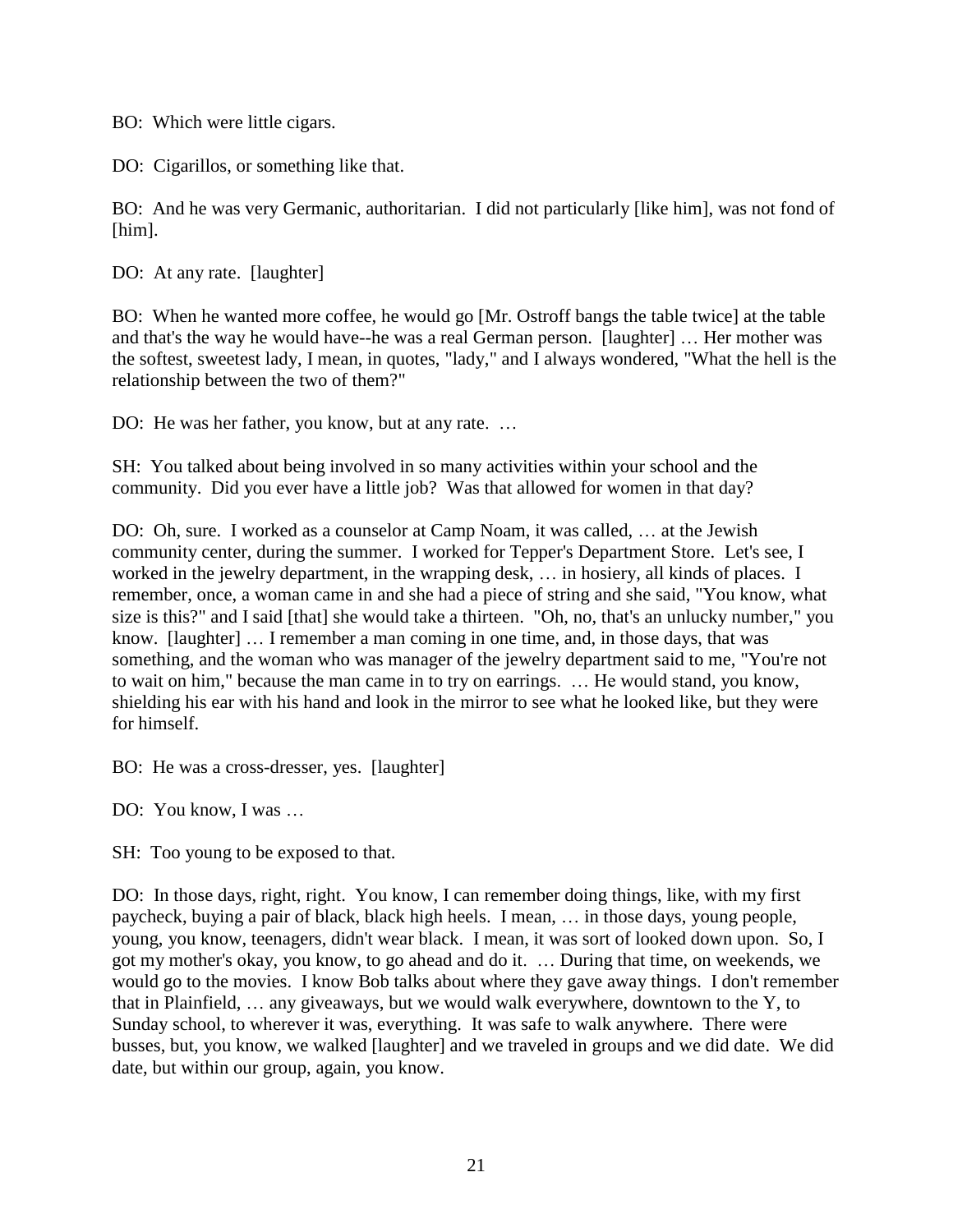BO: No, but people from Somerville or Bound Brook--it wasn't just Plainfield guys.

DO: Well, those would come to the Jewish community center, but the ones that I was friendly with were all local.

SH: Was there a specific subject that you were interested in during high school?

BO: Boys.

DO: No, no, that's not true, that's not true. Specific subject, no, I don't think so. I just loved, you know, being involved in the newspaper, and this and [that], you know, with the, quote, "more intellectual" group, I guess, than, you know, not sports.

SH: Why did you pick New Jersey College for Women?

DO: I applied to various schools, and I can remember the ones that I applied to. It was NJC, it was Antioch, Beaver, Trenton State, and I guess that's pretty much it. … You know, some of them, I would go and they would give you a test of reading words or what-have-you and tell you, "You're admitted." It was that kind of thing. [laughter] I did not apply for a scholarship, because my parents had said that they could afford to send me to school, and I thought that. I was so naïve, I guess, in some ways, and I thought, "Well, you know, how could I ask for something when there were people who really needed it?" and my parents had put aside, however it was, three hundred dollars a year, or something or other, whatever. It was very small. … [laughter] The one interview that I [recall]--again, my naivety, I think, comes through--when I went for the interview for Antioch, which … I thought would be a wonderful school. They had a work-study program and I thought that was just a wonderful idea, and the interview was in New York. … I was told, you know, things looked good, and I was accepted. … I had decided at that point, for some reason, not to go to [Antioch], but I had a friend who wanted to and was not admitted. I said to them, "You know, well, why don't you just take her instead of me?" didn't know how it worked until I got to work at Rutgers. It's not quite the same, and so, I don't know why I chose NJC, but I also decided that I would … go into teaching, because it was sort of an insurance policy, in a sense, you know. If nothing else, you could always get a job teaching and it was a pretty steady kind of thing. … I believe I had discussed that with my parents and we came to that general understanding. The other thing was the feeling that if you went to some school relatively near home, although I didn't want to live at home, that you could make friends that would be there …

BO: After.

DO: … Afterwards, and it was true, you know. … I'm not sorry I went.

SH: When you came to NJC, was there an orientation for freshmen women?

BO: You had a big sister policy, didn't you?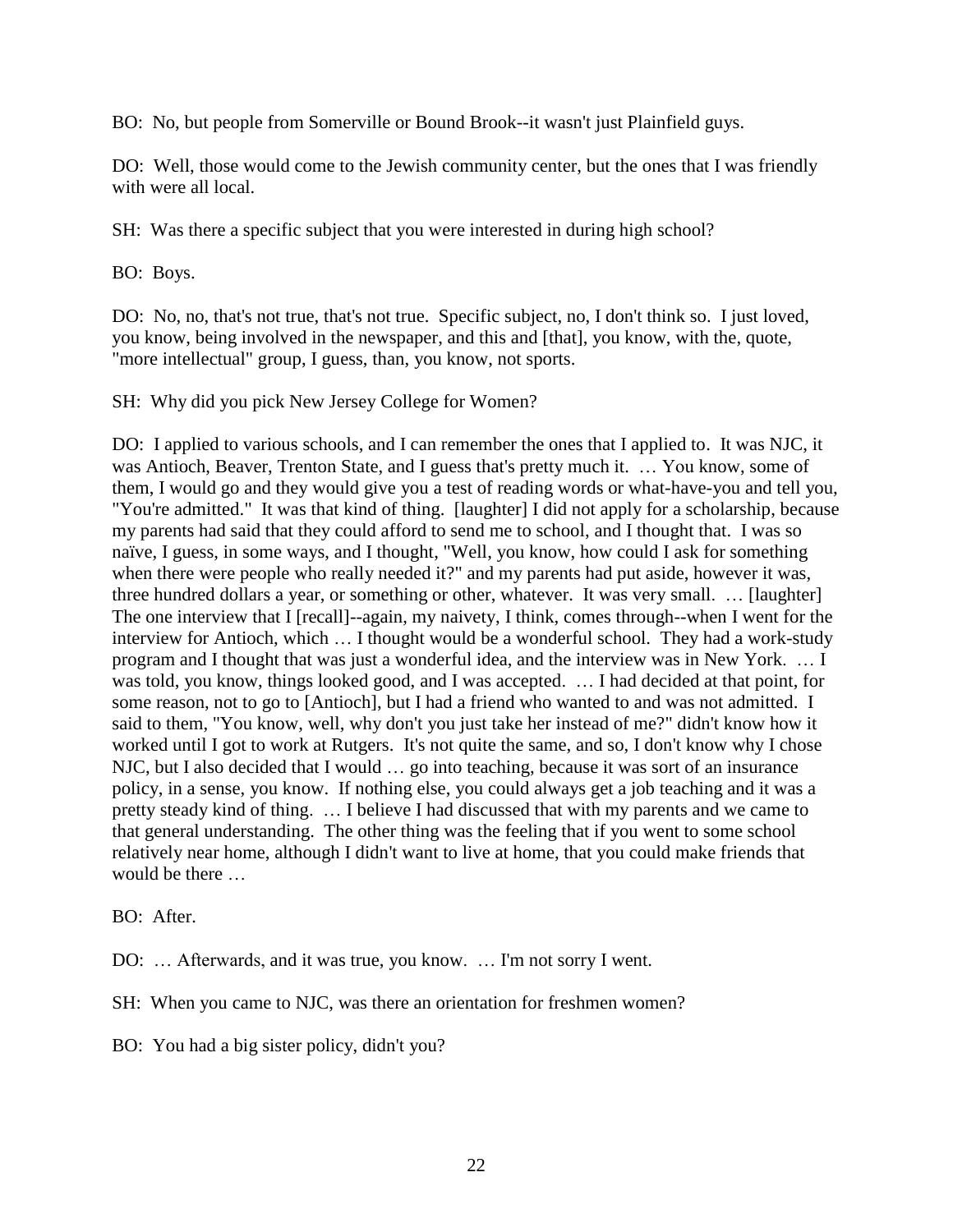DO: Yes, thank you. Yes, everybody had a junior sister and they assigned us to a place to live. … My freshman year, I lived all the way over on Gibbons Campus and there was no bus system that drove us around. We walked across that big field, you know, … windy and cold in the winter. It was unbelievable, but it was a wonderful house, because it was small houses, so [that] you really made close friends there. … You know, you were assigned a roommate, from whom I learned an awful lot, and I don't mean intellectually. [laughter]

SH: Do you remember who your junior sister was?

DO: Yes, Shifra Wise, yes. Was that her maiden name or married name? I can't remember now. Yes, she was wonderful.

SH: Shaffer?

DO: Shifra

SH: Oh, Shifra.

BO: … Was her first name.

DO: Yes. Anyway, it was a wonderful system, having that, and I think anybody you'd ask who graduated at that time, or who was in those classes, would remember that whole experience of having [a mentor].

BO: That was the honor system, and there were curfew systems. It was very restrictive.

DO: All right, seven PM was curfew.

SH: Seven PM?

DO: Seven PM, and, on weekends, eleven PM. … You had to sign in and sign out, and, you know, I mean, you could go to the library and stay out later, although I don't remember how late the library was open. We had the same Sacred Path ceremony. [Editor's Note: A Douglass tradition, the Sacred Path was a shortcut across campus that was forbidden to freshmen until a formal ceremony during sophomore year where the entire class walked the path in their class dress.] You came in, you were not permitted, for the first year, to wear red. As freshmen, you had to be in by seven PM. That was the [rule]. I probably hadn't been in my house, stuck in the house, at seven PM since I was, you know, eight years old or something or other. So, that was sort of, [for] everyone, something you had to get used to. It was a great experience. It really was. We had to ... go to chapel. We had to take gym class, and I remember playing something called speedball and breaking my finger, because I poked it into somebody's jaw. I don't remember whether swimming was required or not.

BO: It was at Rutgers. You had to be able to dive off the board and swim across the pool or you could not graduate.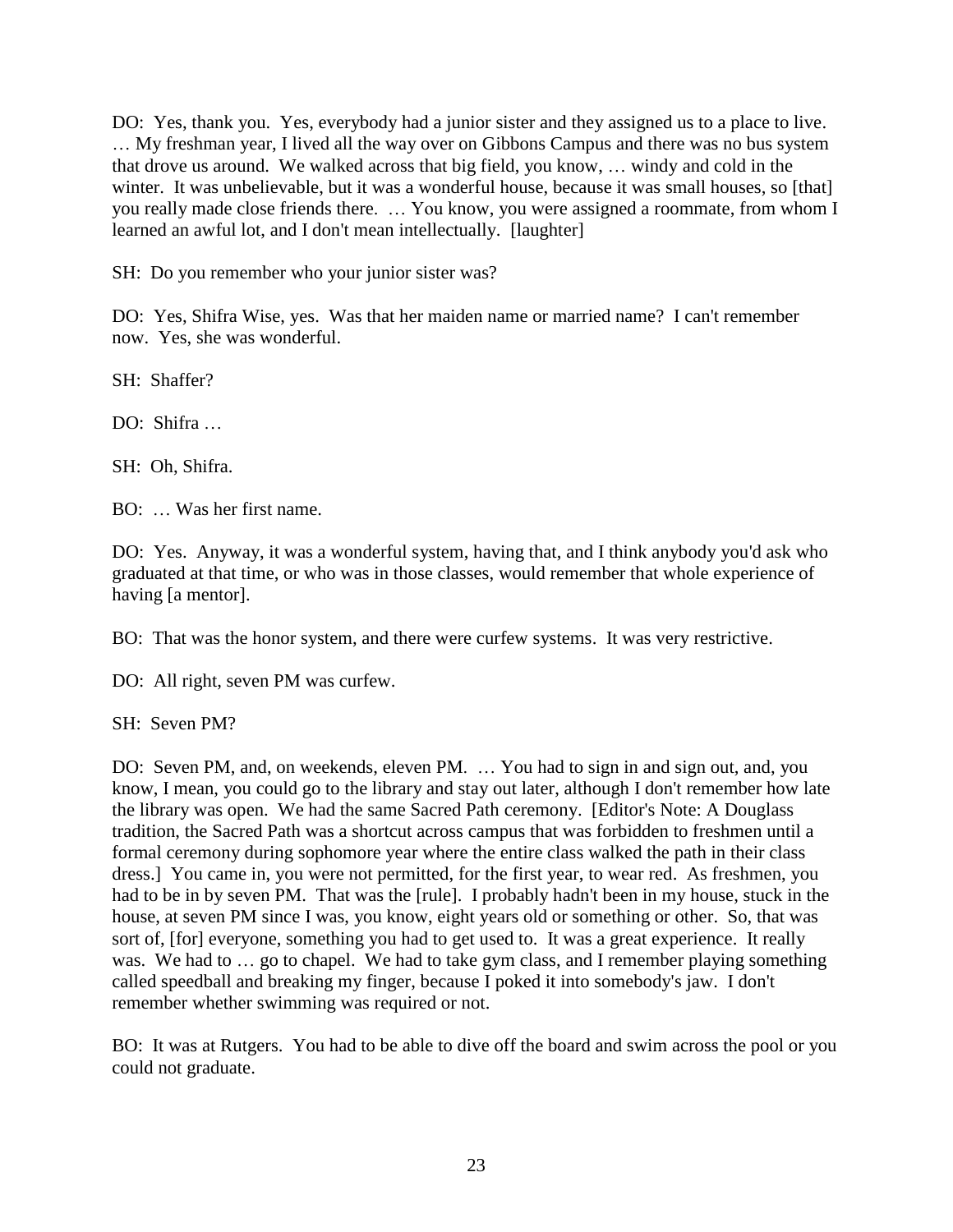DO: But, I was a good swimmer. I had gotten my Red Cross lifesaving certification, so, I was a good swimmer. … I think, for one very short period, I was involved with the Nereids, … which was the synchronized-swimming group. My problem was, I couldn't do whatever kind of a dive that is when you're in the water and you flip over. So, when they would do something very dramatic, I would just sort of sink in the center of it, you know, and then, pop up wherever I was supposed to be. I was involved with one of the--it think it was the a cappella, maybe it wasn't a cappella, I don't remember--one of the choruses. I don't think I worked on *Targum* [Rutgers University's newspaper], but I worked while I was at school, too, at a place called--a little greasy spoon, on the corner of Commercial and George Street, next to the corner--called the BM.

BO: The BM.

DO: Which stood for Black Market. In those days, that's what it was, … because, you know, tied in with the war and everything. Black market was the [name]. …

SH: Was there a mixing of freshmen between the schools, with all the returning veterans?

DO: I don't remember.

BO: There was no interaction at all between classes. …

DO: I did take, in my maybe junior year, or something or other, I think, I took one course over at Rutgers. At that time, if it was not offered on my campus, we were allowed to go over, but, other than that, no.

BO: No WAVES, WACs or any of the others that she ever remembered or knew about. Maybe there were, but …

DO: What?

BO: Were there WAVES or WACs who'd come from the service? [Editor's Note: The US Army's Women's Army Corps (WAC) and the US Navy's Women Accepted for Volunteer Emergency Service (WAVES) were organizations established during World War II to allow women to serve in noncombatant military roles.]

SH: No, I meant since there was an older element at the schools and there were eighteen-yearold freshmen, was there any fraternization?

DO: I don't recall any.

SH: Was anyone saying, "Be careful?"

DO: No. I don't remember that at all, no, and we used to walk back and forth from Rutgers to Douglass, or vice versa.

BO: Socially, not for courses, not for courses.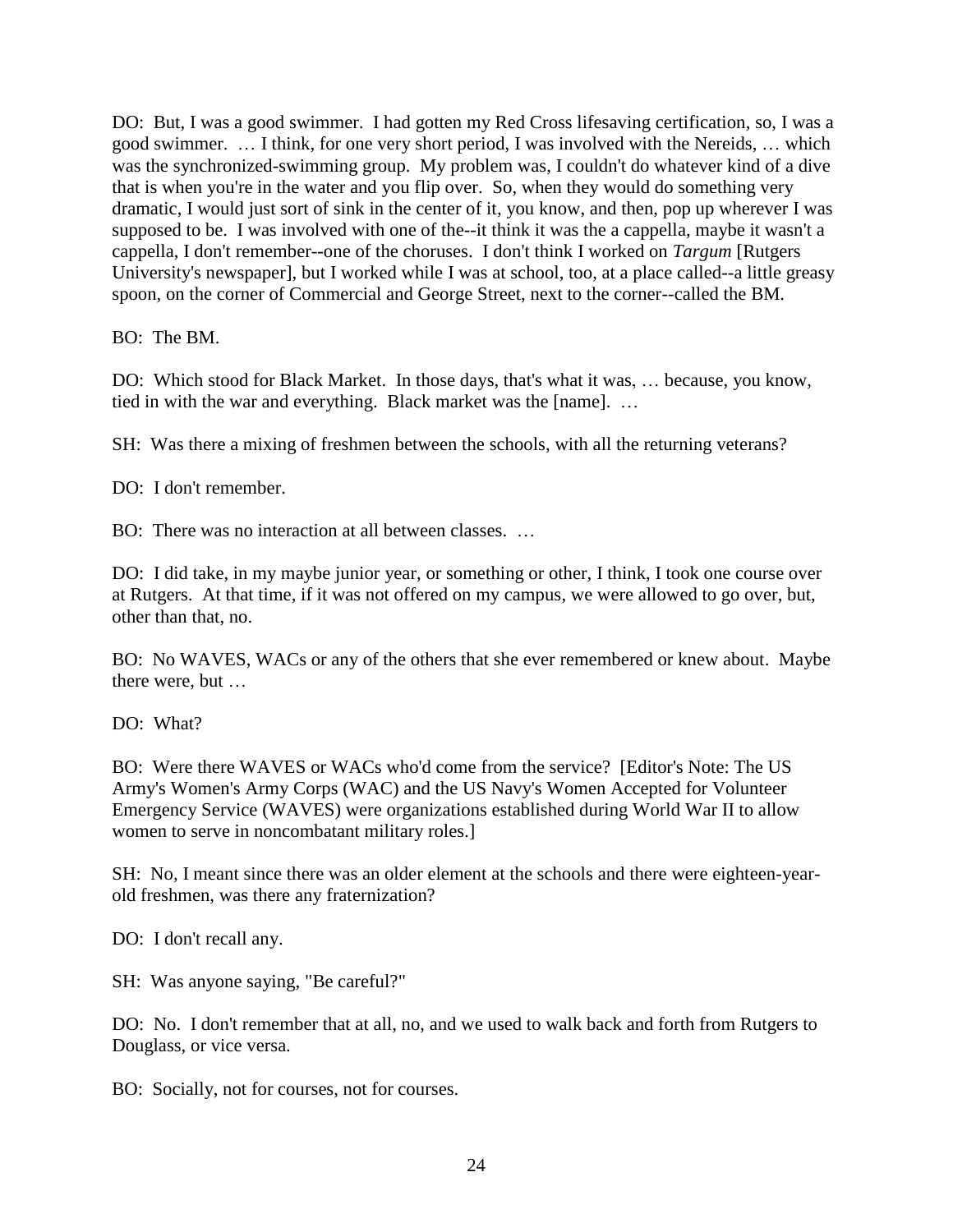DO: Not for courses, no, socially.

SH: How often were there these mixers?

DO: Well, I lived--after my freshman year, you know, we had a lottery system and what-haveyou. … I had become friendly with other people and chose to move in with another [student], … get a roommate, with whom I'm still very, very close. …

BO: She went to Jameson.

DO: We picked from a hat. We ended up moving to Jameson Campus, and along with other friends, you know. Everybody pretty much decided on which house they wanted to be in, and the house would hold dances, and so on. … It was at one of those dances that I met this guy who was a terrific dancer, like an acrobat, you know, on the floor. … We went on from there, but we both were in something that you failed to mention, Bob. Do you remember, we both were in *Les Mis*?

BO: Yes.

DO: They used to put on musicals every year, Rutgers, Douglass, together, and one of the Rutgers guys, by the name of Skip (Steiner?), had written this Western-style musical, of which there is a record somewhere around here. …

BO: I was a dancer and she was in the chorus, … and the choreographers were girls who were in the Dance Department at … NJC, who taught the guys how to do these dances. … We knew each other at that point, although I was dating somebody else.

DO: But, at one point, … I met him. I went to a movie one afternoon with my roommate and seated in front of us, or maybe behind, I think in front …

BO: I had missed the train.

DO: He had missed the train. We found out later [it] was this guy that I had met at the dance. … It was getting to be near Christmastime and NJC had a Christmas dance, and so, I decided I was going to invite him. … I was dating all kinds of other people at that time, and one very seriously, who had been in World War II as a bombardier, you know, and he was older. … I decided to ask this guy that I had met, but I was afraid my roommates would disapprove, since I had never dated him and I was going to be doing the asking. So, I went to another dorm, so [that] they wouldn't know that I used the telephone to do this. I called him and asked him and he told me that he'd have to let me know. It turns out, later, he was waiting for an invitation from somebody else he was dating, whom I knew, and I … happened to mention to her that I had invited him. So, she said, "Good, I won't ask him then," [laughter] and then, he called me back and said, "Yes," he would go. …

BO: That was right after Christmas. We went to New York together.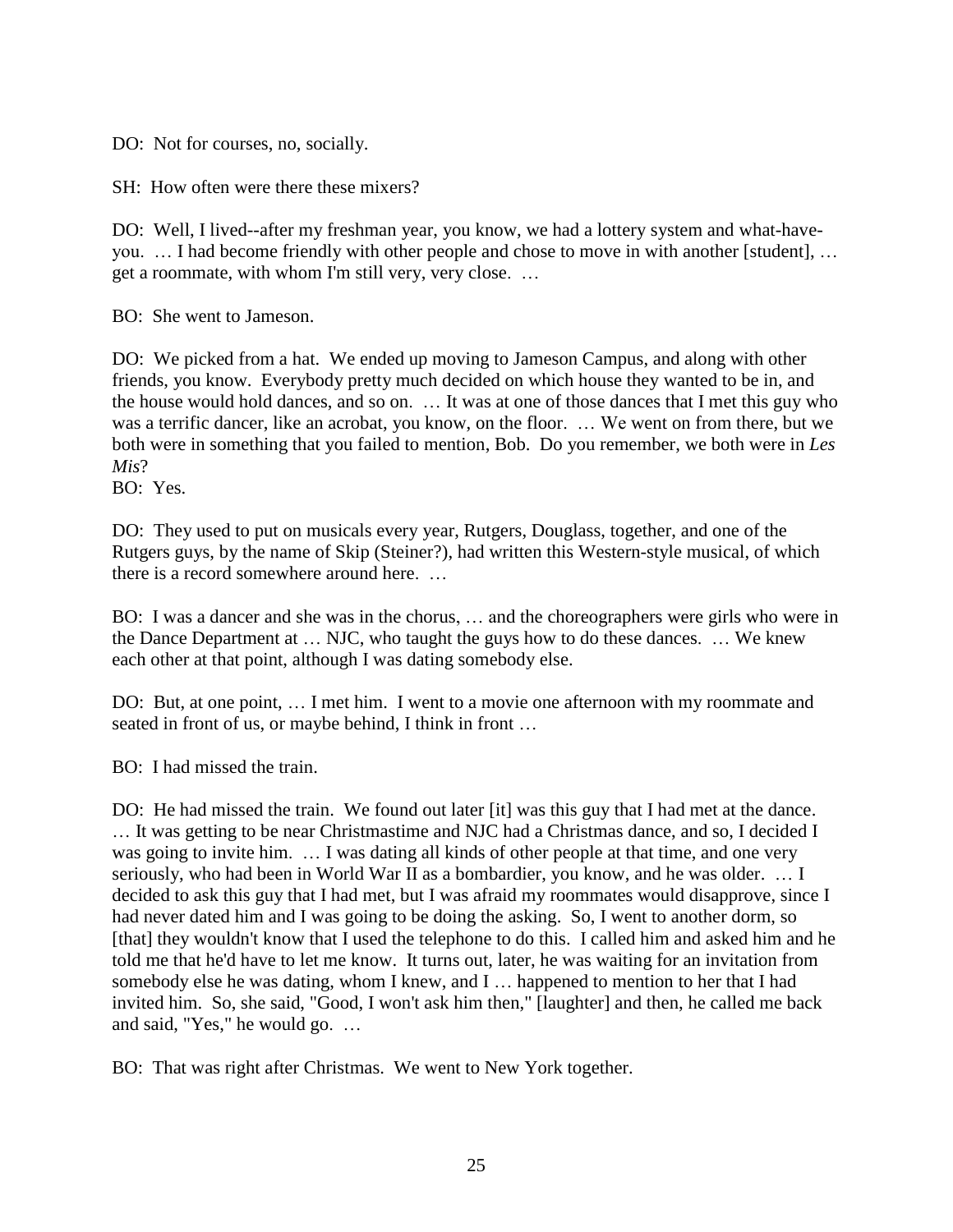DO: Yes, right after. That was just before Christmas break, and I went to visit my aunt in the Bronx. … Bob said he was going to be in New York and we decided we would meet someplace. … It was on Christmas Day, and we were walking down the street. We went past, I think it was probably [W. & J.] Sloane's, I'm not sure, department/furniture store, and we stood looking at the window and talked about what we will have in our house. I mean, it was …

BO: It was amazing.

DO: It was. It happened, [laughter] go figure, and we did. The following Christmas, we were married. …

SH: Was there an engagement announcement within the community?

DO: Oh, in the local newspapers, yes.

SH: Were there any type of community rituals?

BO: … The fear was that you would get a ring and they would say, the other girls would say, "Oh, isn't that sweet?" Of course, that meant that the diamond was not large enough, but we solved all that. I never had a dime, so, she never had a ring, [laughter] but Doris came back from her honeymoon and she had to give a talk. … Instead of talking about the organism, she kept speaking about the orgasm, and the class was going crazy with laughter.

DO: True.

SH: I would assume then, after having curfew at seven, four years later, they did not allow married women to cohabitate.

DO: On campus, you could not.

SH: However, they did let you continue your education.

BO: That's correct.

DO: … Right. … There was housing for married students.

BO: It's now Busch [Campus].

DO: It was called the Heights. It was called the Heights, which is now Busch Campus.

BO: Busch Campus.

DO: And they were Quonset huts--not Quonset huts, no, they were small …

BO: No, trailers.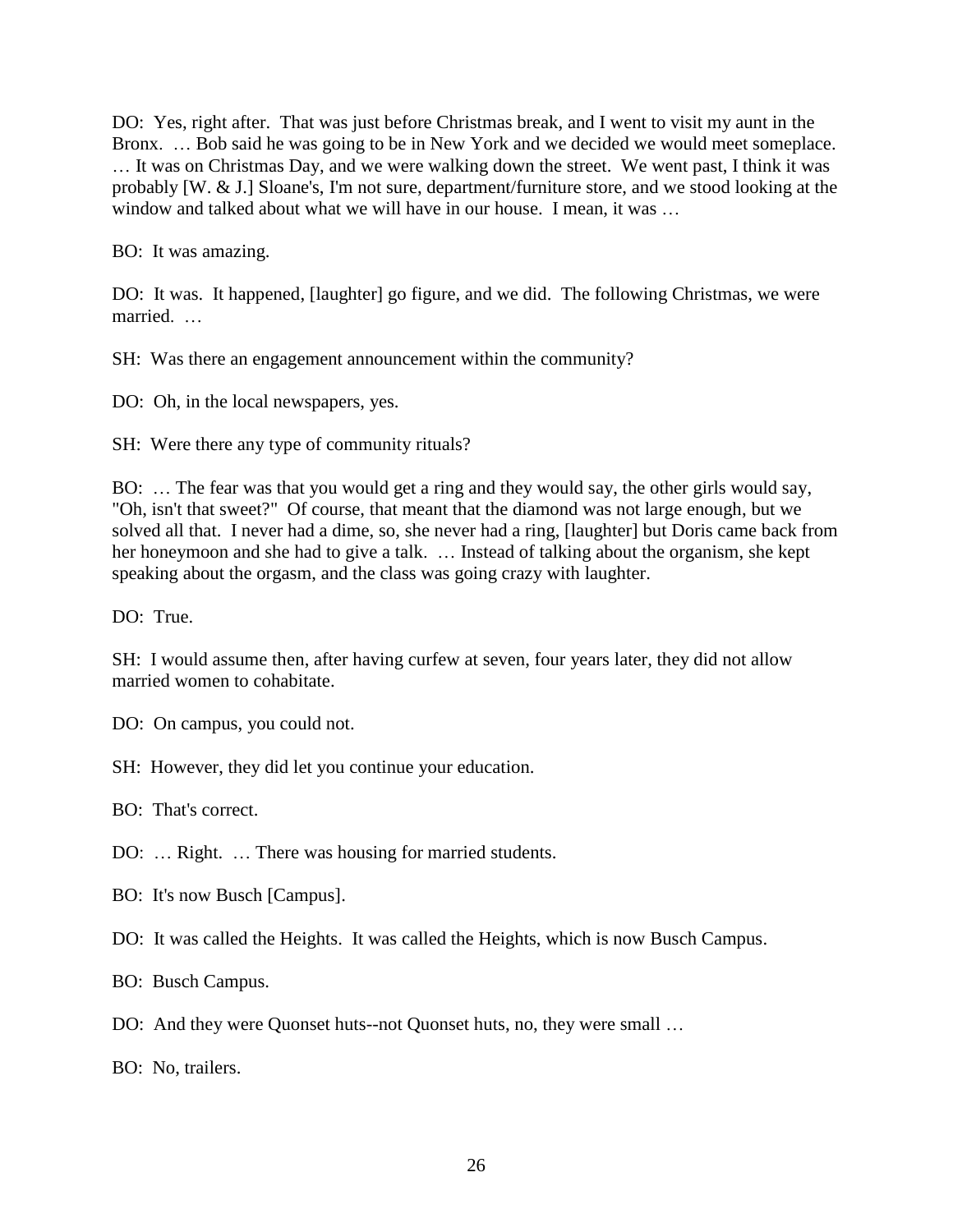DO: Small trailers. They were trailers. To the best of my knowledge, there was …

BO: No plumbing.

DO: No indoor plumbing, and we considered it for, like, a half a second.

BO: That was very cheap. This is where all the GIs who had returned would have [lived].

DO: I don't know why, but twenty-eight dollars a month sticks in my head. It was some ridiculous [figure].

BO: Very, very low and very tempting.

DO: But, not that tempting.

BO: Not for her, but there was also a neighborhood where NJC girls were not permitted to go in New Brunswick.

DO: Called Burnet Street.

BO: Burnet Street.

DO: That was off-limits.

BO: It was off-limits to girls from NJC at all, but we didn't know that at the time, and so ...

DO: We were a block away from that.

BO: We were a block away from that, … but we were married. We took an apartment.

DO: No, it was before we got married. We found an apartment on Burnet Street, but not on Burnet Street, one block in from Burnet Street, which made it okay. … It was in an apartment building that had … maybe a foot between the wall of the building, and the next one. … The floors were slightly tilted and it had no sink in the bathroom, but it had a bedroom, a living room, kitchen, big empty thing. We took this place because it was what we could afford and we went out and bought paint--the landlord said it was okay if we painted it--and beautiful, it wasn't. It was furnished, but we were going to make [it] just great. My dad came to pick us up one day.

BO: We had no car at this time.

DO: Yes, and he picked us up because Bob and I had jobs teaching Sunday school at the temple in Plainfield, the Reform temple in Plainfield. So, every weekend, we would come to my parents, go and teach Sunday school while my mother did our laundry for us.

BO: We had a marvelous meal. [laughter]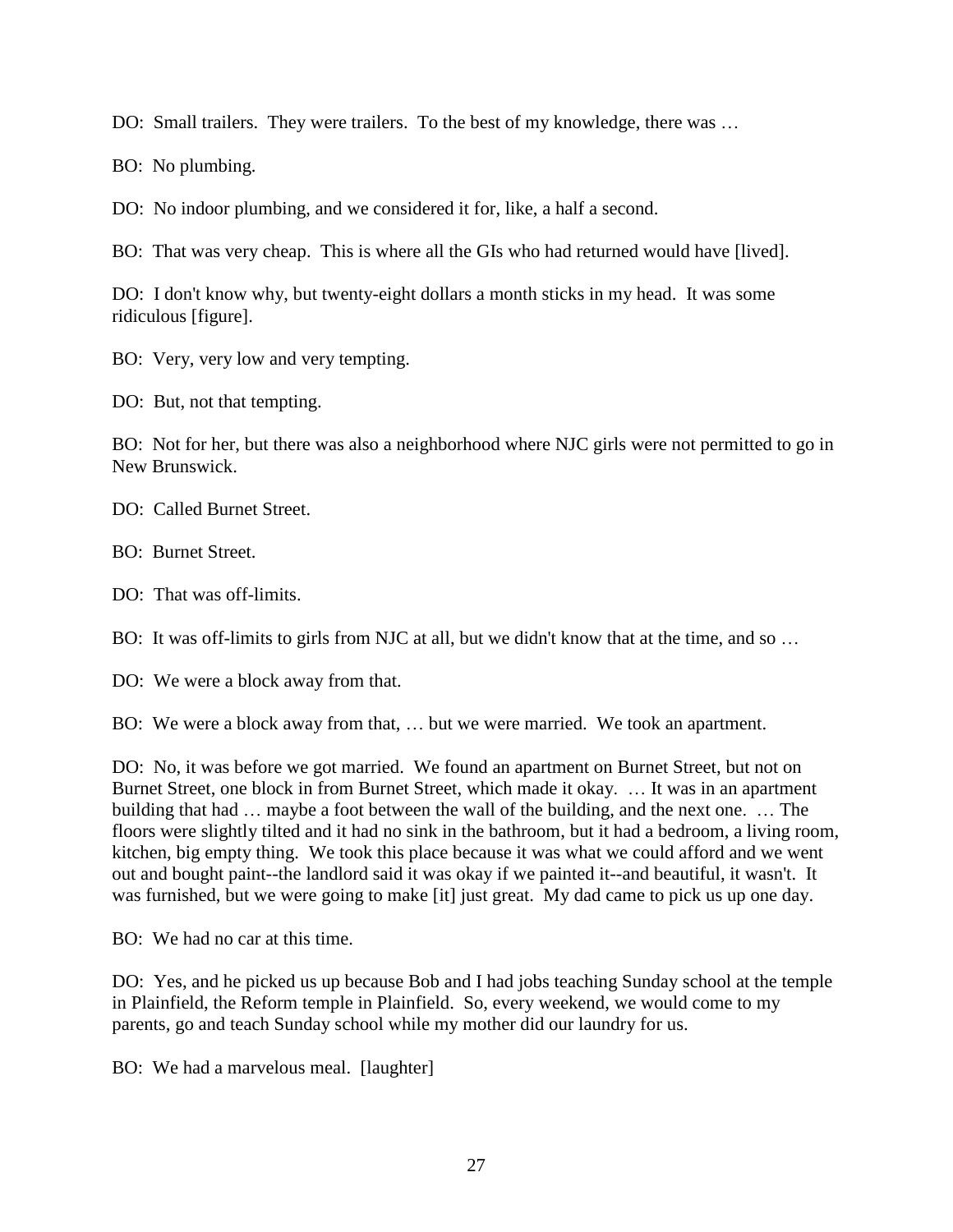DO: Great dinner, and then, back we would go. So, my dad picked us up. … As we're told later, my mother asked him about the apartment, because she had not seen it. … He described it to her and he said, "But, when they invite you there, you must promise me that you will not say anything." Anyway, so, we invited my mother to come and see the apartment. … At any rate, she came in and she walked around the apartment with her arms very closely folded, you know, by her side, and looked around and sat gingerly at the edge of the sofa that was there, which was awful. It had tin ceilings and, you know, frieze, rough furniture, and I said to her, "Mom, what do you think?" you know, with so much enthusiasm. She looked at my father and she said, "Bill, they asked me." She's not breaking her word--she said, "It's a barn." She said, "I don't care if you lose your deposit or whatever, but don't live here." [laughter] So, we were very crestfallen, to say the least, but, the next day, I went out and I searched around in New Brunswick and I found a … realtor. …

## [TAPE PAUSED]

DO: At any rate, I went up to a real estate agent. They told me about an apartment that was on Somerset Street, across the street from the Middlesex Hospital Nursing School, and it was above a doctor's office, Dr. Feher, and took a look at it and it was just wonderful. They said that …

BO: It had a Murphy bed. [laughter]

DO: And so, we rented the apartment. ...

BO: It was an attic. What do you mean "apartment?" It was an attic.

DO: It was an apartment, had a living room with a Murphy bed in it, and it had a ...

BO: Big kitchen.

DO: Big, huge kitchen, with a table and a desk, and so on, and so forth.

BO: And a studio couch, where everybody came and flopped to get away from school.

DO: You know, at any rate, it was great, and we stayed there until you went into the service, at which time I moved back home with my parents. I was teaching by then. I had done my student teaching the semester after we got married, in my senior year, and I commuted to Dunellen where I did my student teaching, and then, Bob went into the service. I ... moved back with my parents and, no, you didn't go to the service then.

BO: Yes, I did.

DO: No, for one year. ...

BO: I went in in June.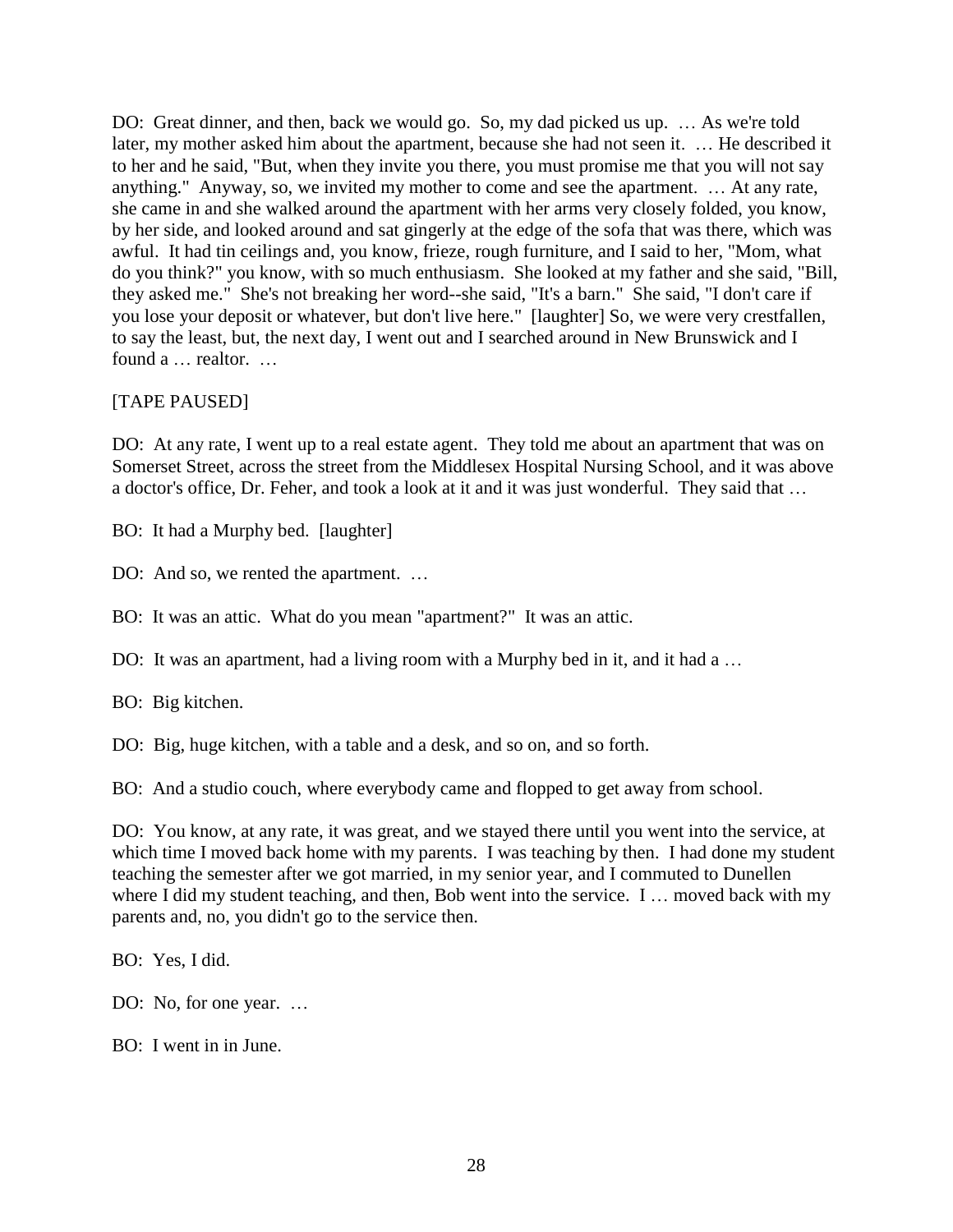DO: That year, '53? no, no. We lived there for a year. We lived in that place for a year, and then, you went into the service.

SH: Bob finished his master's degree in …

BO: I finished my master's in '54.

DO: Yes. So, it was a year, because we were married in '52. So, it was a year-and-a-half after we were married.

SH: Would you take the train up to Dunellen?

DO: No. I knew somebody who was a painter who had a truck and he would pick me up in the morning and drop me off near the school. … That worked out just fine and, some days, I would take the bus, depending on, you know, what the arrangement was.

BO: But, we had a big income. … My stipend was nine hundred dollars a year, but I had to teach three classes to do this, and we taught Sunday school.

DO: And we taught Sunday school. That was our other thing. … I took a job down at one of the [shops]. It was a department store in …

BO: New Brunswick.

DO: New Brunswick, the name of which, on Church Street, … I can't remember the name of it off the top of my head.

BO: But, this was the days when we would go to--it was still Davidson's Supermarket, on Albany Street, was it?

DO: No, George Street.

BO: George Street, and we would go and we would buy a package of frozen spinach, which we would then cut in half, and that half was for the two of us. … I had a good friend on the faculty and Doris was taking a course with him. His name was Irving Suss and we invited him to dinner in our attic apartment.

DO: And I bought a standing rib roast, which I want you to know was, you know, an extravagance. ... I figured it pretty carefully, about how large ...

BO: How many meals we could get out of it.

DO: We could get three meals out of it, I figured, and he loved it and he had seconds, but, when he asked for thirds, you know--and I remember, when he left, I sat down and cried, "What are we going to do for the rest of the week?" [laughter]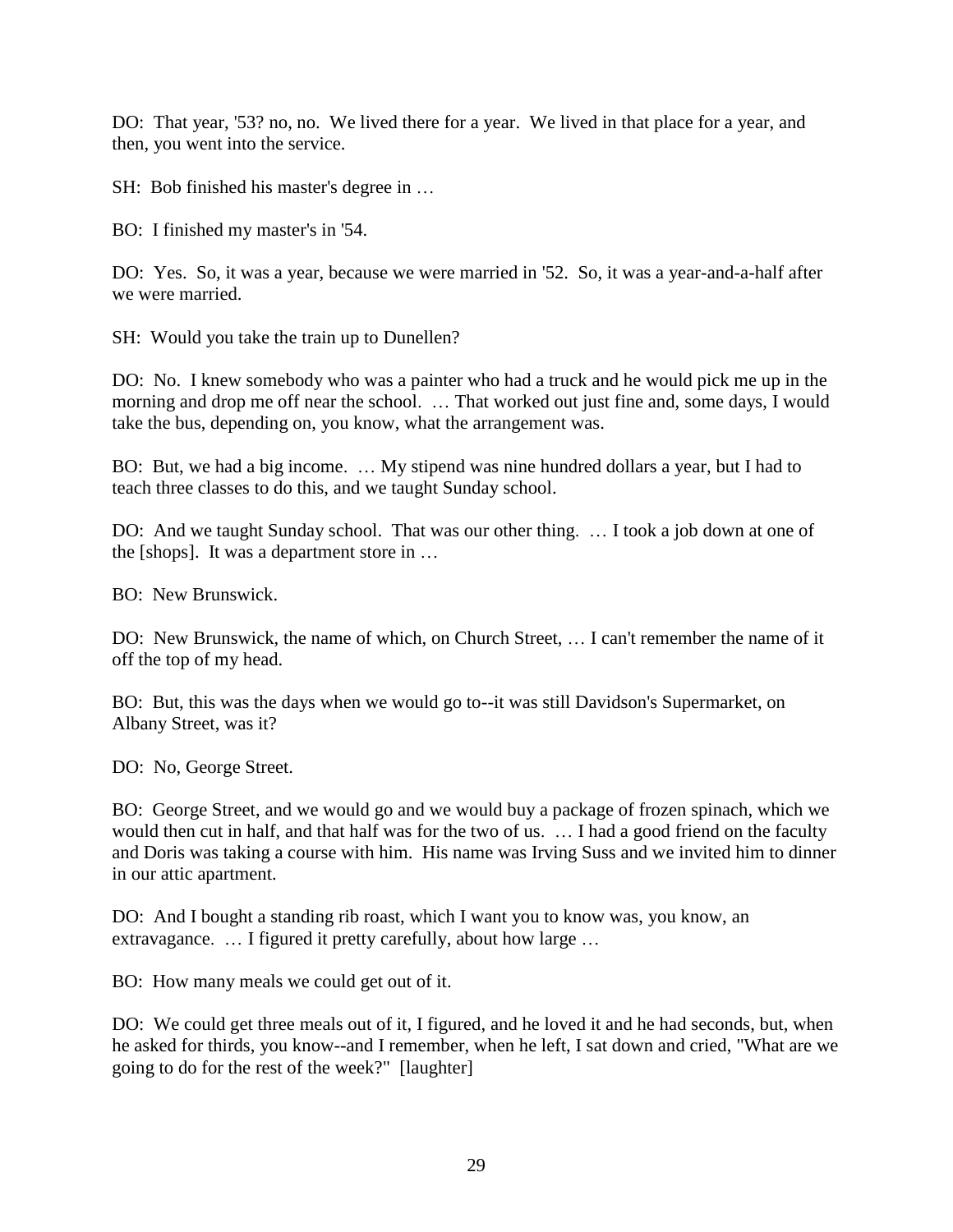BO: "What are we going to have for the rest of the week?" one potato, divided in half. We were thin and healthy, but there was no money at all, no. Her father and mother agreed that, when we were married and she was still in school, that the money he would have paid to the University, Cooper, I guess, for meals for you, they would give us cash in lieu of that. … That was also very important. So, we managed. …

SH: As a student-teacher, are you paid at all?

DO: No, no, nothing. You're on your own.

SH: What were you teaching?

DO: Social studies, maybe English, also. You know, it's sort of vague in my mind. It was seventh grade, seventh or eighth grade, in Plainfield, … not one of the finest schools in the world.

BO: Jefferson School, wasn't it?

DO: Jefferson School, yes. I mean, I can remember, one day, the police coming up to ask me if there was such-and-such a student in the class, because he was being arrested for something or other. … I subsequently, many years later, saw his name in the paper, in which prison he was in or something.

BO: His name was Othello, I remember that.

SH: Were there a lot of other married women that graduated NJC with you?

DO: No. I think there may have been--I only remember, I think, I think, Barbara Murray Gordon was.

BO: Was the only other married student.

DO: Was married; I don't remember. I don't recall any other. Frankly, we were very wrapped up in my own life.

BO: The NJC alumni magazine photographer took a picture of us. Doris had a cape, which she then reassembled, and they took a picture, but a broom was right next [to her]. We had what we called--what is it called?--an apartment kitchen. In other words, there was a Venetian blind, which you raised or lowered …

DO: I think it's a Murphy.

BO: A Murphy kitchen, maybe, and the broom was [out] and, when my mother-in-law saw the photograph of the broom not put away in a closet, you were in deep trouble. I won't tell any more of that, but thank God for Murphy beds. [laughter]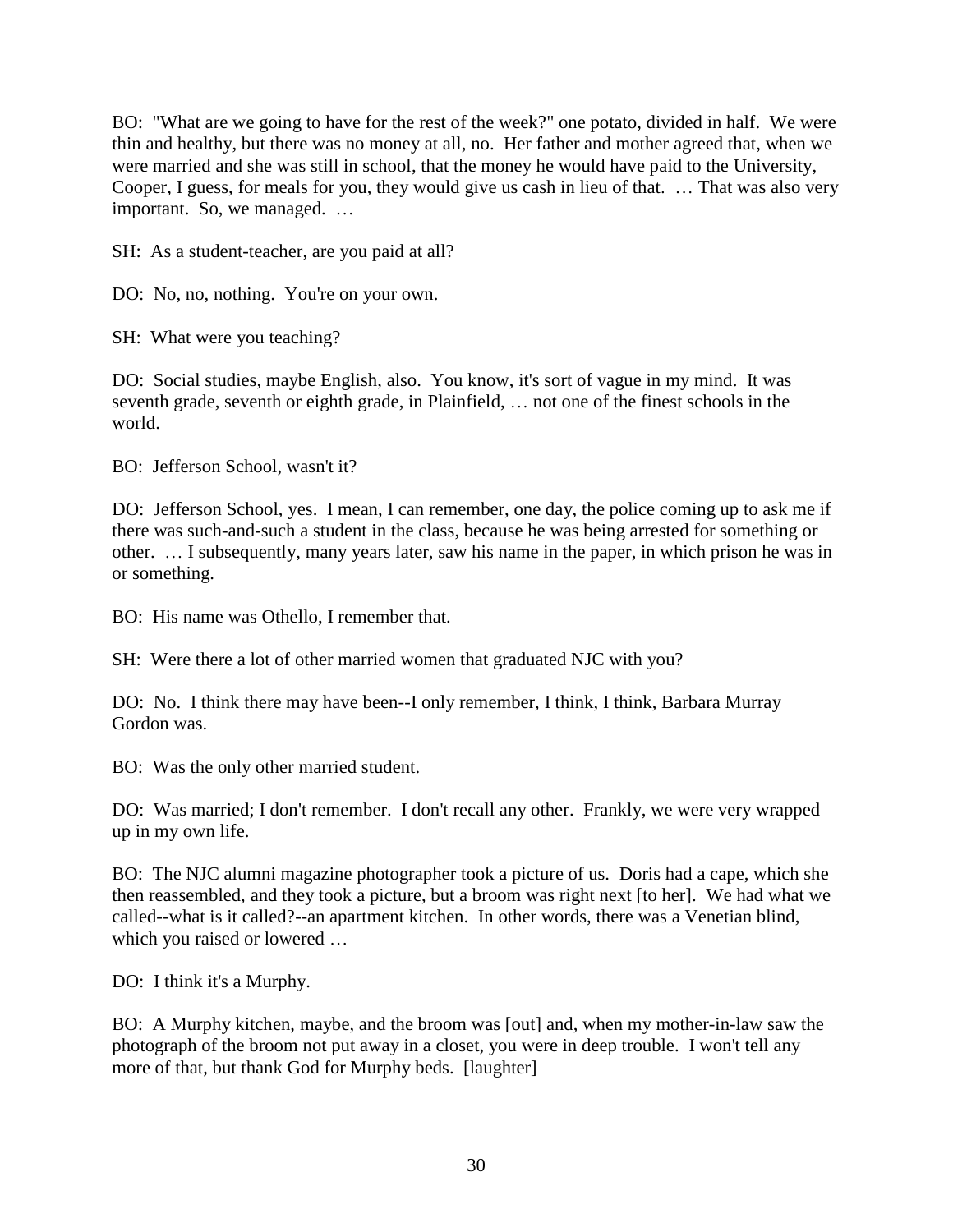SH: When you graduated, did you have a contract to teach?

DO: When I graduated, yes, and I think I was making more than any of my friends. I made thirty-one hundred dollars. That's when I worked at Jefferson School. I practice taught in Dunellen, but my job, my actual job, was at Jefferson School.

SH: Did you take the summer off after graduation, before you went to work in the fall?

BO: I don't remember.

DO: I don't recall. I assume I did. Oh, I must have worked somewhere.

BO: I don't recall at all.

DO: I'm trying to think which summer--I used to, you know, be a waterfront counselor at camps.

BO: Not when we were married.

DO: I know. That was just before we got married. I don't remember. I don't recall.

SH: Talk a little bit about how you came to be in the military, Mr. Ostroff.

BO: There was a draft at that time and I knew that I was going to be called, and so, I wanted to make it as convenient as [possible], after I got out of college, after I got my degree. So, I volunteered for the draft--we were permitted to do that at the time--and they sent me to Fort Dix for basic training. Doris went to live with her mother and father. Then, when I finished basic training, I went to radio school, also at Fort Dix, for thirteen weeks. … She would pick me up on weekends and we would come home again. I hated every minute of radio school. It was [Mr. Ostroff imitates Morse code], "Dit-dit-dat-dit." When she would pick me up on the way back from Fort Dix, I would look at all the signs and go, "Dit-dit-dat-dit." It was maddening. I mean, for twelve hours a day, you were learning Morse code intensively, and the fear is, if you dropped out, then, you would immediately go to Korea as an infantryman. So, everyone wanted to succeed in radio school, for thirteen weeks of agonizing [training].

DO: And, if I may interject, every weekend, he could get a pass, but, prior to getting the pass, he had to take a test.

BO: Pass a test.

DO: So, I would drive all the way down to Fort Dix not knowing whether or not he was going to be given that pass for the weekend. …

SH: Pressure.

BO: Yes, it was a lot of pressure.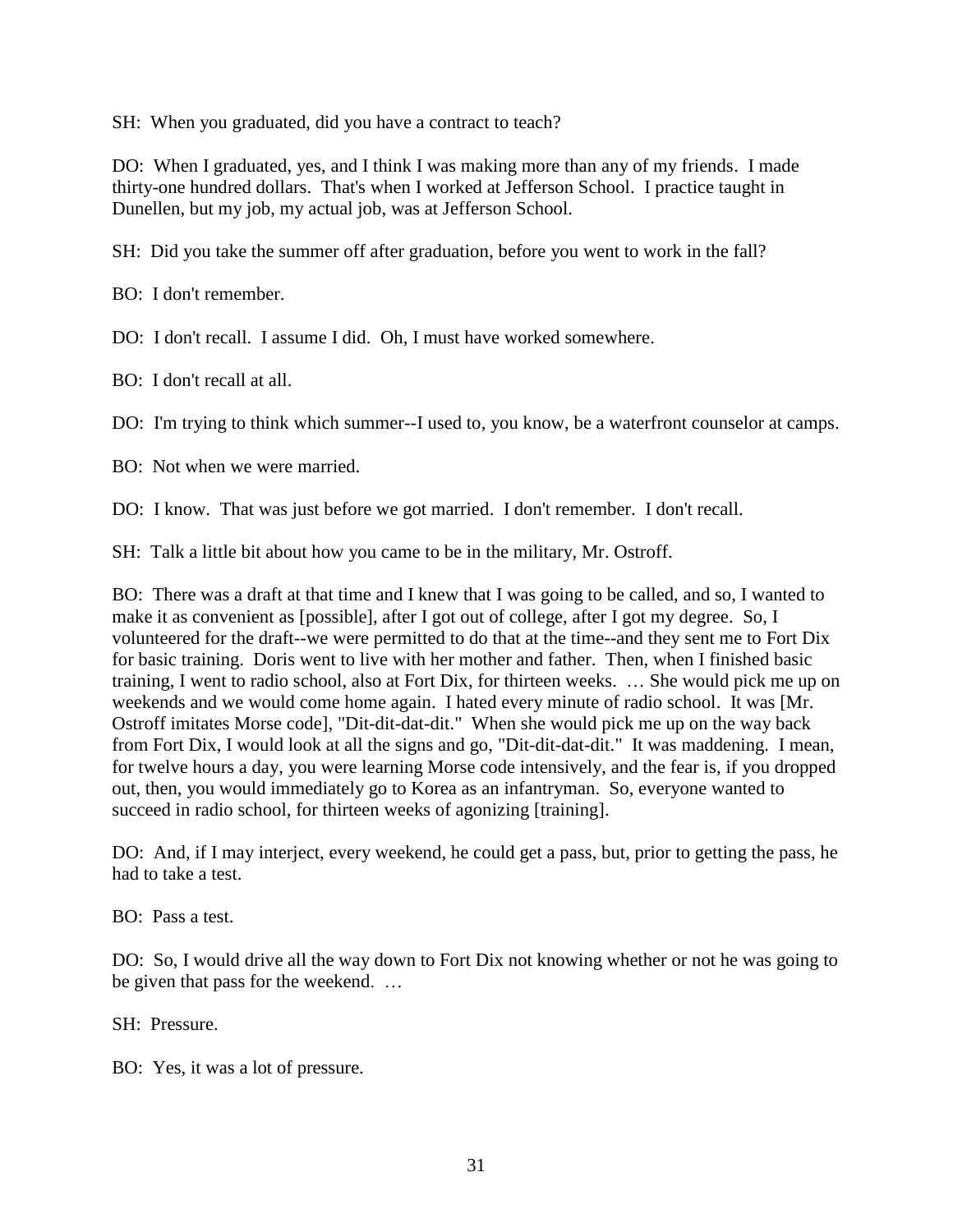SH: The Korean War had already started by this point.

BO: Korea had already been started. It was '48, '49. It started when, '49?

SI: The Korean War started in June of 1950.

BO: I was still an undergraduate at the time.

SH: Was there any chance that you could have been drafted while you were still in school?

BO: No, no, you were deferred if you were in school.

SH: Did graduate school give you a deferment as well?

BO: Yes, but, immediately after that, I knew I would be drafted and I would be going to Korea.

SH: We talked to some people who were pulled from school.

BO: Maybe if they're vets who were recalled, if they were in the Reserve, that was a different story, but I don't think that they pulled off undergraduates for the draft. It was like all American wars, in which … there was a class system. If you were a blue-color worker, you were subject to the draft immediately, but, if you have enough money to go to college, you were able to be deferred.

SH: Okay.

BO: But, I did pass and I went on a troopship from [the West Coast]. They flew us to someplace, Grand Island, Nebraska, and then, out to Tacoma, where we boarded a troopship, and, for some reason …

DO: Seattle

BO: It was Seattle or Tacoma, I don't remember. Are they next to each other? yes, that close, and it was a troopship. … We were on our way to Japan. I guess that was a stop.

SH: Where were you assigned at that point?

BO: I was a radio operator and all of us in our class were on the same boat. … For some reason, I had gotten a haircut onboard the ship and I put on freshly ironed fatigues and I was very slim, and a group of Marines came on when we got to Tokyo and they lined up the troops. … I had a haircut and freshly [pressed clothes], and I must have polished my boots for some reason. I guess I was so bored, and they went, "You, you, you and you," and pulled us out. We had no idea for what, and it turned out that these Marines were soliciting a group for the honor guard for the United Nations Headquarters. … I was one of the lucky guys, and I think two months later, Doris came over.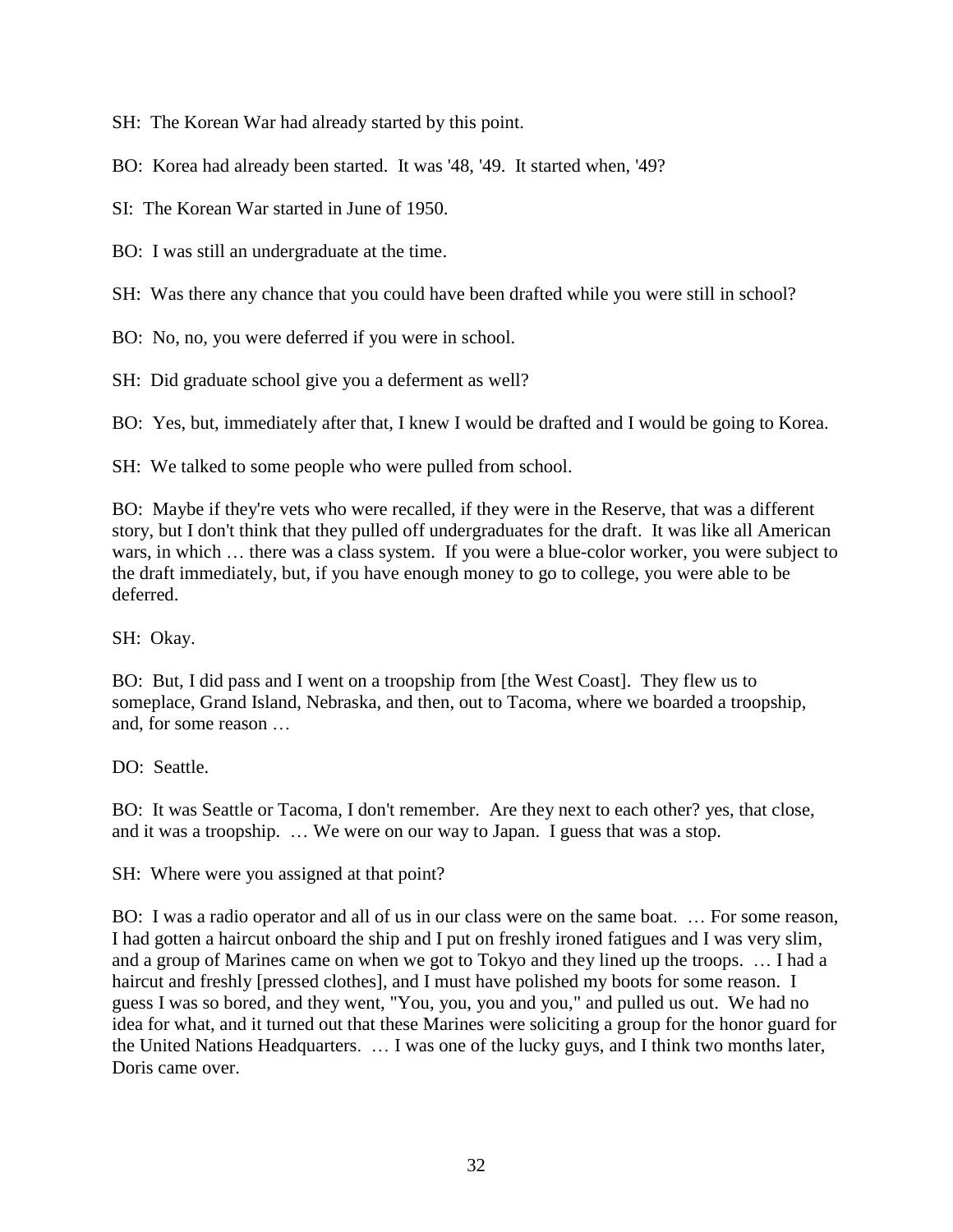SH: Was it common for dependents to follow deployed troops?

BO: No, not at all.

SH: How did you manage to get her to come along?

BO: She was able to pay her own way. We sold the car and you were able to come over.

DO: We had some money saved up.

-----------------------------END OF TAPE ONE, SIDE TWO--------------------------------

SI: This continues an interview with Bob and Doris Ostroff on December 18, 2006, in Green Brook, New Jersey, with Shaun Illingworth and …

SH: Sandra Stewart Holyoak.

BO: At United Nations Headquarters, they were interested in a project, that they would provide Japanese businessmen with English language training--and they picked me, I guess, because I had had a degree and I taught English--at Daiwa Ginko, which was a huge bank. It was to teach the clerks and the other people at the bank basic English, and it was wonderful, because we got to meet real Japanese people, which very few GIs were able to, but they also treated us regally, and Doris especially. The president of the bank was a man named Mr. Takigawa, and he and his wife would invite us to their house, only to the western room of their house, and Doris would have them in our little "GI palace." [laughter] … Doris'll fill you in on some of that, because it was a wonderful experience for us. … They would send a car for me and bring me back and it was a wonderful opportunity for me to find out about Japanese culture.

SH: Especially since the war had only been over for less than ten years.

BS: Yes. …

SH: To back up, your selection was just totally random.

BO: It was random.

SH: There was no security check or records check, to see what degree you had.

BO: They just said, "You, you, you and you."

DO: But, that was … initially for just the honor guard.

BO: For honor guard, right, and it was run by the Marines, by the way. They had … a small group of Air Force, a small group of Army and a small group of Navy, and we were all under the Marines. … They ran it.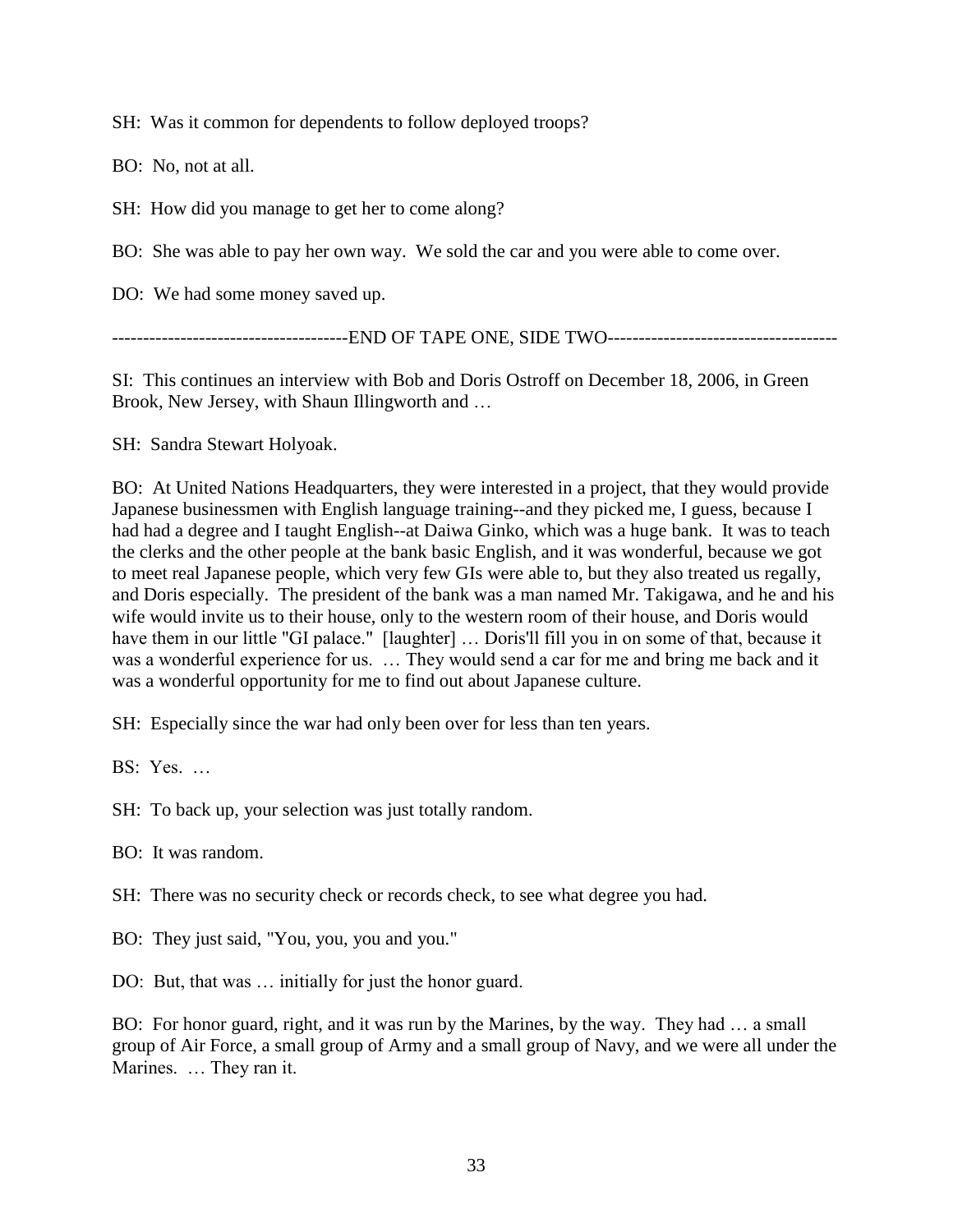#### SH: Was it made up of other UN forces?

BO: No. This was strictly United States. It was held in Pershing Heights in Tokyo, which was the headquarters for United Nations Headquarters. I think General [John E.] Hull, [Commanderin-Chief, United Nations Forces from 1953 to 1955], was the original guy who was there. [Douglas] MacArthur had started this, and then, [Lyman] Lemnitzer and Hull and a whole bunch of other four-star generals came to run this, and we were supposedly checking the people who came into the building. We were also required to lead the cleaning people, so that they didn't take any sensitive material. Underneath the ground, deep underneath, was FECTAC, which was- -I don't even know what it was supposed to be--but it was the place which was like Churchill's place in England, [the War Room]. If everything went wrong, this was the place where the military would have all of their communications and we would have to go down there. We walked around all the time with Geiger counters, … but, more than anything, it was for ceremonial purposes. We were all in very heavily tailored uniforms, which were very different than the regular. You were zippered into shirts. As a matter-of-fact, the first time Doris came to visit the United Nations Headquarters, I said, "I need your pass, please."

#### DO: "Ma'am."

BO: "Ma'am." She didn't know who I was. She could not recognize me. I mean, the helmet- we had a group of Japanese young men who did all the polishing and the cleaning and we did nothing like that. Everything was just glossy and very, very, very heavily tailored. On your pants, the bottom of your pants, you had copper things, which have still scarred the bottom of my legs, my shins. You wore acetate covered--underneath the blue scarf was acetate, which also hurts your neck, but, then, Doris came over and started to cook and I eventually could not fit in the uniform anymore, [laughter] but we were there for parades. I think the longest national anthem I could ever remember was, at that time, the Thailand National Anthem, [for] which we had to stand at attention. We did Queen Anne's Drill, but it was lovely duty. You worked twenty-four hours and you were off twenty-four hours, twenty-four hours on, twenty-four hours off, so that we had a lot of time off together.

SH: Initially, were you housed as a unit?

BO: Yes, until Doris came over. We were stationed above the PX in downtown Tokyo, but, then, they moved all of us to Pershing Heights, and then, when Doris came over, I was permitted to have off-base housing.

SH: What kind of training did they give you?

BO: None at all.

SH: Coming from all the different services, there was no training. The Marines just took you.

BO: Well, we learned Queen Anne's Drill, but, other than that, there was nothing that we did except, you know, walk around.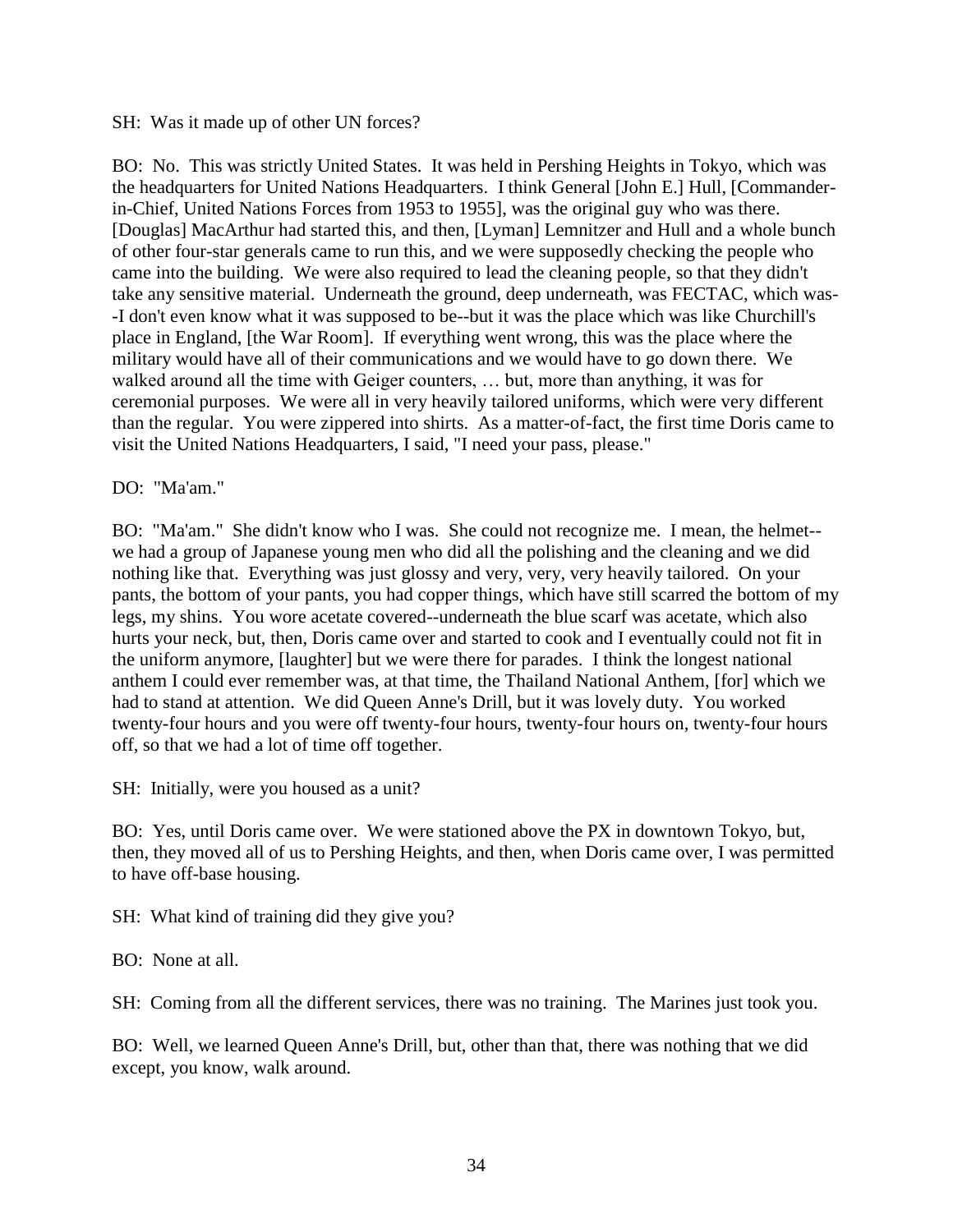SH: Was there a musical component?

BO: No, no. There was a regular Army band, but the Marines ran the honor guard, which, as I said, was largely ceremonial. You were in parades, you greeted visiting people, but … each office was a different country. It was Ethiopians, there were British, there were Australians, there were Swedish, and each of them had a small group of people with them.

SH: You talked about the Geiger counters and the passes. The security, even though it was ceremonial, must have been intense.

BO: The Geiger counters were [due to] this terrible fear, which was [that] the atomic bomb was going to be set off in the United Nations Headquarters, very unlikely, but still and all, we used Geiger counters constantly. We'd, you know, walk around the halls and make sure that--I don't know what in hell they were expecting, but it was fine.

SH: At any point, did you consider Officer Candidate School?

BO: Never. I wanted in and out as fast as we could possibly get it, and … that meant that you would be serving either one or two extra years if you went to OCS.

SH: This was something that had come across your radar.

BO: I never got above corporal.

SH: However, it was offered, but you chose not to accept.

BO: Oh, yes, yes.

DO: He said when he went in the service, he switched off.

BO: Yes, I just turned off. The idea was, "Two years, do it. It's all happening to somebody else and that's fine. You've done your duty."

SI: I want to ask a couple of questions about the relationship, both for you personally and the Americans in general, between the Americans and the Japanese.

BO: The first house that we had was the house owned by a Mr. and Mrs. Katadi who were Japanese, and they had their house and this very small house, which we shared with another couple. They were wonderful neighbors. They took us many places. They were very good to us. As a matter-of-fact, one day, there was, on May 1st, a celebration of--what's the word?

DO: May Day.

BO: May Day, and we were told to bring our pistols home with us if we were living off base, because it was dangerous. … True enough, right in front of the Katadi's house and our house, there was an enormous number of Japanese, waving red flags.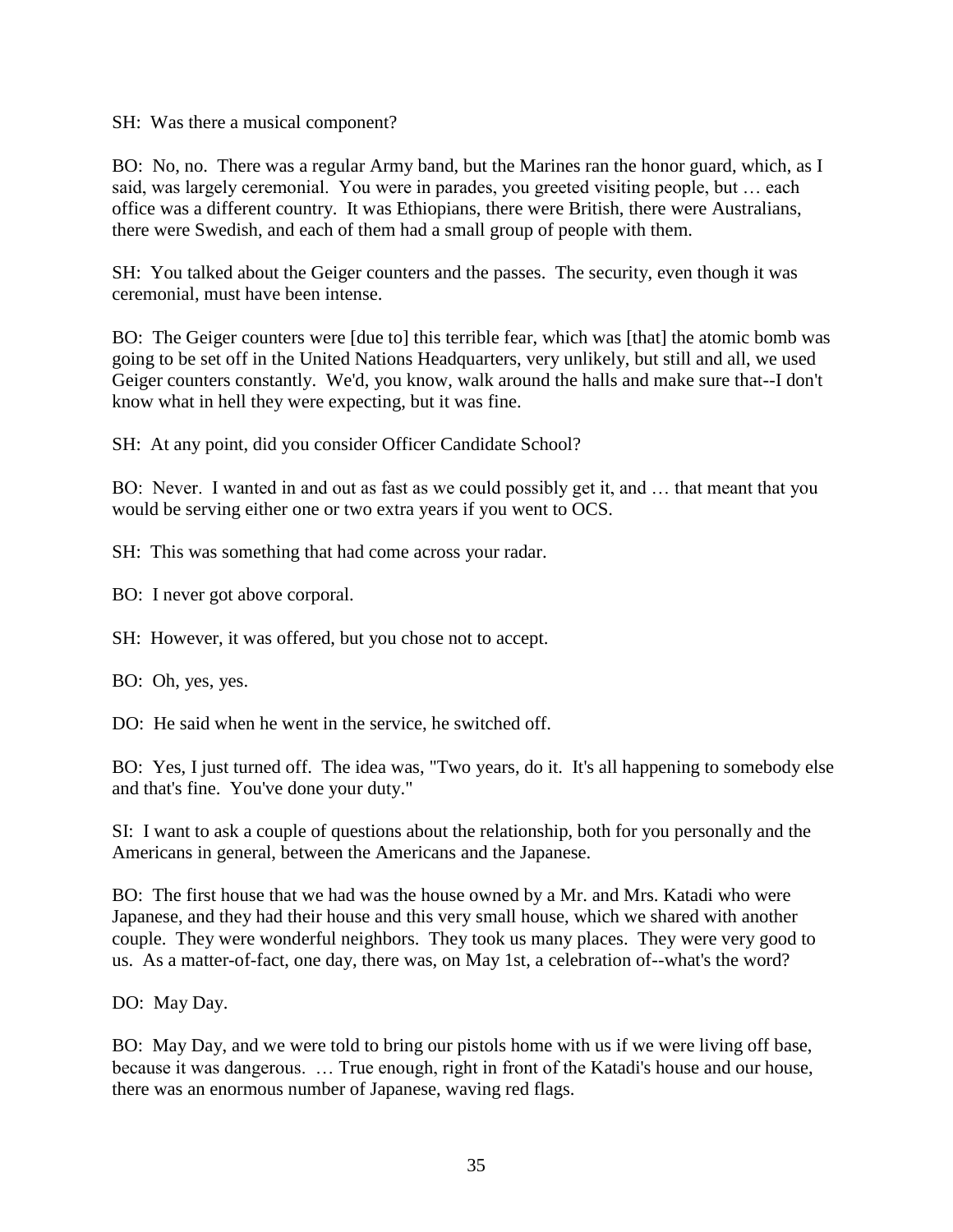DO: Well, because we lived right next-door to the shrine to the Japanese war dead, called Yasukuni Jinja. … [Editor's Note: The Yasukuni Jinja or Shrine is a Shinto shrine dedicated to Japanese servicemen who died in all of Japan's wars. The facility includes the Yūshūkan, a war museum that has been criticized for its nationalist, revisionist view of World War II.]

BO: Oh, yes, Yasukuni Jinja, which is very sacred still.

DO: And so, that was … the gathering place for this May Day parade, or whatever it was, or rally, whatever it was. …

BO: But, Mr. and Mrs. Katadi stood outside of our house …

DO: So that people would not know that there were Americans there.

BO: … In her kimono and he in his *yukata*, to make sure that they knew that there were no Americans in that house, and they were very protective of us.

SH: Was the other couple Japanese or American?

BO: No, they were Americans who I had known in radio school. Mark Karadenis asked--that's a complicated story. He married and he wanted to bring his wife over, but he did not want to touch his teacher's pension, and so, Doris agreed to lend them money enough to get overseas and they would pay us back, but we lived together for a very short time, about maybe six months, and shared a house. It was not a good experience, and she'll explain why, yes. [laughter]

SH: At the celebration, did you just peer out?

BO: Yes. We were, truthfully, [at] small openings, but … both of us had brought our pistols with us and they looked extremely rowdy. I thought they were very drunk. I had no idea … how drunk they were, but there was something terribly frightening about a lot of Japanese raising red flags and waving them and chanting, which got us pretty scared. I don't think we ever had a negative experience with the Japanese other than that one time.

SH: Was this discussed at all back at the base?

BO: No, no, but they did know where we were living and strongly advised us to bring our pistols home. … That's the extent of it.

SH: Okay. I wondered if they advised you to stay on base.

BO: No, no.

SI: Much of the literature coming out about the occupation in Japan shows that the fear of Communism creeping in was a strong, driving force up into the mid-1950s.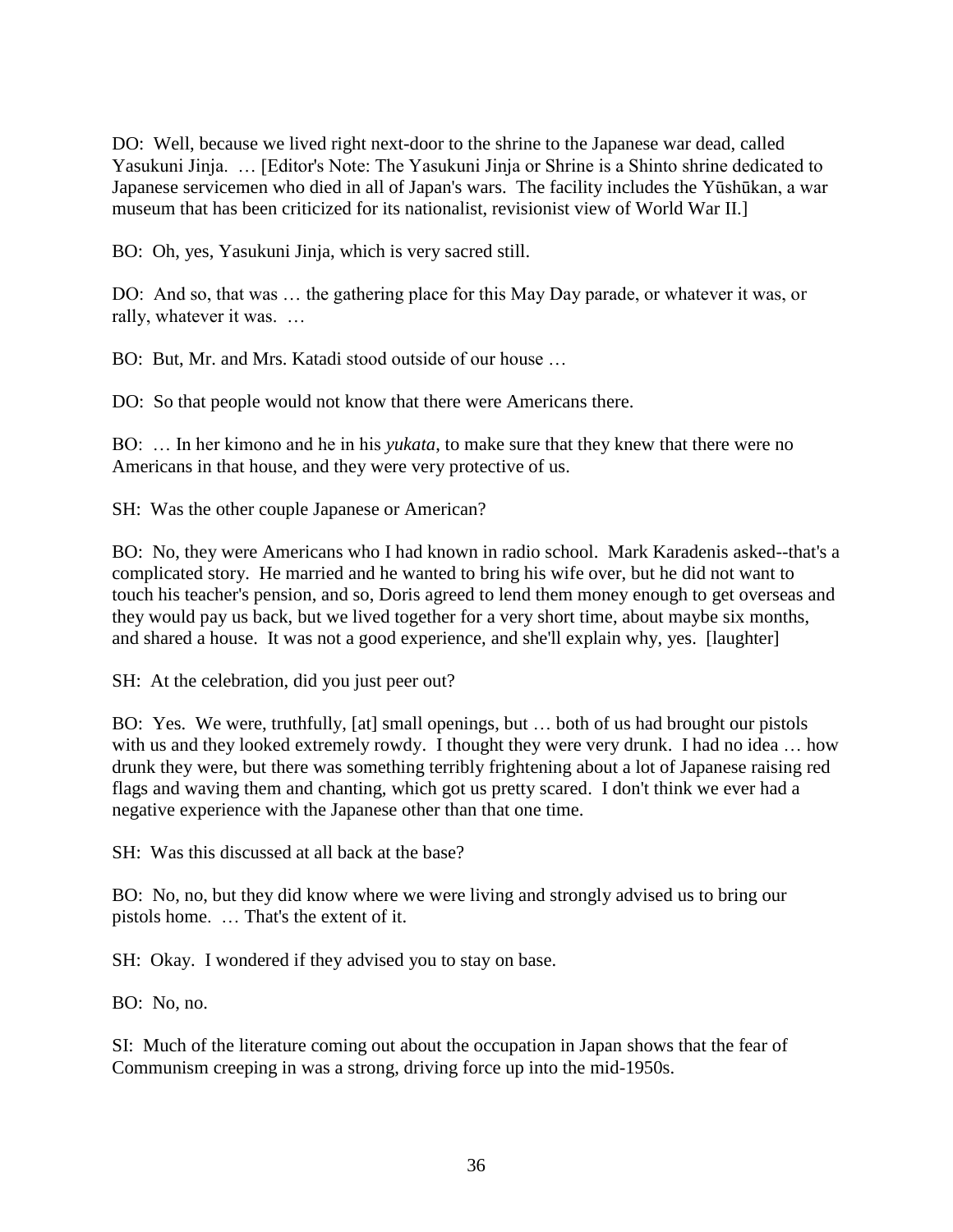BO: Well, in the mid-'50s, it may have been … waning a little bit, but that May Day was really very, very scary.

DO: You would get on the subways and there were always Japanese war veterans on the trains, maimed, wearing white. …

BO: Yes, always wearing white.

DO: You know, with a headband or something. There was something menacing, in a sense, about being an American in a car with these people who were [war veterans].

BO: Yes. There were not many Americans who were living [there].

DO: You know, and so, that was uncomfortable. No one ever did anything. …

BO: Our experiences with the Americans who lived with dependents [were] largely officer class, never left their compound. Their kids went to school in the compound. The movies were in the compound. They came to the PX [post exchange] to buy food, or to the commissary, but there was absolute zero interaction between the Americans and Japanese.

DO: However, among the people that we befriended, that's totally different.

BO: Everybody lived off base, in Japanese quarters.

DO: Wonderful people.

BO: Wonderful people, everybody who was [in our circle] were all enlisted men, non-officers. All of us had the same furniture, the same bedding, the same dishes, the same glassware. You could go from house to house and they were all identical, despite the fact that we were living in different places. So, it was very nice.

DO: Because we had to live off base, because on base was only for officers …

BO: Right.

DO: … and their dependents, but, if you came over there as a dependent, non-commissioned, then, you had to find your own place to live.

SH: Were the non-commissioned officers or the enlisted men all part of this honor guard?

BO: No. There were people who were radio announcers, they were people who were working for *Stars and Stripes*. There were many other places where dependents of enlisted men could come and work. Bess never worked. The one we shared the house with never took a job. Doris, two days after she arrived, [said], "I've got to get a job," and you tell them.

SH: Tell us about that.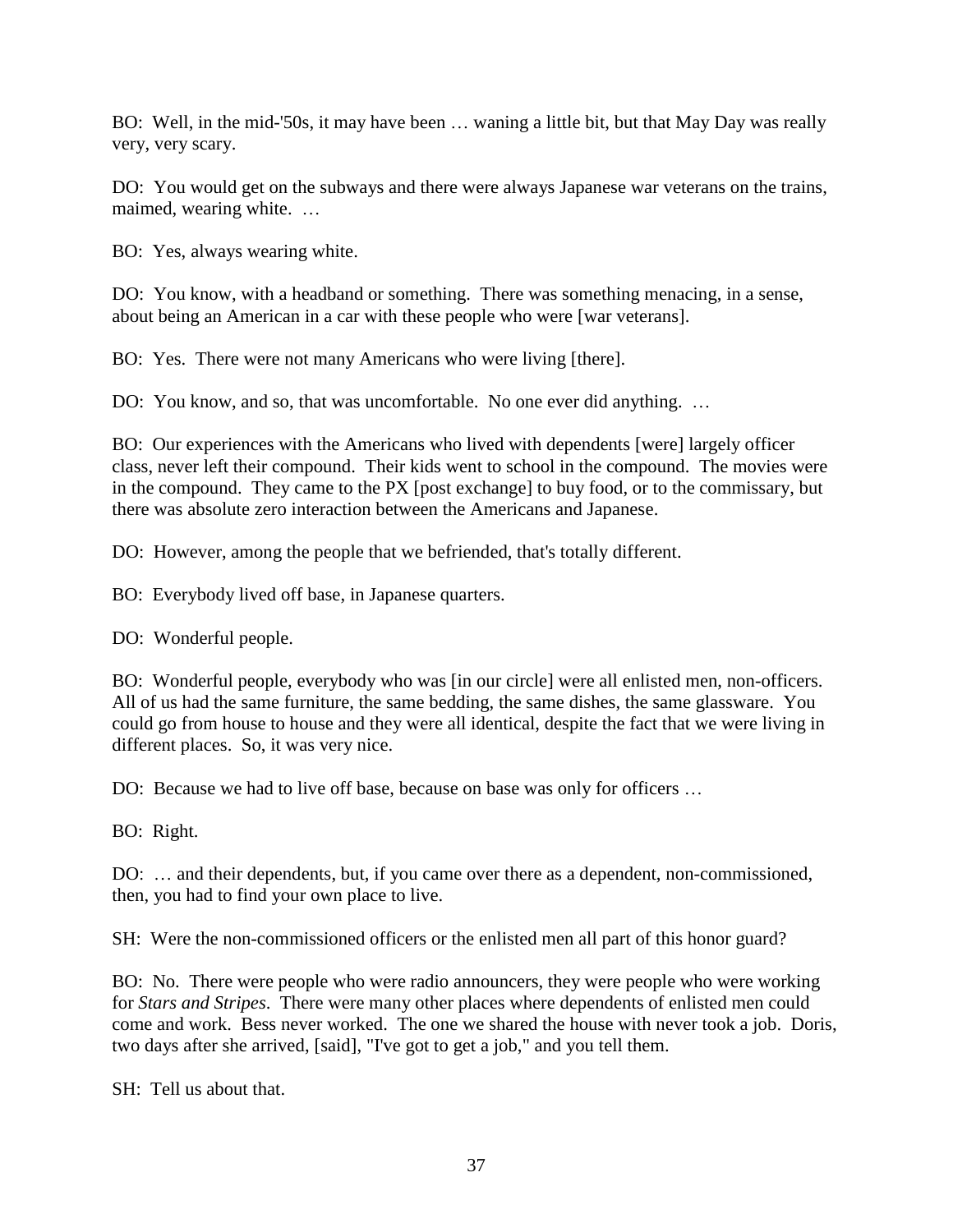DO: Yes. ... Prior to my coming there, Bob had written to me and told me that I would have no trouble getting a job as a secretary or working in an office, and so, I brushed up, I thought, on my typing. I even cut my nails, so that, you know, [laughter] I'd be able to do it. … I went to whatever the personnel thing was for the Army or the services and they gave me a typing test and suggested, when I finished, that I go back and practice some more. [laughter]

BO: She was very bad. [laughter]

DO: I guess it was pretty bad, but I pursued it and found that there were other jobs available to me. I was offered one, since I had a teaching certification, to teach in an Army school for children of dependents. I chose not to do that because you don't have the controls, since these kids are coming and going. They'll come in in the middle of the year, and I was still a relatively new teacher and didn't [feel] confident about it. …

BO: There was also a slogan, "If there's dust on the suitcase, it's time to move," and this was the mentality of the officers and their families about being in Japan. It was temporary. It was, "Don't get involved too much in Japanese life or Japanese culture, because you're going to be moving very shortly."

DO: Yes. My concern with teaching was the fact that there's no continuity, because kids would be coming [and going].

SH: Prior to going, were you able to do that in the States or was it only after you got to Japan?

DO: I'm sorry, no, it was when I got to Japan--no, nothing prior to that. Then, I was offered a job to work. They had an R&R place, similar to a USO kind of thing, and I could go and play Ping-Pong with most of the guys coming down from Korea, you know, what-have-you. …

BO: This was an R&R place.

DO: Which seemed a little nuts to me, and it was in the evenings, and so on, and so forth. So, I ventured out on my own, and I don't remember exactly how I did it. I know I must have contacted [someone]. Somehow, there was an English-language newspaper. I think it was called *Asahi,* or something like that.

#### BO: *Asahi Shimbun*.

DO: … Somehow or other, I found out about *Stars and Stripes* and contacted them. I went there and took a test to be a proofreader and the test consisted of reading certain things and there was a style sheet, and I wasn't exactly dumb. So, I mean, that wasn't too difficult, you know, as far as I was concerned, to read it, spot errors, put it in the form that they wanted, and so on, and so forth. … The next thing I knew, I had a job at *Stars and Stripes*, and that job …

BO: You were not paid in money. You were paid in scrip, the same way I was. We had no American dollars.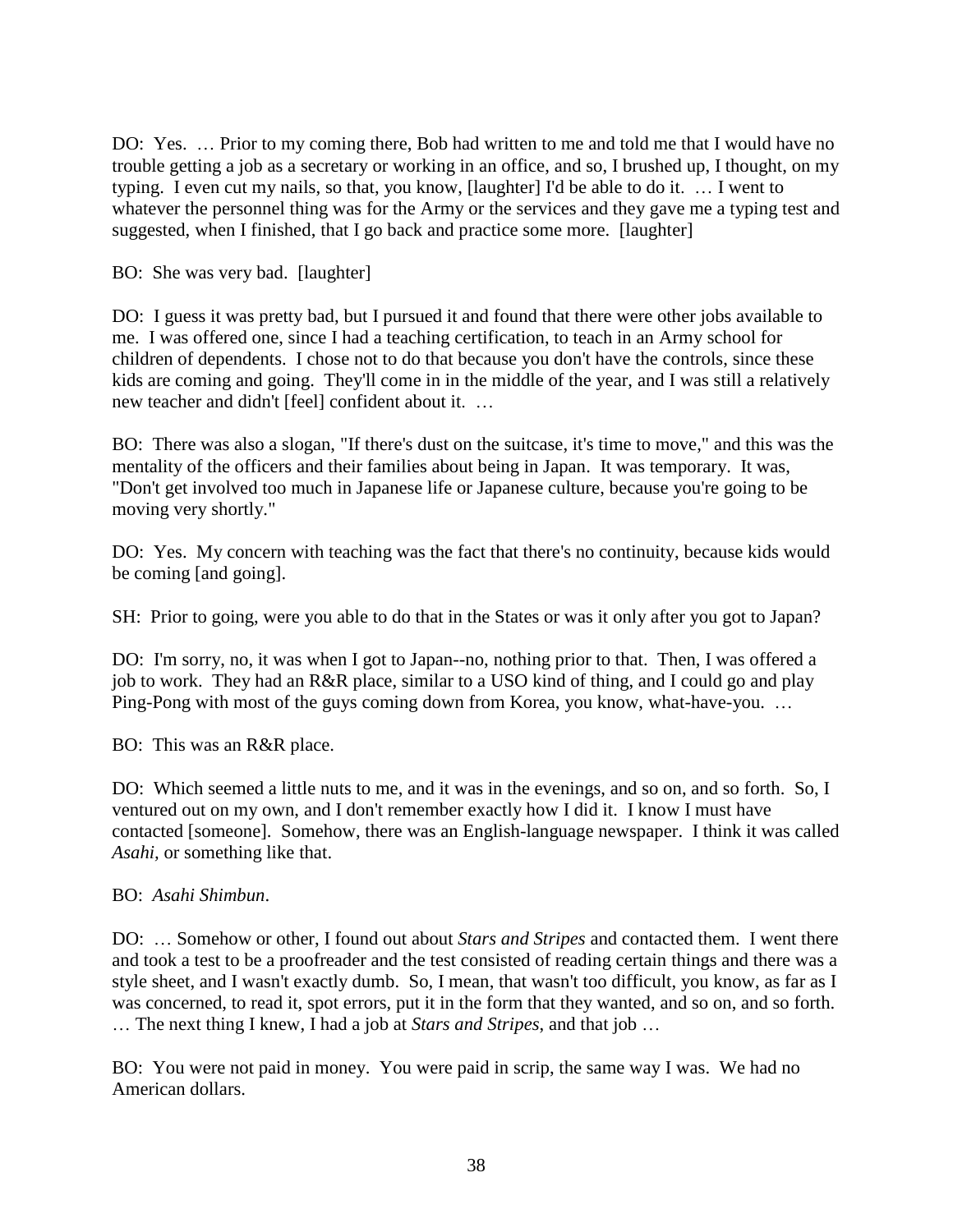DO: … I don't recall, but … the pay was okay.

BO: Yes.

DO: There's no question about it, and the people who were proofreaders, … there were a couple who were in the service, and then, there were civilians.

BO: Largely Japanese wives of Americans, American guys?

DO: No. Only Carol was the only Japanese wife that I remember. This particular woman, … she was *Nisei,* [a second-generation Japanese man or woman born outside of Japan]. She was married to a GI. About ten years ago, I guess, or so, in *People Magazine*, I happened to see her name and her husband's. …

BO: He came in '46, at the time when Japanese who had anything and needed money were selling wonderful things, art. … He bought everything he could possibly get his hands on.

DO: And they lived very meanly, in a small apartment, but he had trunks …

BO: Footlockers.

DO: Footlockers filled with Japanese art, which, subsequently, he gave and sold to the Metropolitan Museum of Art.

BO: ... Which is the basis of their real

DO: Their major …

- BO: … Japanese collection.
- DO: … Yes, and she was a proofreader. Carol was, you know, with me.
- SH: Was she born …
- DO: In the United States.
- SH: In the United States.
- BO: But, she … spoke Japanese perfectly.

SH: She was married.

DO: Yes. She was also a dependent.

SH: Interesting.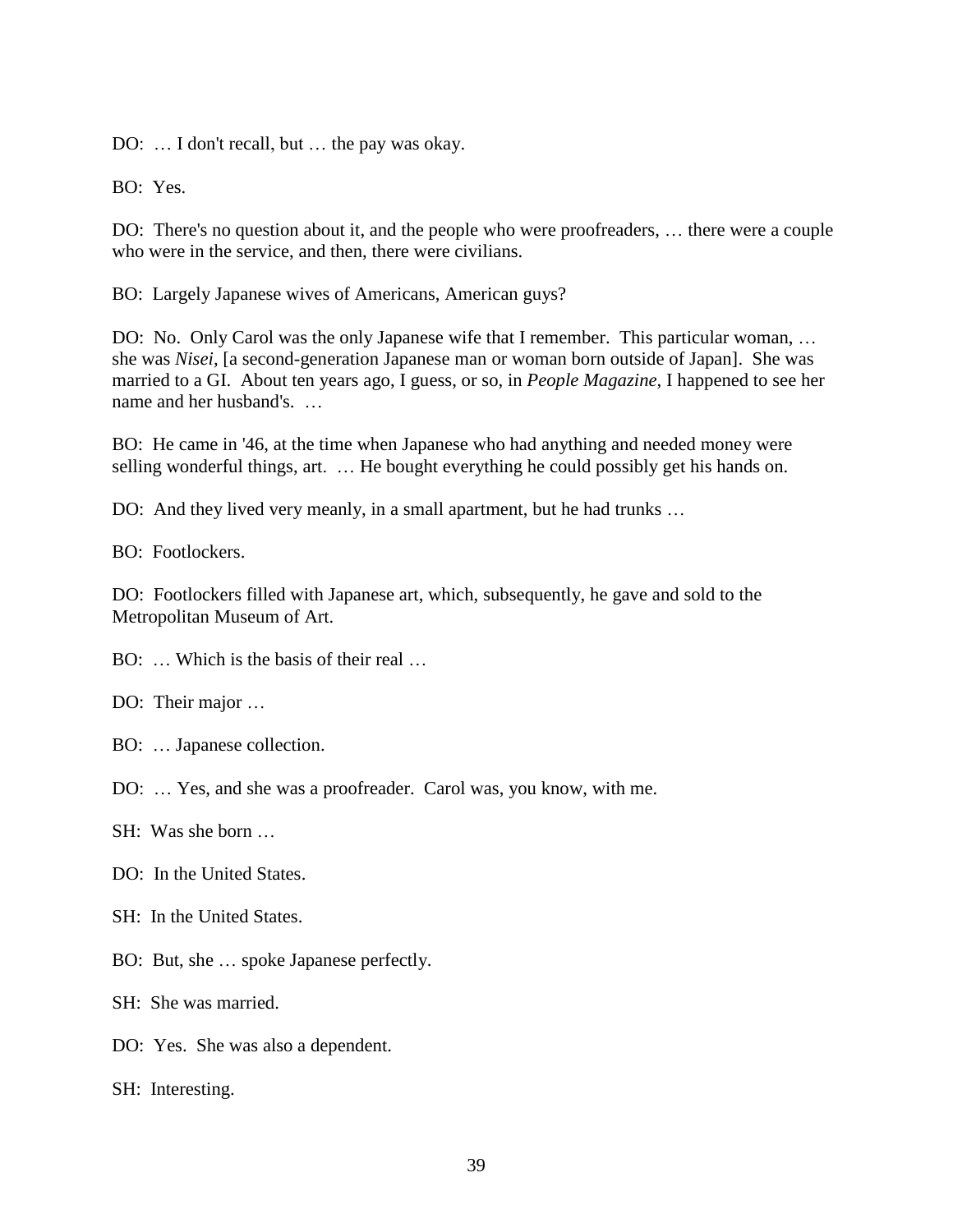DO: But, through that, we met other people--a couple by the name of Bill and Betty Gray. ... They had both been newspaper people here in the United States, … but he was in the service and went to work there. Shel Silverstein, who became the cartoonist for the paper, the Bernsteins, Alan and Paula Bernstein, … we remained very close.

BO: She was a reporter.

DO: She was a reporter, and he had been with ...

BO: And he worked for the Army radio station, magnificent speaking voice. He eventually went to CBS and just retired recently. … His voice was--he was from Memphis, Tennessee- there was not a trace of a Southern accent. He had this kind of mid-United States, no accent.

DO: Not she. She had a good one.

BO: Oh, she had a strong Southern accent.

DO: But, she was a writer and she would travel to Korea.

BO: A lot.

DO: You know, and do stories from there, and so on, and so forth, and this was the nucleus--oh, and another couple, two other couples, both of whom had been …

BO: Peg and Max O'Dell.

DO: … Peg and Max, who, in private life, both had been undertakers, [laughter] but that's another couple.

BO: Well, he was training to be an undertaker and Peg was the one who went to work for the housing department of the Army. ... So, she knew when the bills for gas and electric would come and she would tell us, "Go now and pay your bill," because the Japanese lady who got the bills did not read English, and so, you would hunt through and you'd pick the cheapest bill.

DO: She would have a paper bag, a brown paper bag, and she'd have all the bills in there and you'd go through them and you'd pick the cheapest one. If you got there first, you paid the cheapest one. [laughter]

BO: The cheapest one, … and "Mama-san" was happy to do this.

DO: And we couldn't read Japanese, either.

BO: … They were wonderful, crazy friends. They were really wonderful. … We had a good group, but we all got terribly homesick for big holidays. … I remember, Thanksgiving, we all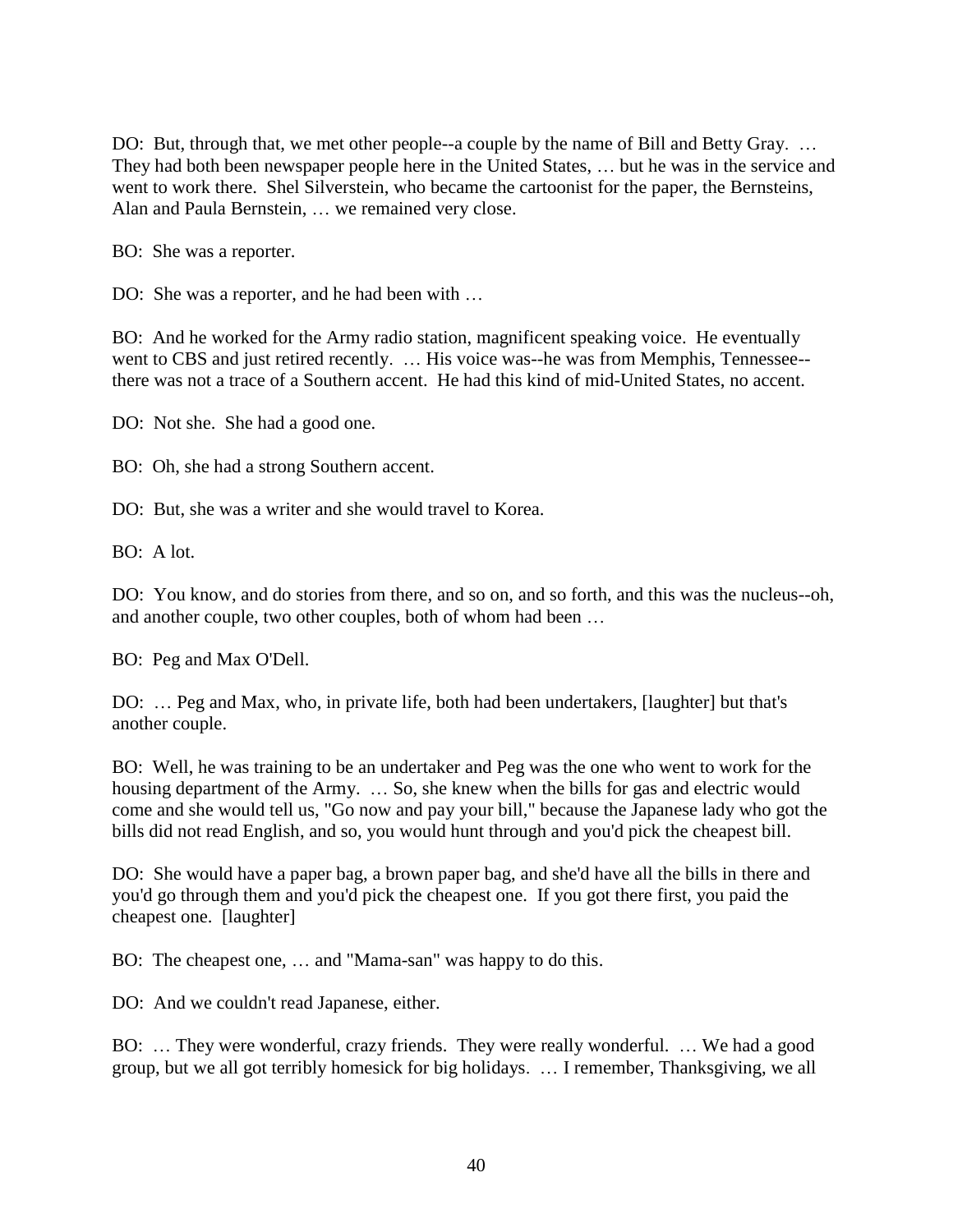got so homesick and we decided we're going to have a Thanksgiving dinner and they did it at our little place.

DO: Apartment. At that point, we no longer lived in the house.

BO: Right, we had moved to [an apartment]. ...

DO: Because, when we first came, we had moved to a house and shared with a couple. Then, subsequently, we moved. We had a falling out with this couple--never lend money. [laughter] At any rate, we moved to, I guess you would call it a duplex. It was a side-by-side apartment in the Shinjuku area of Tokyo, which doesn't look anything like Shinjuku now, and we got some sawhorses and made tables for that and we purchased a turkey. We didn't have an oven in that apartment.

BO: There was no oven in the apartment.

DO: So, we purchased a turkey at the PX and Bob's ...

BO: Boss.

DO: Boss was an officer, who …

BO: … Had an apartment with an oven, and so, we took a taxi from our place in Shinjuku, drove over [in] a taxi with a turkey, and then, when the turkey was done, we took a taxi and brought the turkey back. [laughter] We had a two-burner hotplate. … Doris got this terrible feeling, "I've got to bake a cake," and so, she--you describe this.

DO: … Well, because it's an aside--it has nothing to do with it--the way you turned on the gas, there was, you know, a spigot. You know, you turned it on with a match and the thing [lit]. Because the hot water heater was in there, what I didn't know was that there was a little opening behind the hot water heater and, one day, I was standing in the kitchen and I see a hand reach through the wall.

BO: From the other apartment.

DO: ... Because they also had to light it.

BO: She let out a scream. It was like a bad horror movie. [laughter]

DO: Anyway, we had this wonderful, nostalgic Thanksgiving. It was just a wonderful kind of thing. [laughter]

SH: How did you bake the cake?

DO: Oh, the cake, … I had a heavy pot, heavy cast-iron pot, and I made a batter and greased the thing and put it on top of this burner and looked to see what appeared to me to be a 350-degree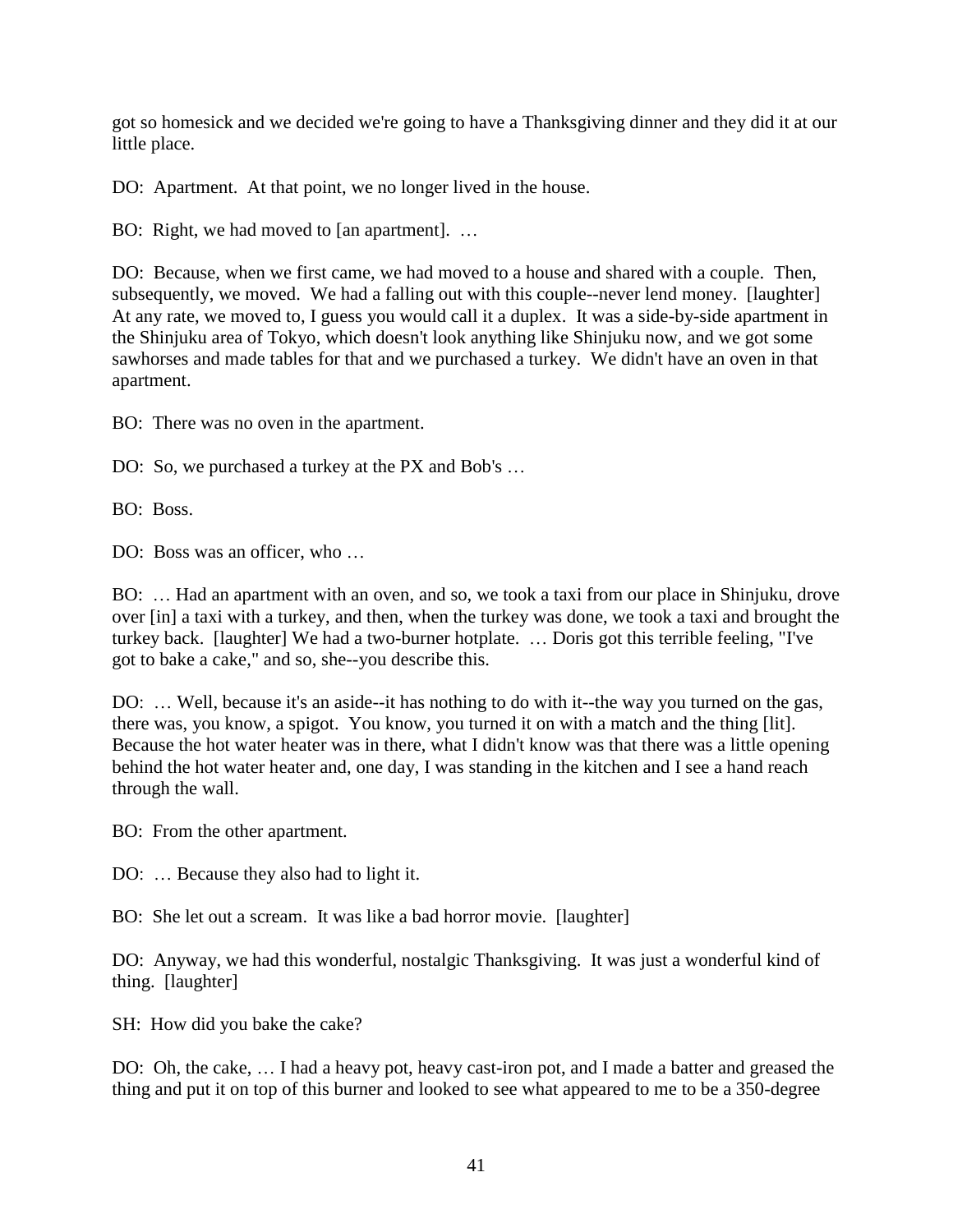flame. [laughter] … It rose as high as any cake I've ever had. Of course, because it wasn't in an oven, it didn't brown, but it was all baked through, and I iced it and it was …

BO: It was delicious.

DO: Because the Japanese …

BO: They don't make cake.

DO: Deserts are not; ugh.

BO: The bean paste, and really terrible. [laughter]

DO: And, you know, this was very exciting for us.

BO: I always felt like it was human flesh you were eating, if you ever went to eat a Japanese desert. It was just awful. [laughter]

DO: At any rate, so, I worked at *Stars and Stripes* and it was an extraordinary, wonderful thing, in the sense that we met wonderful people through that. … The work itself was tedious …

BO: Stock market reports.

DO: Except that you knew what was going on. … They had a style sheet and you had to make sure that, despite the fact that the picture would show, you know, Mrs. Jones and Ambassador So-and-So, you know, greeting, you know, in that order, it had to be listed in such a way that the person who had the highest rank would be mentioned first. … [The] only thing that was tedious, really tedious, was baseball scores, which, of course, were very important to the guys in the service, or any sports scores, and reading off that. … The classified ads had to be done once a week and the stock market stuff had to be checked, because this was all hand set. Nothing was done [by machine].

SH: It is literally printed there as well.

DO: Printed there, everything, yes, and most of the people who--not most, all the people--who were reporters were Americans. All the managers … had had backgrounds or had worked for US newspapers and were recruited to come over there, because it was a good opportunity for them pay-wise, the experience of being in another country, and so on, and so forth. So, people really wanted to be there, working for *Stars and Stripes*.

BO: You ought to mention that, when we went to play bridge down at the beach, the guy we were playing with …

DO: Oh, God, yes. Just this past summer, we were playing bridge down in Manahawkin, and I don't know how we sat down [to play]. It was duplicate. We sat down at a table and they got to talking about, you know, "Where are you from?" and, "What was your background?" and so on,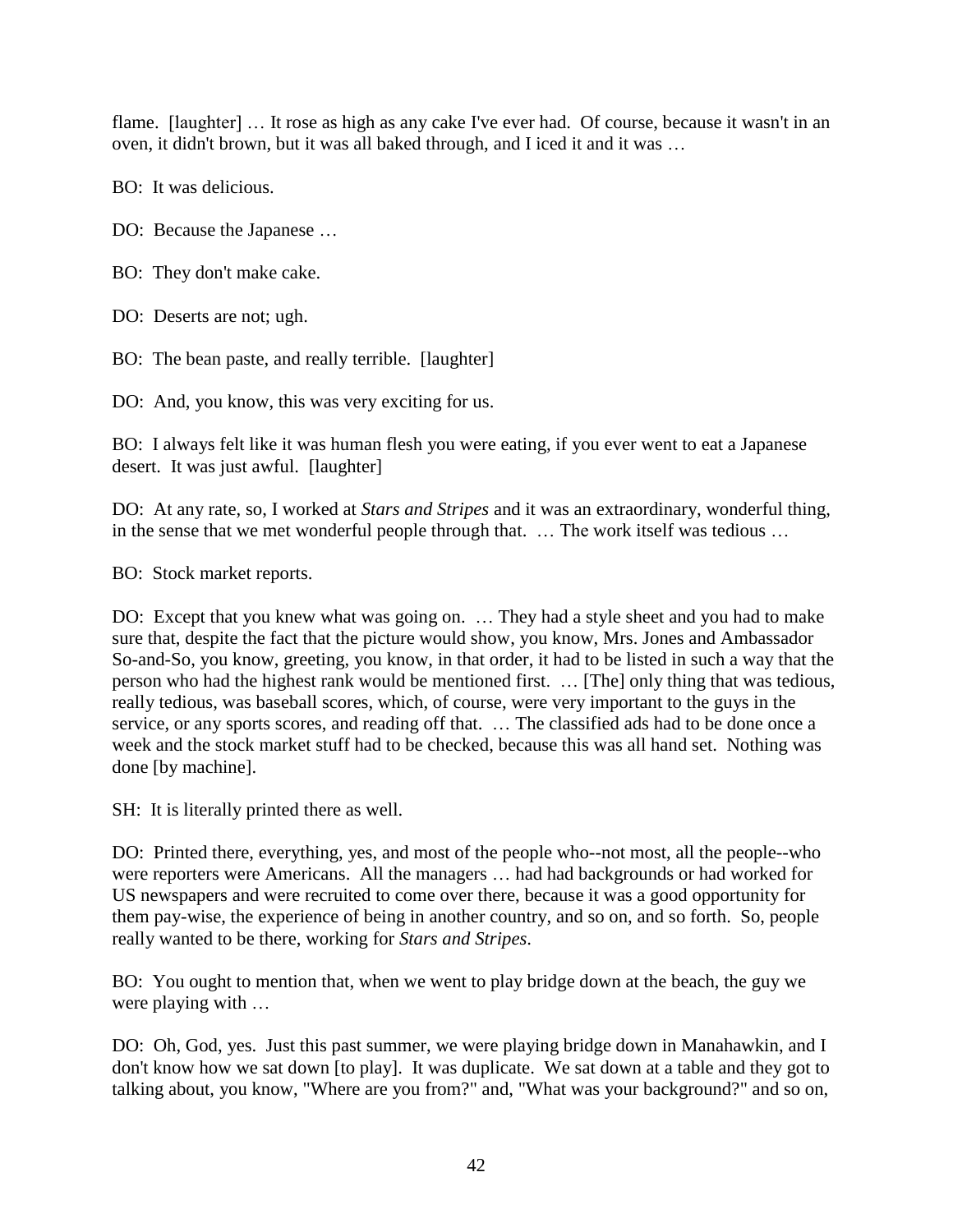and so forth. … It turned out that the guy we were playing with was on *Stars and Stripes* at [the] same time I was, but he was on the sports desk, which, of course, wouldn't hold any interest for me whatsoever. So, I didn't know [him], but we knew the same people. That was just a "small world" kind of thing again.

BO: And they're meeting now in Philadelphia.

DO: … No, they had the meeting. They had the *Stars and Stripes* reunion, but we didn't go. [laughter]

SH: In your position, you might not know this, but you said there were people who did go to Korea and come back.

DO: Yes, sure.

SH: Was there any discussion about how it was there as compared to Japan?

DO: Certainly more difficult, … in the sense that …

BO: I think the war was almost over, or was ended, at that time, and they were there as just posted as peacekeepers or whatever, … yes, but they were constantly coming over for R&R in Tokyo. … So, you met a lot of people who were there.

SH: Did you?

BO: As a matter-of-fact, we went to … Jewish High Holidays once at--it was a Japanese, what would you call it?

DO: Community center.

BO: Jewish community center in Tokyo. Apparently, Japan accepted a lot of German people in the '30s who came and stayed there, and they opened this very small place. … While we were there, sitting in our seat, we found [that] sitting next to us was a guy from Plainfield that I had gone to Rutgers with, who was an officer stationed in Northern Japan.

DO: In Hokkaido.

BO: In Hokkaido. So, you got [folks like that]. It was just a very interesting, small world, but lots and lots of R&R people coming over from Korea for a week and Tokyo was the clear [destination]. I don't think anybody ever went anyplace else, and they would go to the spas, Japanese spas, for a couple of days, which were open to GIs. They had a very interesting time, very short, but very intense. There were lots and lots of prostitutes. It was a fascinating time to be there. [laughter]

DO: Oh, God. I mean, we're walking hand-in-hand and he's being solicited. [laughter]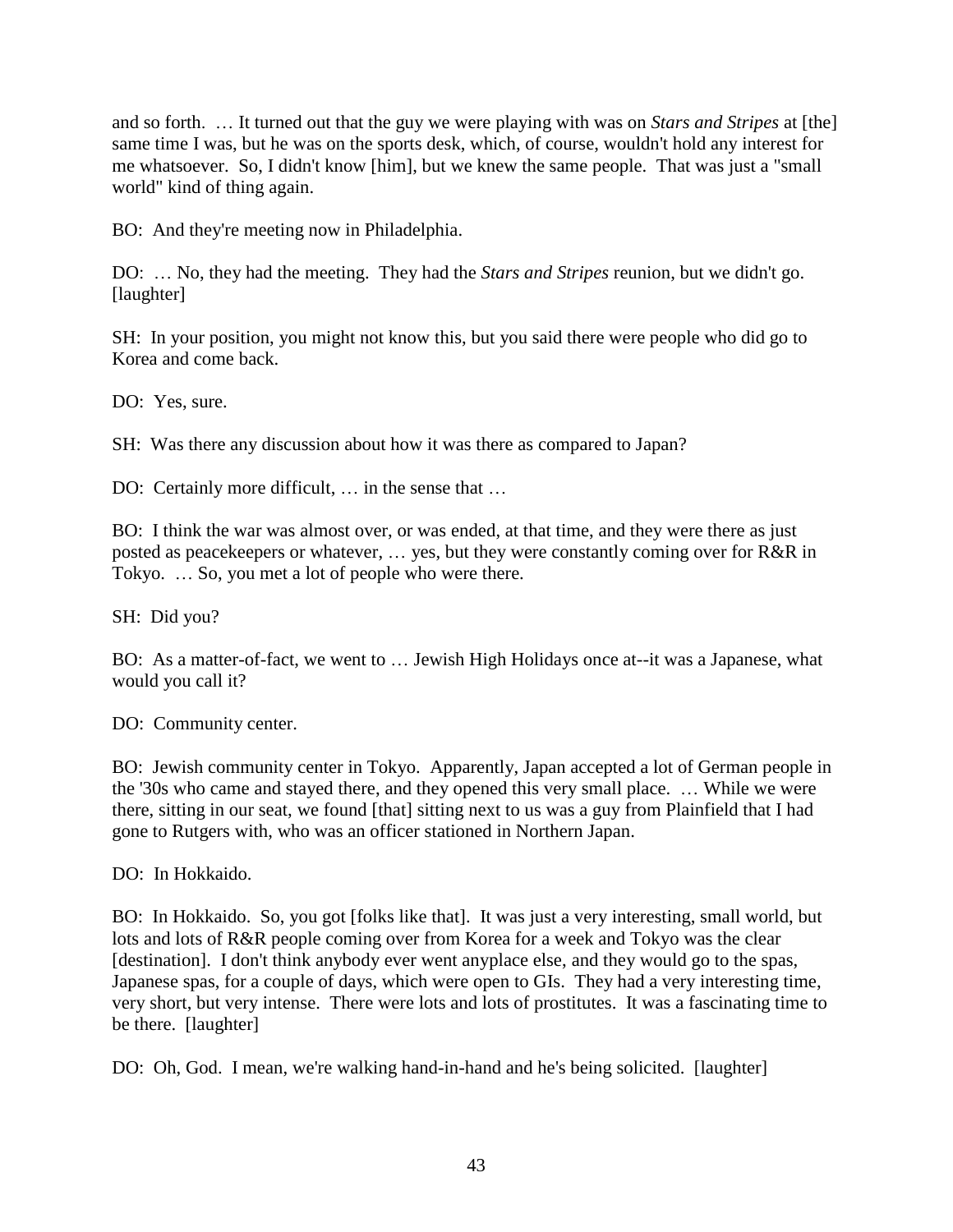BO: Yes, yes. We're walking in Yokohama and they ignored her and started to solicit me. I said, "This is my [wife]." … "Oh, no, no, you love me," [laughter] but we spoke some Japanese.

DO: We spoke the kind of Japanese, "You Tarzan, me Jane," that variety, where we could make our wants known, you know, I mean, to tell a cab driver or the green grocer or what-have-you what we wanted. ... One experience I had, because we lived off campus--off campus, [laughter] off base--because he was not an officer, we could get furnished [quarters]. I mean, we could find a furnished place. However, we could only get a non-working refrigerator. …

BO: You had to be a sergeant or better, or an officer--no, a sergeant. Officers came automatically. You could get a working refrigerator if you were the high NCO.

DO: But, I was ...

BO: We had an icebox.

DO: Before that. We had an icebox in the first place, where the iceman would come, he and his wife, with their high rubber boots on, and it was a small space. I hadn't had an icebox, I mean, ever, that I remember, you know.

BO: I had.

DO: At any rate, and he would come. We would tell him we wanted the ice and she would carry it into the house, not he.

BO: He would open the door for her. …

DO: Right, and he would collect the money, but she lugged the ice and put it into the icebox.

BO: And took off these high boots before he came into our house.

DO: Oh, yes, because you can't walk into your house wearing the boots.

BO: We had tatami floors.

DO: You know, so, the mats. I mean, … that whole experience was incredible.

BO: But, you were talking about non-working refrigerators.

DO: But, I was sent to a warehouse where there was literally maybe fifty or sixty non-working refrigerators. Now, you have to find the one that's least non-working. [laughter] How? I don't know. You look at it and you hope for the best, and then, somehow, I don't still remember how I had the guts to do it, make arrangements to get a truck from the Army to take this thing to our place. Now, they'd take it there, but they wouldn't do anything more than bring it. Now, I have to find somebody to lug it into the house and I went down to the green grocer and, somehow,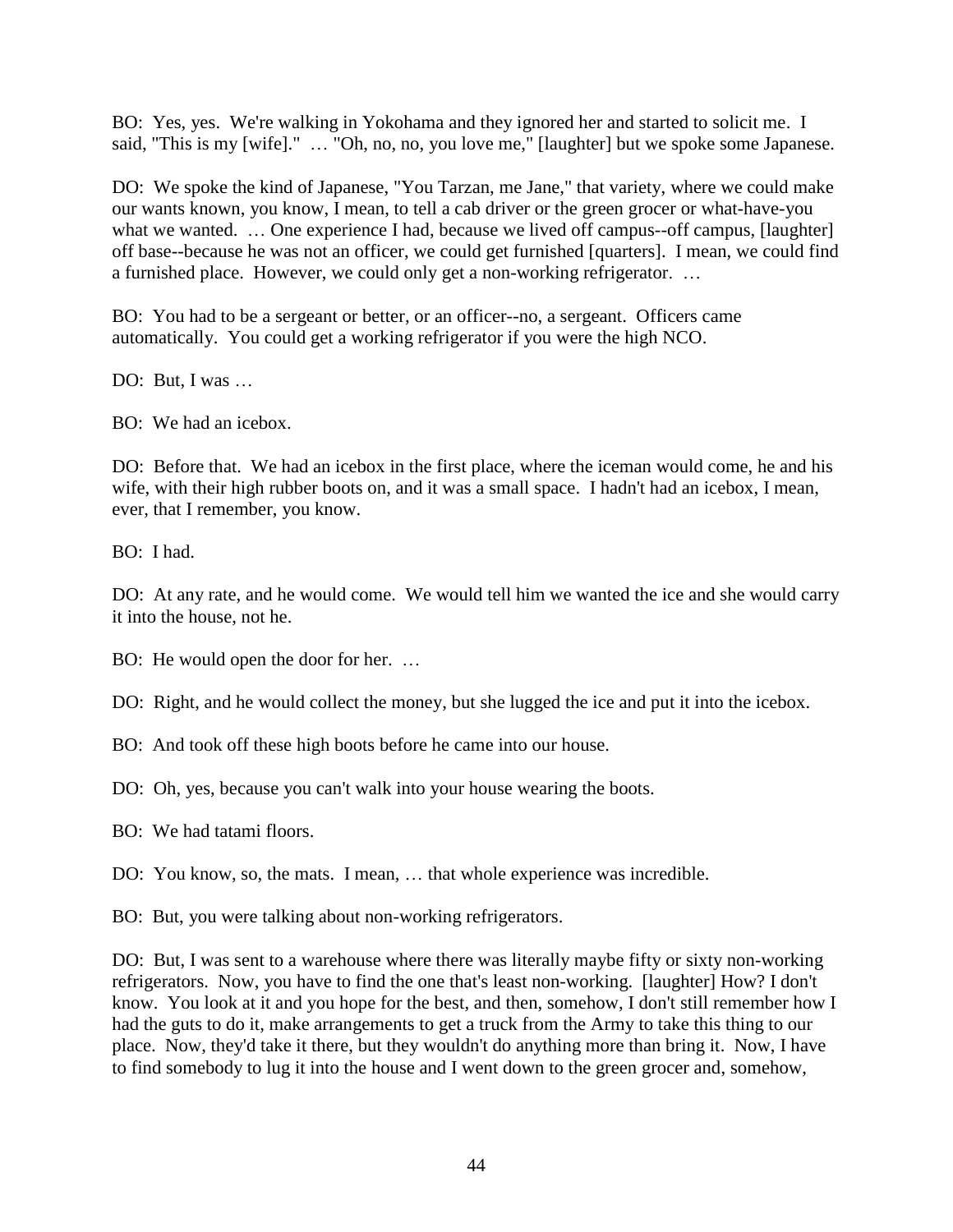because I was an American, … I managed to get a couple of guys to come and bring it into the apartment. … Then came the interesting part--now, how do we get it to work? …

BO: I asked Sachi, … who was our Japanese secretary, who worked for United Nations, and she called somebody that she knew. … A man came to the house in a navy blue business suit, carrying a little briefcase. He then stood in our living room, took off his suit, changed into work clothes, down to his underwear …

DO: Down to his long johns.

BO: And then, he would put on his work clothes. He would fix the refrigerator, and I think, at that time, we were very smart--we made him an American breakfast and he charged us very little. We needed him to come back several months later and he was not going to be cheap that time. Given breakfast or not, he already figured out that we were wealthy Americans, [laughter] but, before the refrigerator, you had to empty the [chamber] underneath the icebox. … We always forgot, and so, it would spill over on to the tatami, which was the straw matting, which became moldy and you had to change it. [laughter] We were very happy to have a refrigerator. It was wonderful.

DO: My non-working refrigerator.

BO: But, Doris became pregnant while we were there and her experience with Army doctors was horrific. It was just awful.

SH: At least tell us briefly.

DO: Very briefly. [laughter]

BO: This is how they treated dependents.

DO: Well, how you [got] treatment, you went--and they could have been Japanese or American, because there were plenty of GIs … who had married Japanese women--and you would go into a large room where everybody … was given the same appointment. … You would sit there--and knowing full well that you had to give them a urine sample--you would sit there for the hour, you know, dying, because you had to go. … They weighed you. That was the first thing they did, and I am very serious about this, if you had gained more than three pounds, or whatever was the number that they had come up with, you didn't go home and lose the weight for the next time or whatever it was, they immediately put you into the hospital, right from there into the hospital, until you lost the weight. That was the way they operated.

BO: You never saw the same doctor.

DO: Unfortunately, you didn't see the same doctor twice. So, I had no idea that I was ...

BO: They never took X-rays. When we finally did give birth, when she finally gave birth ...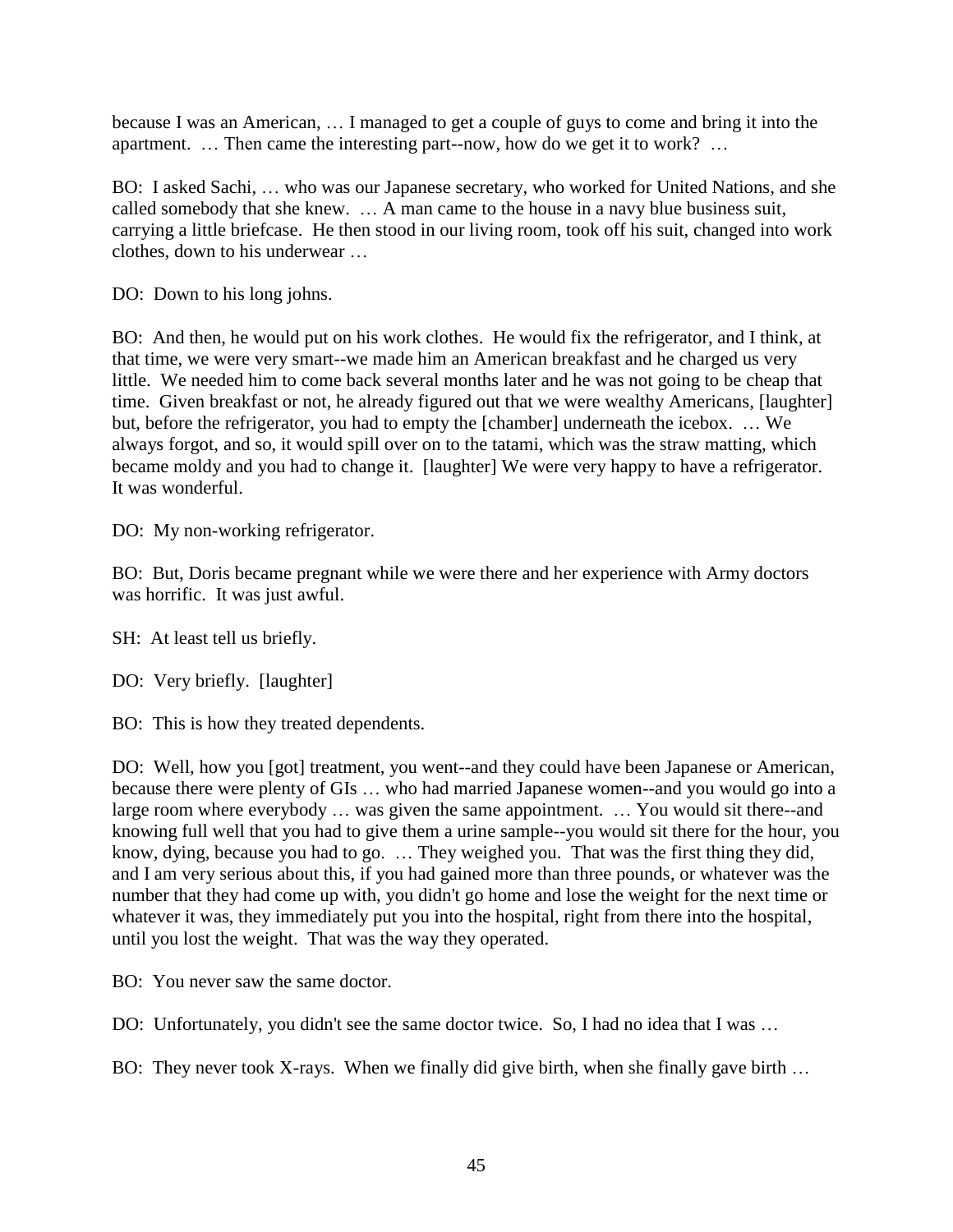DO: At home.

BO: At home.

DO: … I mean, I didn't know I was having twins until they were delivered.

BO: Until they were delivered.

SH: Where did you give birth?

DO: Here, in the United States.

BO: They had dumped us.

DO: They had sent us back by then, and, that way--I went over paying for my own airfare because of that--but, coming back, I came back on a troopship with him, but not with him. He was with the GIs.

BO: Underneath, you know, in the [hold].

DO: You know, and I was with three other pregnant women, [laughter] with bunks, and I was seven months pregnant. You know, so, needless to say, they were nice enough to give me a bottom bunk.

SH: I was just going to say, did you pull rank, so-to-speak?

DO: … Yes. Of course, I was the last one on, but … somebody else was very kind and gave me the bottom bunk.

BO: But, … they were not willing to deliver heavy women to have babies. They wanted it …

DO: And they also--because one of our friends did have a child there--they also put them into; the maternity ward was here at one end and the nursery … was at a different location, and the women had to walk through the regular wards in order to get their babies, and in the middle of the night, … according to Peg …

BO: According to Peg.

DO: … You grabbed the first child you came to and you didn't care which one you breastfed.

BO: That's correct. You didn't give a damn whether it was your baby or not. You just wanted to get back to bed. [laughter]

DO: At any rate.

BO: No, it was pretty awful. I don't think I was sick a day over there …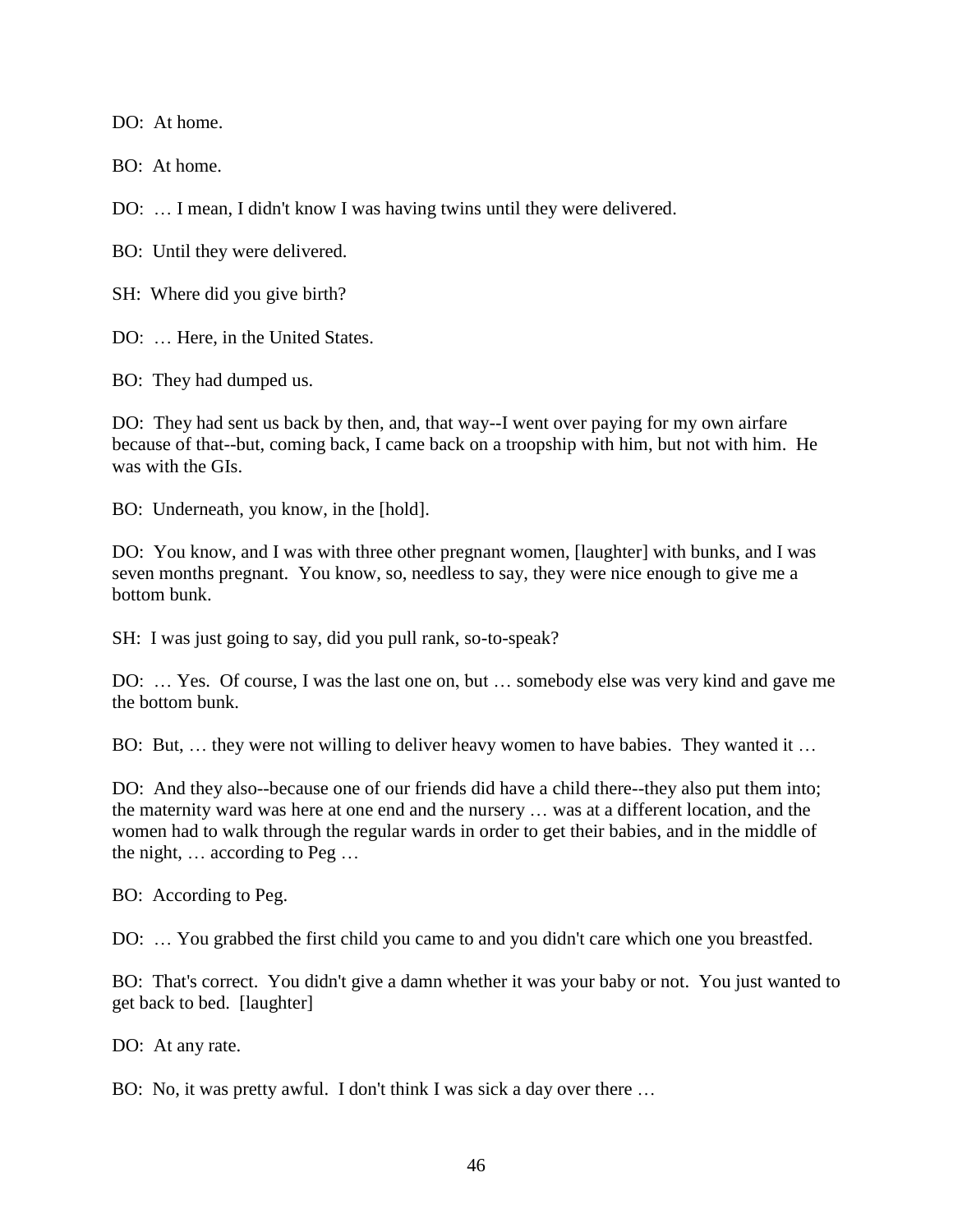DO: Fortunately.

BO: So, I never had an experience with a doctor there.

SH: Did you shop at the commissary? You talked about the green grocer.

DO: The commissary as much as possible, yes, because things were very, very reasonable, not that they were expensive, but, for fresh vegetables and things of that nature, I shopped locally.

BO: Fish, we bought locally.

SH: Were you ever given any instructions on where you should not go or what you should not do?

BO: No.

DO: No.

SH: Any etiquette that you, as a American citizen, should follow?

BO: No. They gave us a phrasebook, which was marvelous, and I remember that the Kitadi's took us out once to some park …

DO: Okura?

BO: … And I needed to go badly to the bathroom and I looked in the phrasebook and I said, "(*Banjo dokodeska*?)?" which means, "Where is the men's room?" and I had used the expression, the GI expression, which translates as, "Where is the shithouse?" … She was horrified, because that is not what polite Japanese would use.

DO: That's exactly--as you're putting your hands up in front of your face--that's what she did, because, of course, they never laughed

BO: They never laughed, or everything was behind the hand, but that was the Japanese phrasebook. … I'm sure there were many, many expressions that were used that way--not in polite society did you use those words.

DO: But, we weren't restricted in any way, to the best of my knowledge.

BO: No way. We went everywhere.

DO: I mean, common sense tells you, you know, as I would do now, there are places you probably don't want to go, but we used local transportation. We traveled.

SH: That was my next question.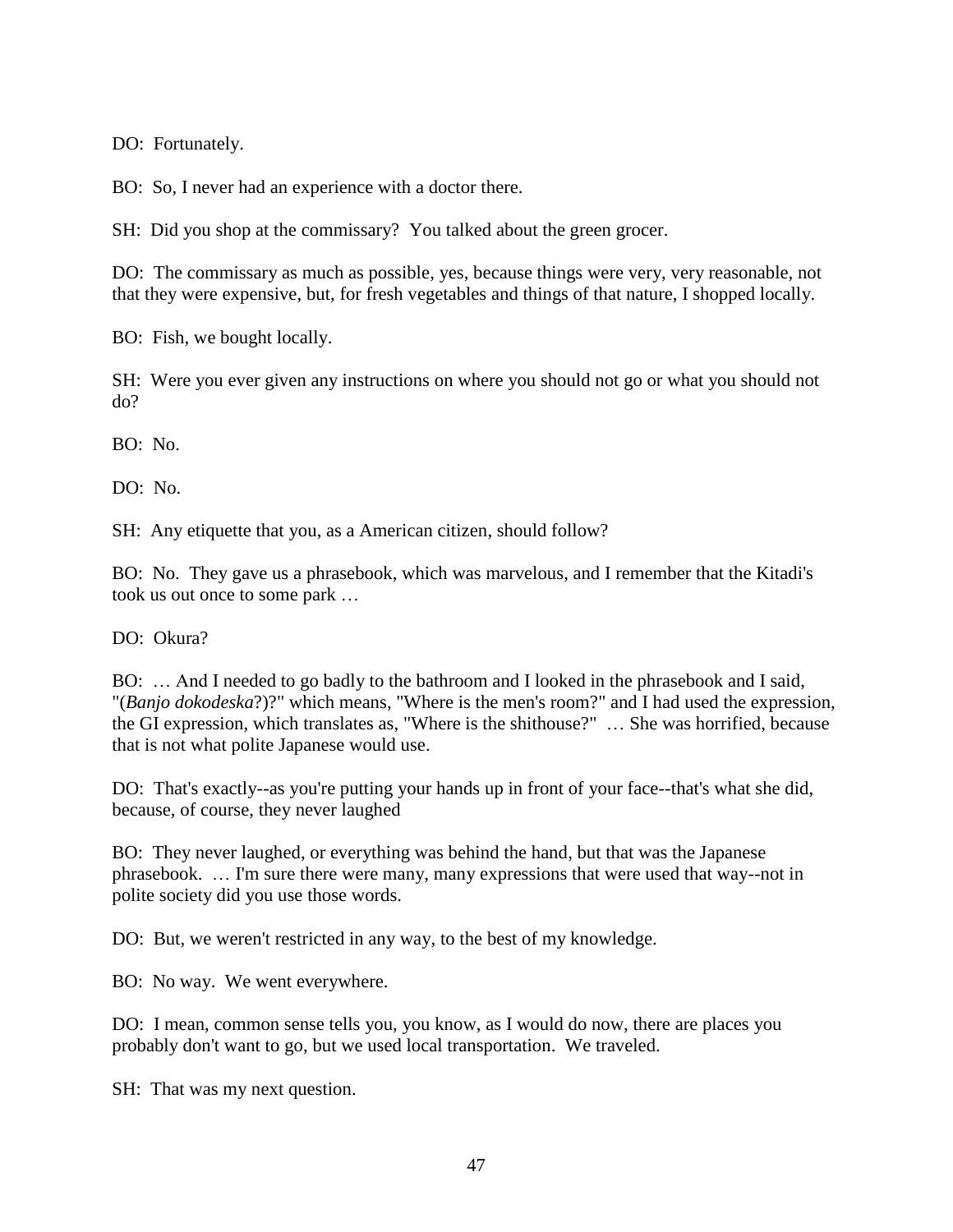BO: Oh, sure.

DO: Yes, we would go away for a weekend someplace and to see as much as we could. What an opportunity--it wasn't like I could get on the phone and call home and say, you know, "Mom, what should I do about this, that and the other thing?" ...

BO: We never received a single phone call from the States and this whole experience was about being totally independent. You don't ask questions, you don't ask permission. As a matter-offact, you have to explain, when you became pregnant …

DO: Oh, that's--never mind.

BO: … We wrote a letter home, asking for a particular kind of bra or whatever it was, and, two days later, by ESP, we received a package from this mail which hadn't even been received at home yet, and it was a maternity bra.

DO: ... I don't think so. It had to be different. It can't be; at any rate. [laughter]

BO: … We were totally on our own and it was, for young married people--I mean wouldn't it be nice if … your wife never even talked to her mother for a year? [laughter]

SI: I am not going to put that on tape. [laughter]

DO: Don't go there, [laughter] but it was an extraordinary experience in that we had initially had a wonderful landlord … who took us places. Bob's involvement teaching allowed us to go to *Kabuki*, to different things. They took us places that most people would not have gone or had the opportunity to do.

BO: They took us a lot of places that most GIs would've never, ever gone to. Now, you asked about the commissary. The thing that was in shortest supply for Japanese was coffee and they loved coffee, and so, our gift always to them were cans, which we bought from the commissary and gave to the Takigawas.

DO: And they, in turn, would give us ...

BO: Give us lavish gifts.

DO: It's a "presento" culture and, [if] they give you a gift, you, in turn, give them just one that's slightly better, and then, the next one back, goes up another notch, and so on, and so forth. … You know, I would start out, I made Jell-O, because they adored it. So, of course, I would bring Jell-O. They, in turn, would give me a painting, perhaps, or something of that sort, but, when we finally left, the people who were connected with the bank, she gave me a kimono, one of hers, … which I still have. ... His brother was the chairman of the Department of Art at Kyoto University and they gave us one of his pastel pieces, which was a beautiful thing, and they gave us a pastel piece, which we adore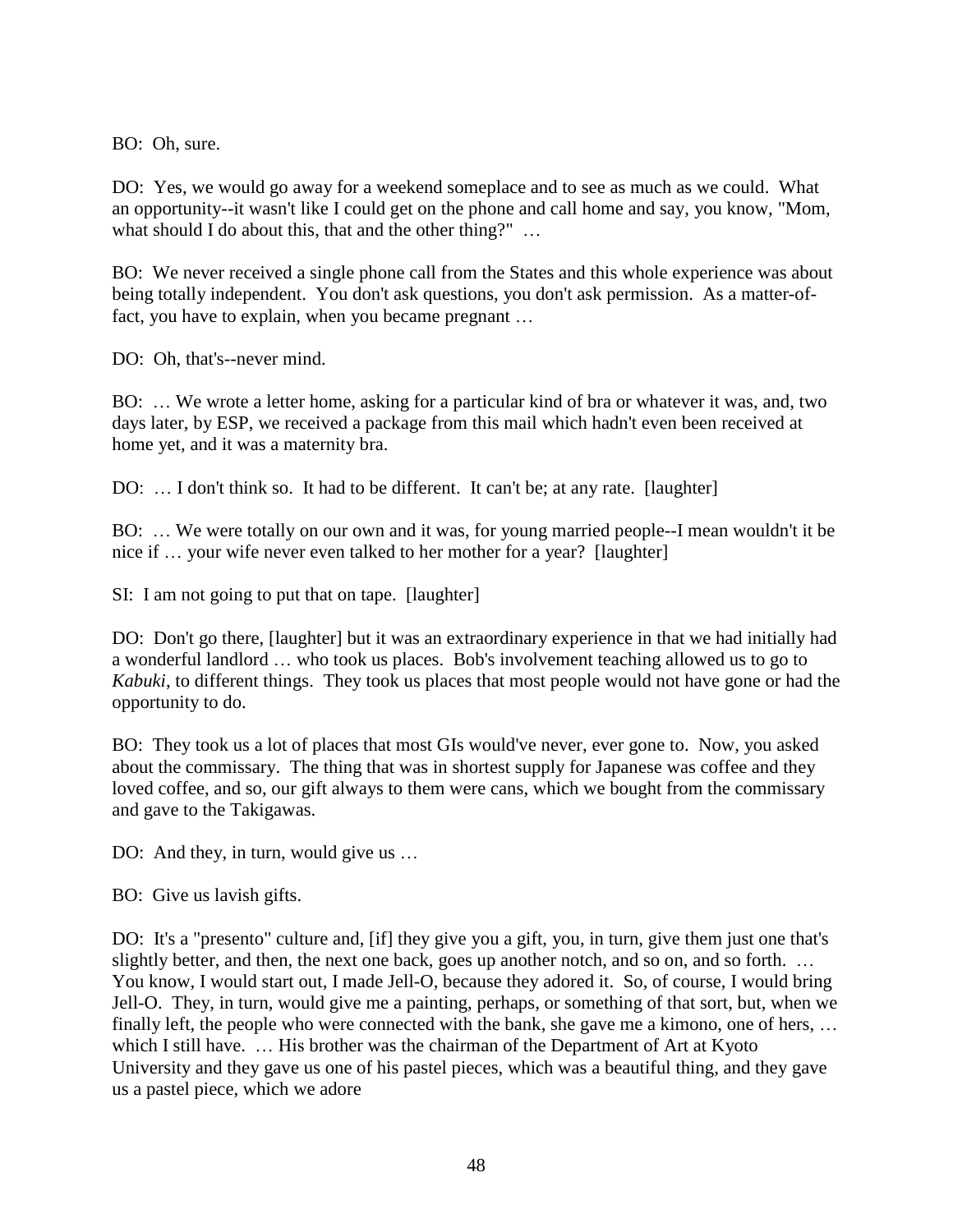BO: That is something that we did a lot of in Japan. We spent money on art.

DO: ... The next, our landlord, first landlady, had a son ...

BO: … Son-in-law.

DO: … Who was an artist, and so, we were fortunate enough to meet him, some of his friends, and see the art. … Bob and I, … Bob is an artist, and so, as a result, we would go to various galleries. The galleries were in the department stores, and still are.

BO: Yes. The top floor of every department store still has wonderful art exhibits.

DO: And, in fact, in the living room, there's, I think, the first thing that we ever bought together there.

BO: Yes, come and see it. It's wonderful. Well, you can stop for a minute.

DO: You don't have to. They can see it, at any rate, but we would see things there and some of them, unfortunately, were more money than we could afford. …

BO: We bought cheap, but we bought things we really still love.

DO: But, we bought wonderful things while we were there, and I wish we had done thirty times that, but we couldn't, we couldn't.

BO: No.

SH: In regard to the demonstrations that May Day, were there other veiled references, or more open, about the war?

BO: The house that we had lived in, which was next to Yasukuni Jinja, when we went back again to Japan, we, of course, wanted to see where that place was. It is now a museum, but not to World War II. It's to the name that the Japanese now give to World War II, which was the Great, Greater Asian something or other, [Greater East Asia Co-Prosperity Sphere], and this was a museum on that site, which was all about their version of World War II. We had that experience, too, when we went back. We went to Hiroshima and we went to the museum there and it was, again, about World War II, why we went, why we bombed Hiroshima, and the Japanese guides that we had were two young women who Doris was able to get through a particular organization for tourists in Japan. … They did not want to go with us through this museum. They had obviously been there many, many times, but they also did not want to see our reaction to this very different version of World War II, from the Japanese point of view. … When we went to Hawaii, we went to see the *Arizona* and the place was filled with Japanese tourists. [Editor's Note: The USS *Arizona* (BB-39), sunk in the attack on Pearl Harbor with a loss of 1,102 men, and the Memorial facility erected above the remains, now serves as a monument to those killed in the attack.] … We were horrified to find that they were looking at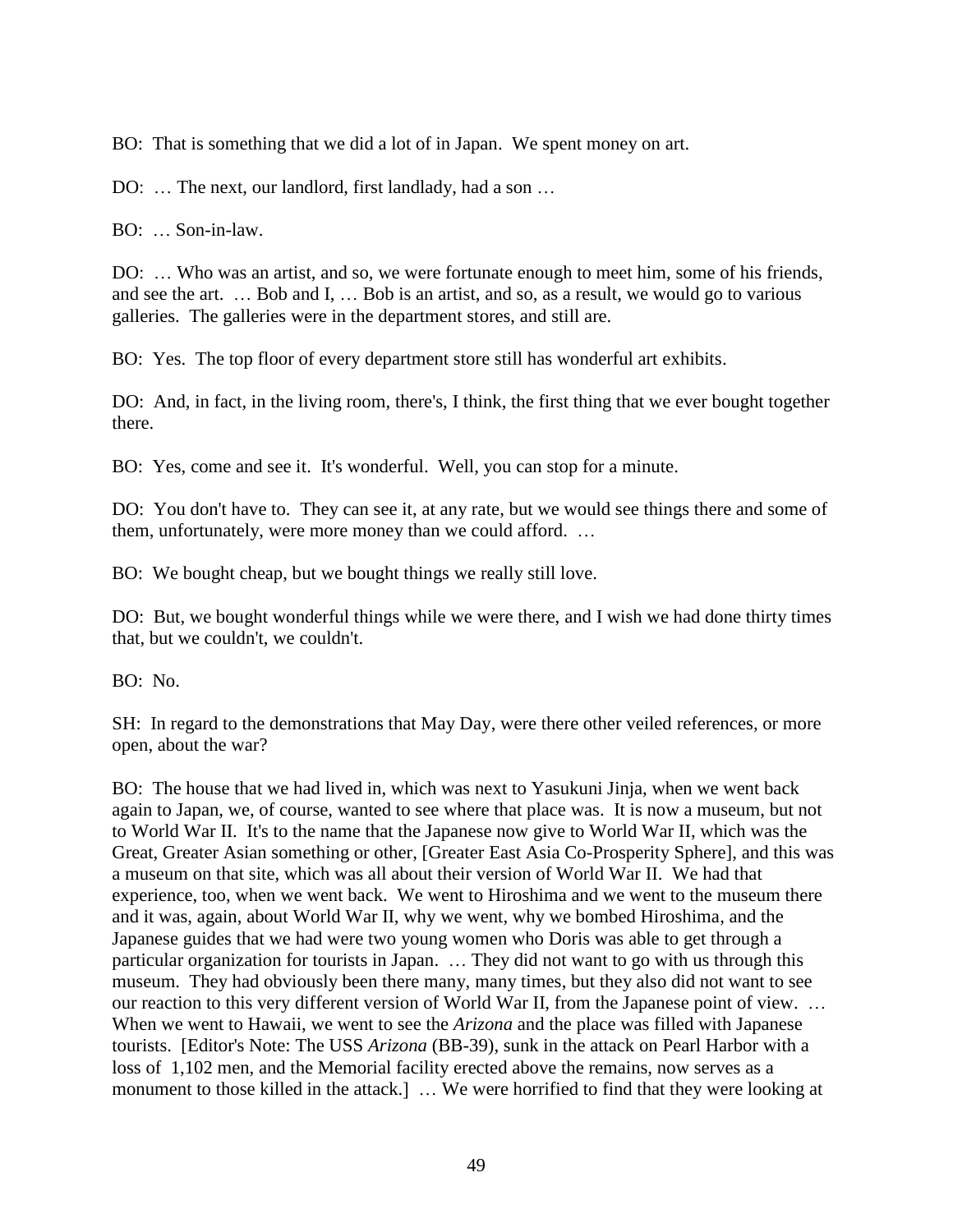the names of the people who had been killed and drowned on that ship and they were photographing it and giggling, and we were so upset. We had nothing like that when we lived in Japan.

DO: Except that I wonder, still, to this day, whether or not our going to Yasukuni Jinja, you know, to the Shrine of the Japanese War Dead, whether they, seeing us Americans there …

BO: I'm sure.

DO: … Felt as we did when we saw the Japanese at Pearl Harbor. … I don't know, perhaps.

BO: They are very …

SH: There was no reference to it. Did you go to Nagasaki or Hiroshima when you were there the first time?

DO: No.

BO: No, no.

SH: However, no one said you could not.

BO: Well, we went to places like Kyoto. … We went to wherever there were spas. There were [at] Atami and many other places. We went to Lake Chuzenji. These were the places where you went for our form of R&R, like staying at a Japanese *ryokan* [a traditional Japanese hotel] and, you know, being treated like you were some special god who had descended for the night, but, no, we would not have gone [then], but we did go to Hiroshima when we visited. We've been back several times since then. Yes, we've been back, what? three times.

DO: Three times.

BO: Three times. We adored Japan and have wonderful memories--I mean, why would we not?

SH: It is such a wonderful story. I am so thankful that you were able to share that with us, being a dependent, your reactions.

BO: … I'll tell you, being a dependent and not being paid in *yen* or dollars caused us some problems. …

SH: Where could you spend the scrip? That is what I wanted to ask.

BO: You could only spend scrip at the PX or commissary.

DO: But, you could bank it.

BO: You could bank it, which we did.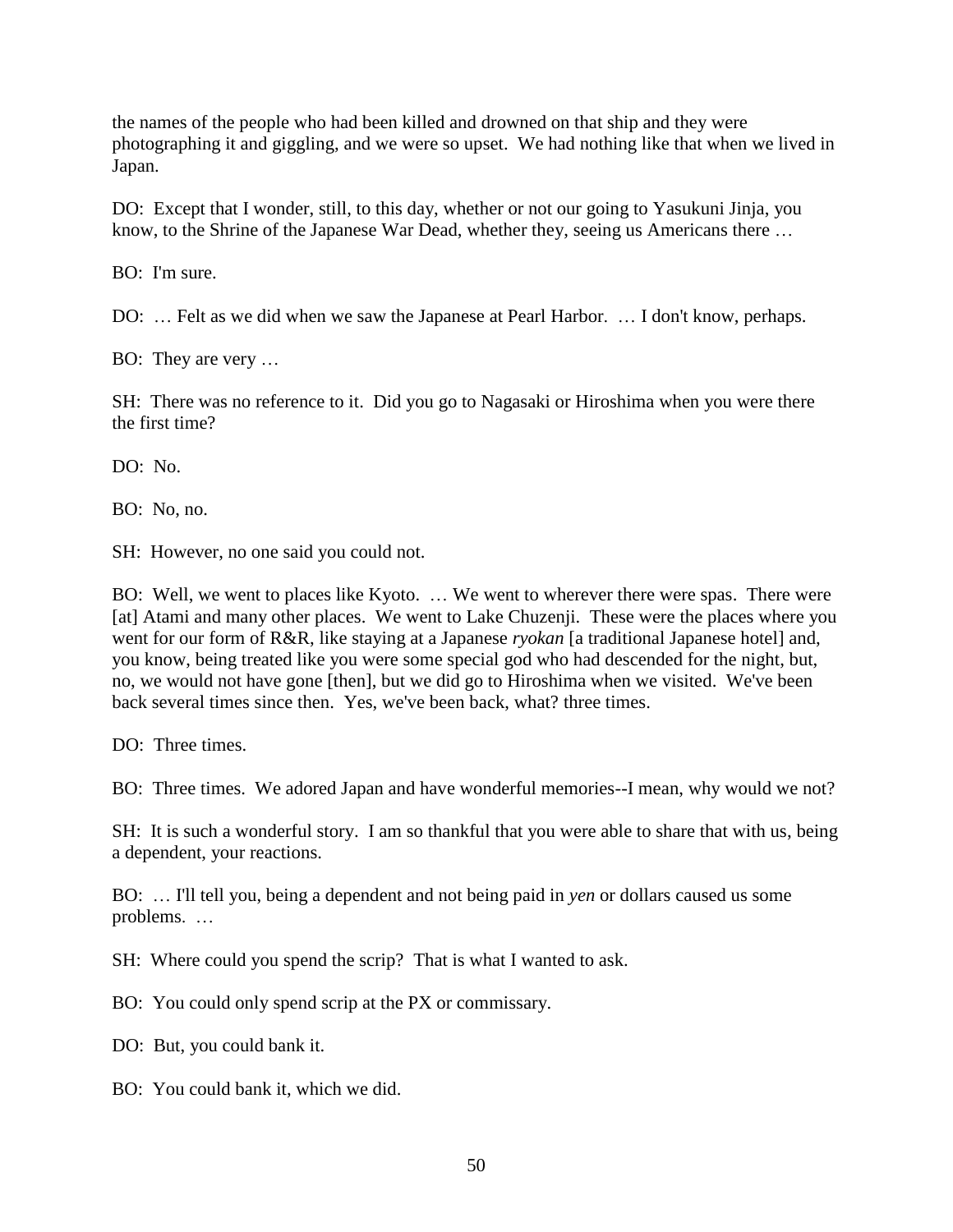DO: Which, then, of course, becomes [American dollars].

BO: And then, … we lived on [the economy]. You traded some of that for *yen* at the American banks that were GI banks exclusively, … either in Pershing Heights or Hardy Barracks, but we decided we wanted to go to this restaurant, which everybody loved. It was a German restaurant and it was near Hardy Barracks, which is where she worked. … The bread was superb and we asked for more of the pumpernickel and, when the bill came, they had charged us for the second helping of bread and we did not have enough money …

DO: No *yen*. [laughter]

BO: … No *yen* to get back home. So, we had to walk many, many, many miles along the trolley tracks, because we could not get on Japanese transportation without *yen* and all we had was scrip. So, there was a disadvantage if you were really living in the country. Being paid in scrip was really very difficult.

SH: There was not a black market that would allow you to use it.

BO: If it was, it was so forbidden that you wouldn't have dared. I mean, nobody I knew or you knew ever got involved in a black market with American money. We were kids. We were really very young.

SH: You talked about the community of GIs and those working on the paper. Were there other entities there, other than the newspaper and the military? Were there others living on the economy?

--------------------------END OF TAPE TWO, SIDE ONE-------------------------

BO: … Fairly well, but we had no interaction with them at all.

SH: At the UN Headquarters, of course, as you say, they were from the militaries of all the different UN countries.

BO: Yes.

SH: Did they too have enlisted men living off the base?

BO: No, no, they were all officers. They were really in an office environment and they may have had staff, but we never saw them at all.

SH: Okay. In other words, when you were out shopping, you did not run into the French version of yourself.

BO: No, no. I would assume that … all their office help was Japanese.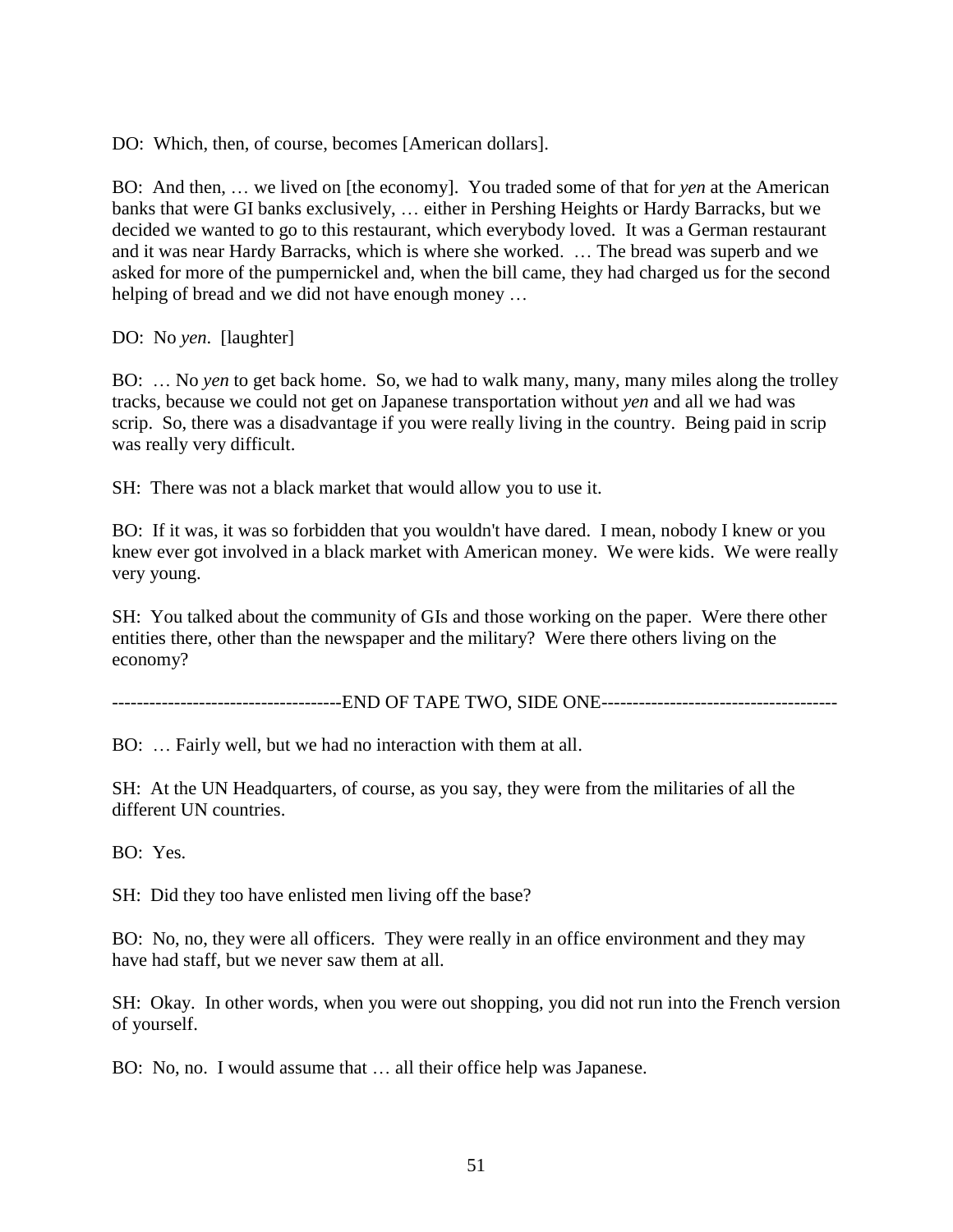SH: Okay.

BO: I assume--I wouldn't know. The only time I really got to walk the building and see these offices was to accompany the Japanese cleanup groups. So, I don't think I ever saw them at all.

SH: Okay. There were no ceremonies where you would have any interaction.

BO: No.

SH: Was there ever a chance that the honor guard itself would go anywhere else, other than right there at the UN?

BO: No, except to the airport. That's about all. We would greet, you know, the parade and do things for the visitors, or maybe not even to the airport. There was one little airport, Haneda.

DO: I don't recall.

BO: I don't recall ever going outside, no. We were in there.

DO: Then, they kicked him out of … that unit anyway, when he gained [weight].

BO: Oh, yes. … When I had gained enough weight that I could no longer zip up these shirts, they moved me to the supply room. [laughter]

SH: Really?

BO: The Army corps supply room, where I would be hidden and wouldn't embarrass the Marines.

DO: Besides which, he never learned his left from his right. [laughter] …

BO: I was very bad. [laughter]

DO: … The Queen Anne's Drill. [laughter]

SH: You talked about the art galleries. What about music? Were you exposed to any of the …

BO: … Japanese music.

DO: We went to the music hall. ...

BO: Oh, yes. The Grays were really …

DO: Friends.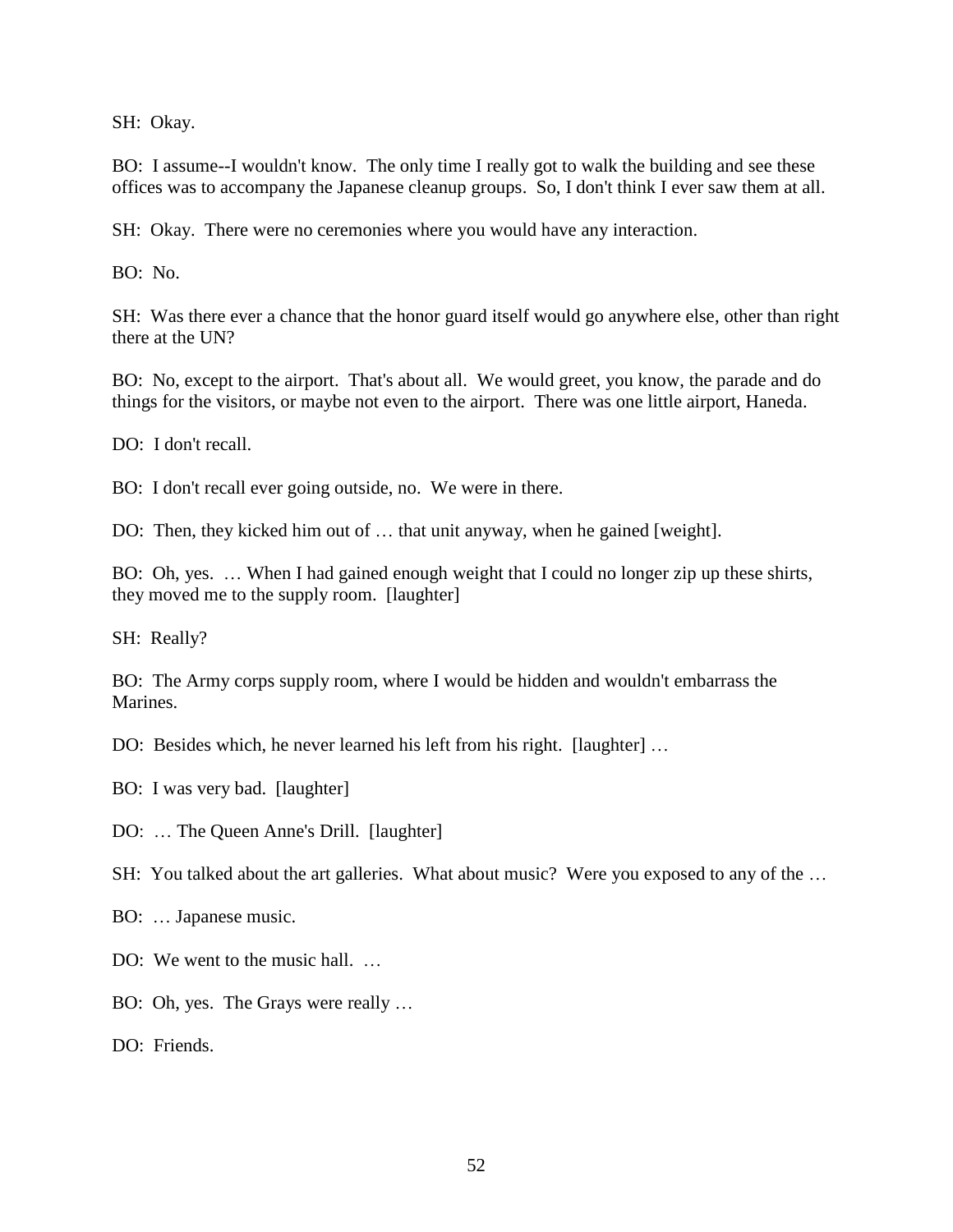BO: Friends, but they were bohemians. I mean, they were interested in everything, and so, we would go to burlesque shows, but burlesque shows were not girlie shows in Tokyo, at that time. They were, like, very sad plays, but people would sit in the audience and they ate tentacles ofdried squid or octopus. … Instead of popcorn, it would be this kind of things, or on-the-street food was octopus balls, which were really some kind of a dough with pieces of octopus in it and they were little, round, bullet-y kind of things. Because of the Grays, especially, we got to do a lot of really nutsy things, but … music was very important, but not Japanese music. There were coffeehouses scattered everywhere in Tokyo and the coffeehouses had programs, that you could go to hear Beethoven at this place, Mozart at this one. They were mad for American, not American, classical music, and these places were gorgeous, I mean, with red, plush …

DO: Small, small places

BO: Small, but, you know, with red velvet walls and they were plush and upholstered. It was really very beautiful, and you could stay there for long periods, for a whole symphony, if you wanted to, on a cup of coffee.

DO: Well, Starbucks is on the same order. [laughter]

BO: Yes, same order, but … there were a lot of Japanese kids there soaking in classical music.

DO: I think one of our favorite things is when they would put up a neon sign, and because the Japanese have such difficulty with the …

BO: "R's" and "L's."

DO: Letter "L" and "R," the sign would be written, "Napery Crub," instead of Napoli Club. [laughter]

BO: Yes, or the "Gondara Crub," "crub," C-R-U-B, so that you knew, you know, that these neon signs had never been proofread. It was hysterical.

DO: I don't know if they were neon or not, but they were ...

BO: I would have loved to take pictures. They were neon.

SH: That was the new way to advertise.

BO: Oh, the new thing. When we went back to Japan most recently, we could not believe what Tokyo looked like. It was neon lights everywhere.

DO: Makes Times Square look like …

BO: Did you see *Lost in Translation* [a 2003 film]?

SI: Yes.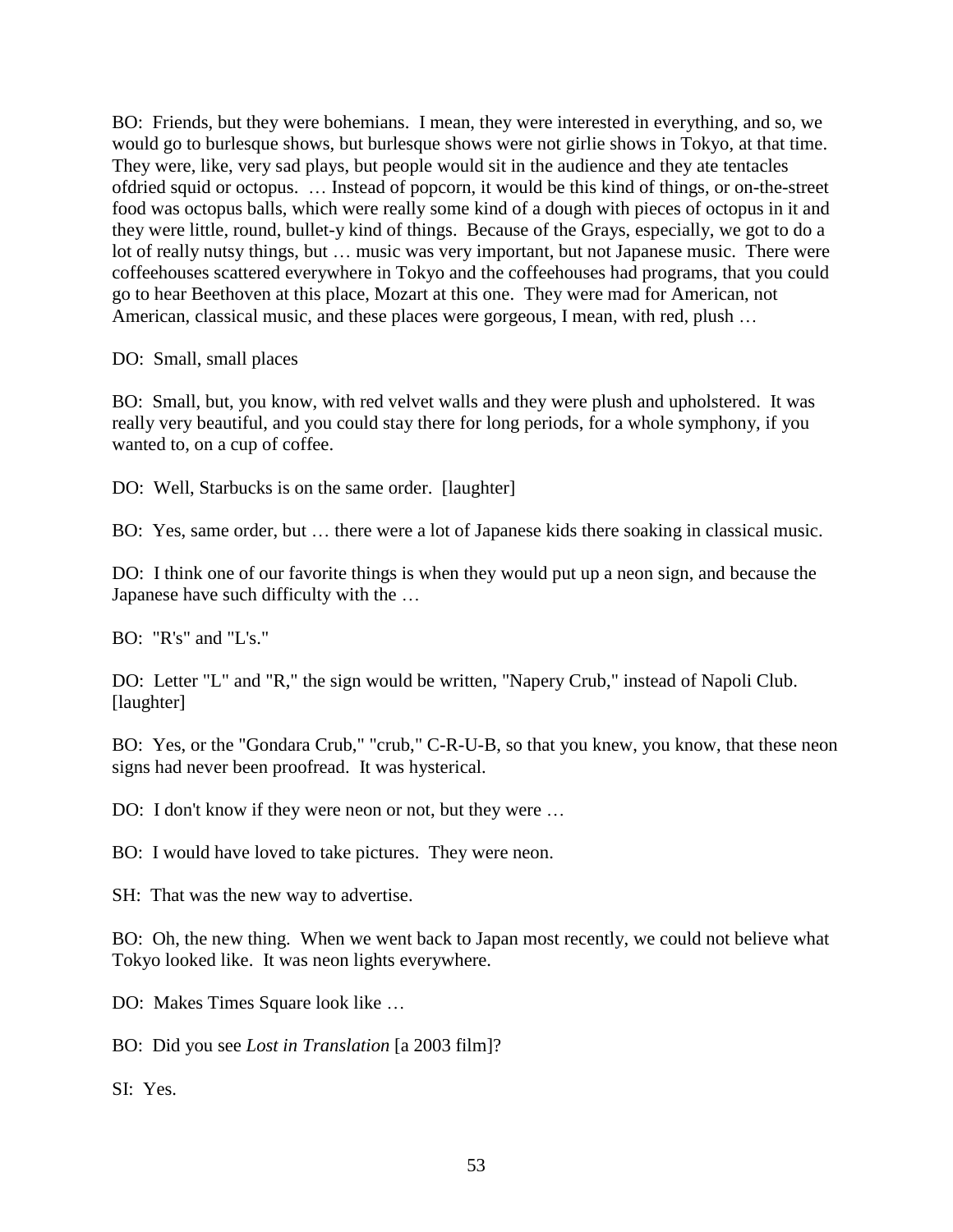BO: The movie? That's where [we were]. That's Shinjuku, and that is absolutely unbelievable. There's an electricity in Tokyo that is like nowhere else, [laughter] seriously, nowhere else.

DO: Yes, very exciting.

SH: Would you like to talk a little bit about your coming back? Are you still in the military? You actually came home on the same ship.

BO: We came back on the *General Anderson*.

DO: No, USS *Anderson*. [laughter]

BO: USS *Anderson*, [USS *General A. E. Anderson* (AP-111)] and it was thirteen days of hell, because she was pregnant and very sick. … They would permit me to come up on her deck for the day, but I'd have to go back for meals and for sleeping. As long as she was outside, she was able to survive, but an amazing thing happened. Apparently, there may have been four or five Jewish people on this boat, whether they were staff or dependents, and they had--it was *seder* night. Passover fell and they had a little *seder* for us onboard this boat, but, immediately, when we got back to San Francisco, which is where the boat landed, we were there for, what? maybe three days. … On my birthday, they got me out of the Army.

SH: [laughter] In San Francisco?

BO: In San Francisco.

DO: Yes, he was discharged there.

- BO: I was discharged there.
- DO: They didn't have to pay [for] our trip home. [laughter]

BO: And we had to pay for our trip home.

DO: I am not sure. I don't think so.

BO: I don't remember if that's true, but, two weeks later, Doris, very early, delivered at sevenand-a-half months.

DO: The end of my seventh month.

BO: End of her seventh month. I was looking for a job. I had no insurance, no job, I had just gotten out of the service and we had medical bills for premature twins that were astronomical and ate up every cent that we had. So, they were not thinking of us when they booted us out of Tokyo early. Yes, it was not the kindest thing they did to us.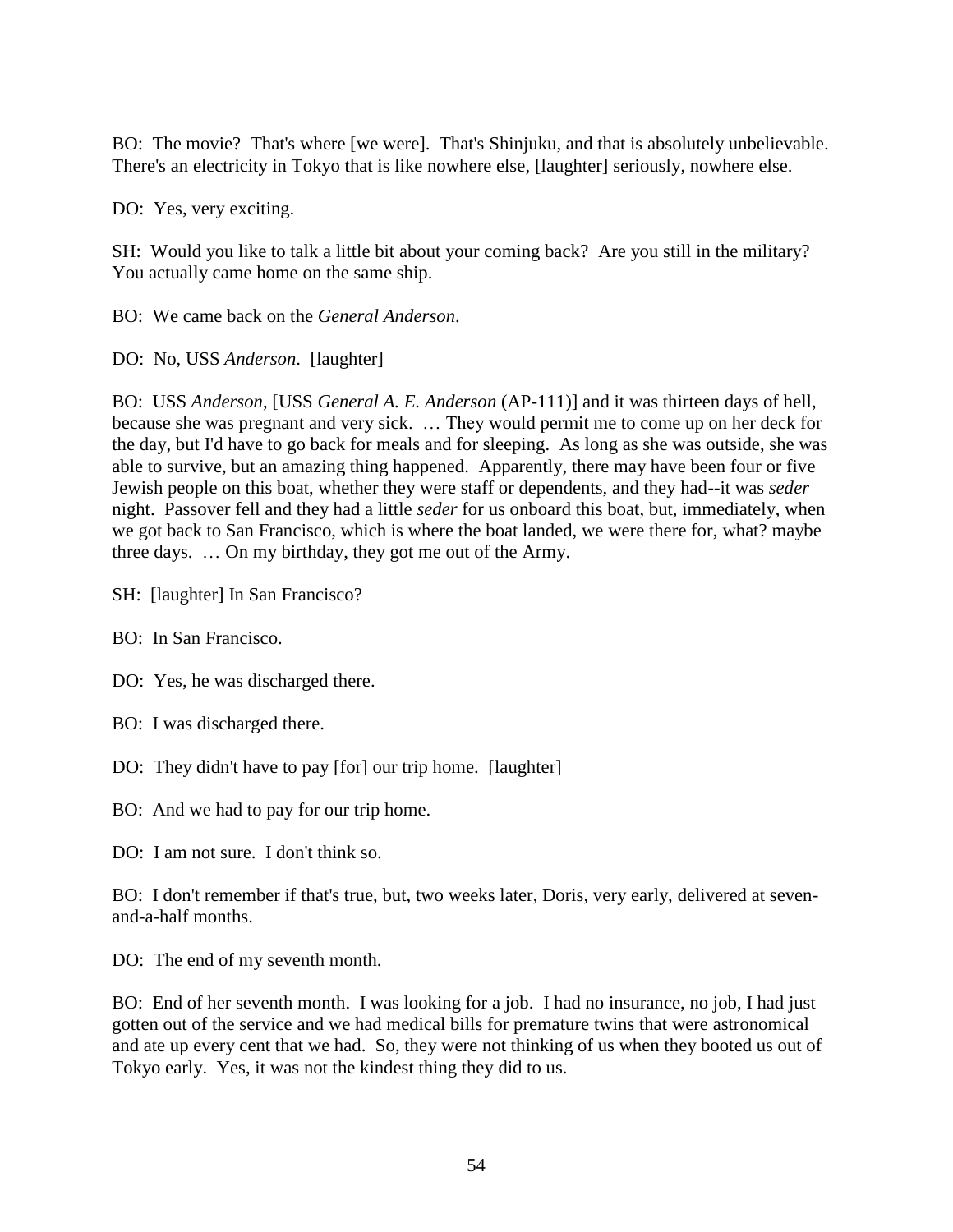- SH: Did you come back to your parents' home?
- DO: Yes, yes, since we had no choice.
- SH: Did you come back by train from San Francisco?
- DO: No, no, I think we flew back.
- BO: I think we flew.
- SH: They allowed you to fly.
- DO: I suspect so. Well, *they* weren't involved anymore. [laughter]
- SH: No, I meant the airline itself.

DO: I guess.

- BO: I think so, yes, probably.
- DO: Must have. You know, things are wiped out of your memory.

SH: Right.

DO: So, yes, we must have.

BO: I was at an interview when, for some reason, I called home. She hadn't felt well that morning, and my mother-in-law said to me, on the phone, "Are you sitting down?" I said, "Why?" She says, "Doris delivered today and they're twins, a boy and a girl, and they may not survive. So, come home right away," and I did and they not only survived, but they thrived. It was amazing. ... They were in the hospital for, what? until they gained up to five pounds, which I think took two months.

DO: A long time, because they weighed in at three pounds.

BO: And then, lost a little weight. Yes, so, when they were five pounds, they were allowed to leave the incubators and come home.

SH: That is amazing, in the 1950s, two or three pounds.

BO: And then, we moved to an apartment.

SH: Was the job interview successful?

BO: Not only successful, but I went to tell the interviewer that I had to rush home, because my wife was [giving birth], and she says, "I'm a twin." She called me the next day and said, "You've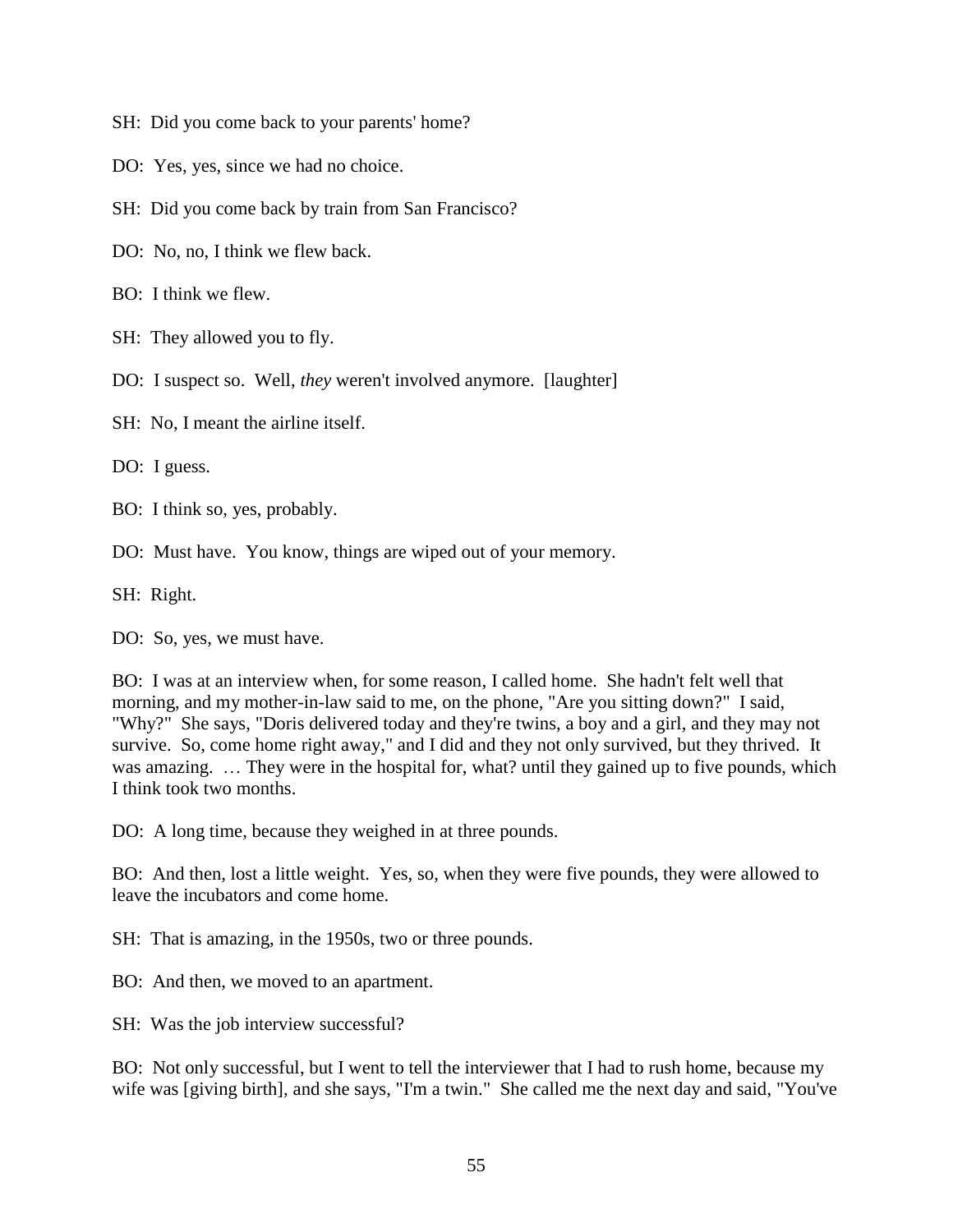got the job and the salary that I had quoted is not high enough, and so, I'll pay you more." This was at Bloomingdale's, for the executive training squad.

DO: … And where did they put him for his first assignment? The infants' department. [laughter]

BO: They put me in the baby department, where they let me have all the samples. [laughter] Everything that had been sent as a sample was sent home to the kids. They were wonderful to us, really.

SH: What a wonderful, fortuitous set of circumstances. [laughter]

DO: Yes, it really was. It was amazing.

BO: Yes, but the idea is that we had no idea that she was going to deliver or that she [was having twins]. We just thought she carried big. [laughter]

SH: This is great. When did you return to work?

DO: I stayed home with the children until they started school. Then, I went back as a substitute and I subbed for some time. I got a long-term subbing job, and then, that was over. [laughter]

BO: And you used to work for Douglass.

DO: And then, I went to work at Douglas College and I started working there in 1969. ...

BO: The kids would have been …

DO: Full-time.

BO: [Born in] '56--thirteen?

DO: Judy was ten, nine or ten, and Dave and Lisa were thirteen.

SH: You had another child after that.

DO: Yes, yes.

BO: We had one three years afterwards.

DO: I started initially at Douglass College as executive secretary to the something council--the Faculty Council, I think it was called. That's just what I think it was called at the time. Subsequently, because of committees I had served on, I got to know most everybody in the faculty at Douglass and I knew that they were starting … a school of the arts. … So, I spoke with Jack Bettenbender, who was the founding dean and founder of that school, and told him he needed somebody like me. [laughter] He said, "Write up a job description," which I did, and I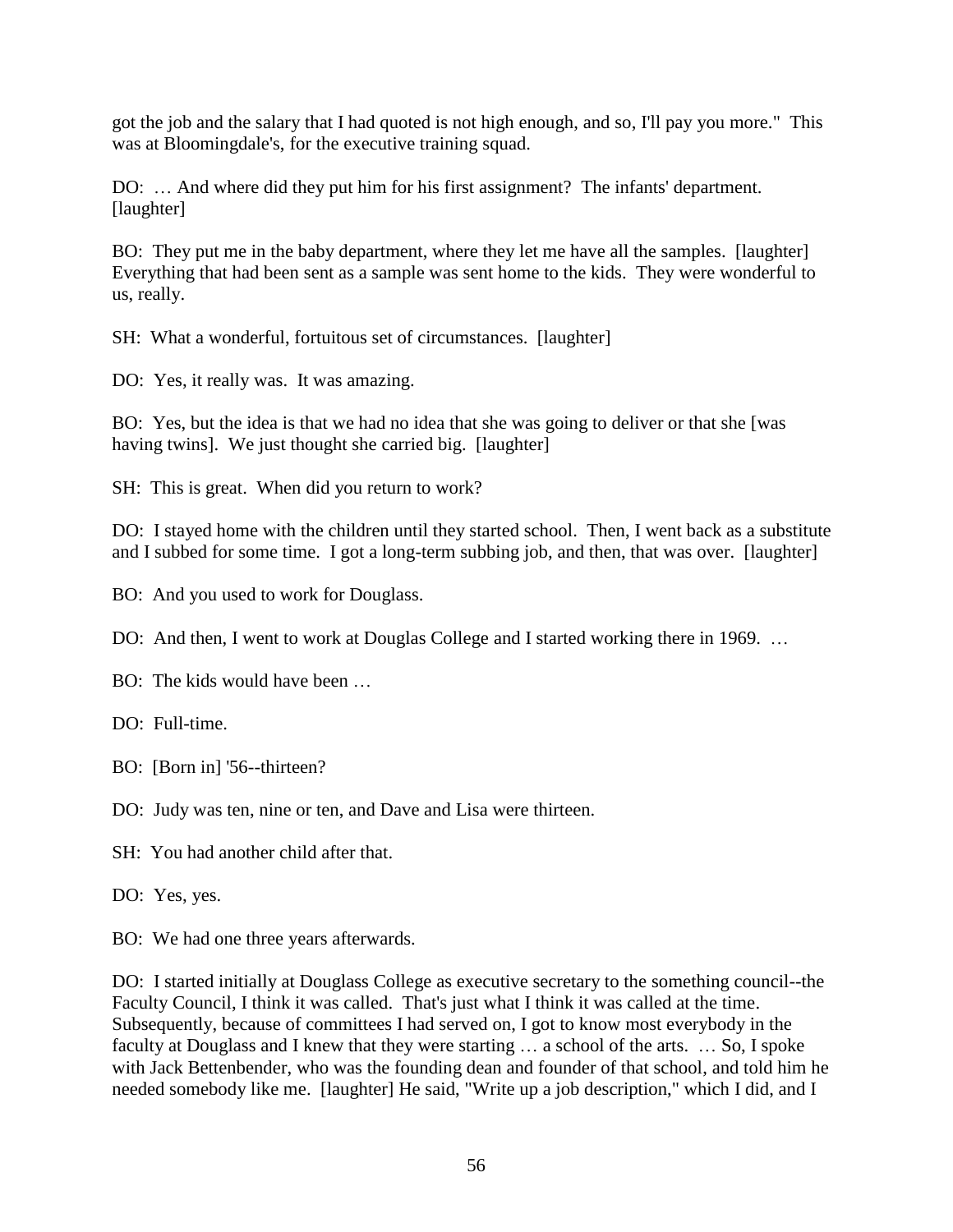made one stupid mistake--I put in everything but the kitchen sink about what I could do for them, and so on, and so forth, and, subsequently, was the one who was selected for the job. [It] became very difficult, later, getting a raise, because I was doing everything, [laughter] you know, and I'd have to show new things that hadn't been done before, but I ended up with Mason Gross [School of the Arts] and staying there until I retired.

- BO: Twenty-seven years.
- SH: You saw a tremendous change.

DO: Oh, God. I mean, our first graduating class, … I think we had seven people graduating, you know, and there was a time when I can remember that they said the school would not have more than three hundred-and-some people. Well, that's long since gone, but it was a wonderful experience and working with Jack was an amazing thing.

SH: Was he primarily who you worked with, because he stayed there for quite some time?

- DO: Until he died, and then …
- BO: And then, Paul Trilling's wife took over.
- DO: No, no, she didn't.
- BO: Who was that?

DO: Jim Scott took over after that. After Jim Scott, Marilyn came in, Marilyn Somerville came in. I believe, I think, that's the order it was, but we moved from a little office … near the Little Theater to downtown, where Foot Prints is--it was P. J. Young's--over to what had been another department store, or something or other, around the corner on Livingston, and then, over to the Douglass Campus while they built something else, and then, downtown to where they are now. Yes, it was marvelous. I loved doing that, yes. So, I ended up being, you know, Assistant Dean for Academic Services and Dean of Students for Mason Gross. So, it was a wonderful, wonderful career, really.

SH: I know we had promised to conclude soon.

DO: Oh, I don't have to leave until quarter [after], twelve-fifteen.

SH: Okay.

DO: I'm okay.

- BO: If you have any other questions?
- DO: I'm okay until then. He could be here--he's around all day. [laughter]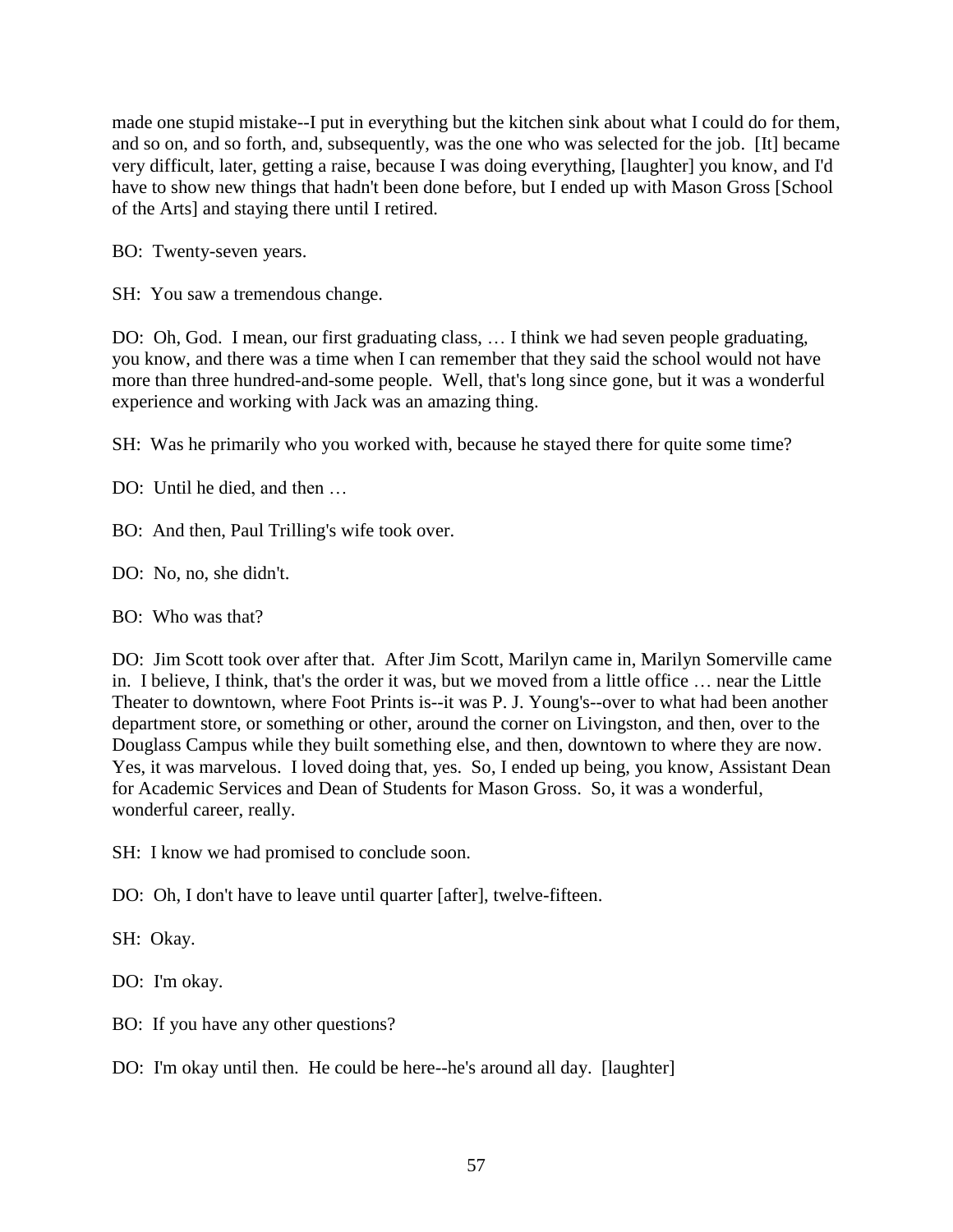BO: No, I'm not, as a matter-of-fact.

SH: Can you talk a little bit about what you did afterwards?

BO: Oh, I worked for Bloomingdale's and, eventually, was in the furniture department, and then, transferred to Bamberger's, where I was the furniture buyer for many years. … Then, I was solicited to be a manufacturer's rep for one of the companies from whom I bought and did that until … 1977, when I realized, in that business, I was already gray-haired and an old man and it was time to get the hell out of that business. … So, I looked around for something I could do as an older man and it was real estate, and I worked as a real estate guy for fifteen years, and then, I retired.

SH: A really booming time for New Jersey, if my math is correct.

BO: Yes, yes, and it was in this area, which was high-priced houses even then. So, it was a very nice ending to a career, and then, I taught for ten years. … There was an organization called Counter Point, which is language specialists, and the company that they worked for was …

DO: They have contracts with other [companies].

BO: They cut contracts with pharmaceutical houses, who would be bringing people from Europe or the Asia [market], largely Asia, and these people needed to speak English, but, more importantly, it was cross-cultural training. "What is life like in the United States? What do Americans think?" and it was the best job I ever had. It was absolutely fascinating. These were the smart people, with some ability to communicate, but they were people you could become very dear friends of, and we had friends.

SH: Did you teach them in a classroom setting?

BO: No, it was one-on-one, two hours at a time, and you saw them maybe once, twice, three times a week, and it was very [intense].

SH: At their home or their business?

BO: No, no, … you would go to their office or they would come to Counter Point's offices. I don't think I ever really … went to somebody's [home]--yes, maybe.

DO: Oh, sure you did.

BO: Yes, I went to people's homes, too.

DO: Sure you did.

BO: Wives of the pharmaceutical executives, still correspond with several of them, and, when we went back to Japan recently, we met two of my students.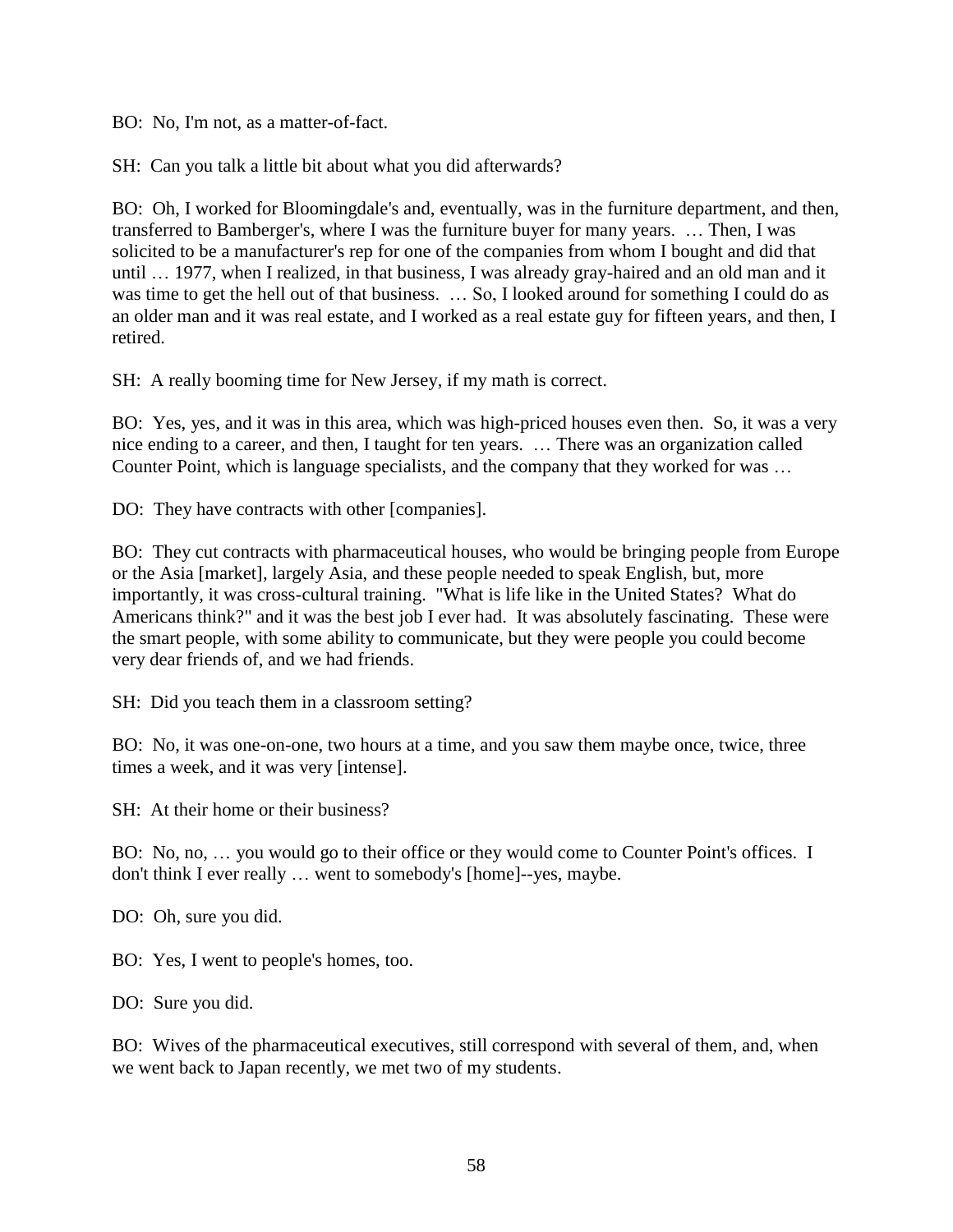SH: Really?

BO: Again, who treated us like royalty in Japan and took us to great, crazy places in Tokyo, which American tourists would never have ever been. [laughter]

DO: We were literally--I mean, when I say I don't think there's been an American in these places ever … [laughter]

BO: Ever, ever.

SH: Oh, my.

BO: So, we had wonderful experiences from that job. I had a lot of Japanese, but everything was conducted in English. I mean, the Germans, the Russians, every nationality, … everything was conducted in English, but it was nice to know some [Japanese].

SH: Was the State Department involved with this or just private businesses?

BO: It was private business, largely with the pharmaceutical company which is now called Sanofi, but was originally American Hoechst.

DO: And then, became Aventis.

BO: Which was a German [firm], then, became Aventis, and, now, it was bought by a French company, and I stopped working because the French company wanted people, Americans, trained in [French] to go to France. … So, my French is okay, but not nearly good enough to do that. Our son was in the State Department, for many, many years, and he's a perfect French speaker and he lives in Paris, even now.

SH: Does he?

BO: Yes.

SH: That would help you make that cultural transition. What about the other children, your two daughters?

BO: His twin … sister died five year ago, of breast cancer.

SH: I am so sorry.

BO: And the youngest one, Judy, is now an art teacher, married, with three little girls. One of them …

DO: Little?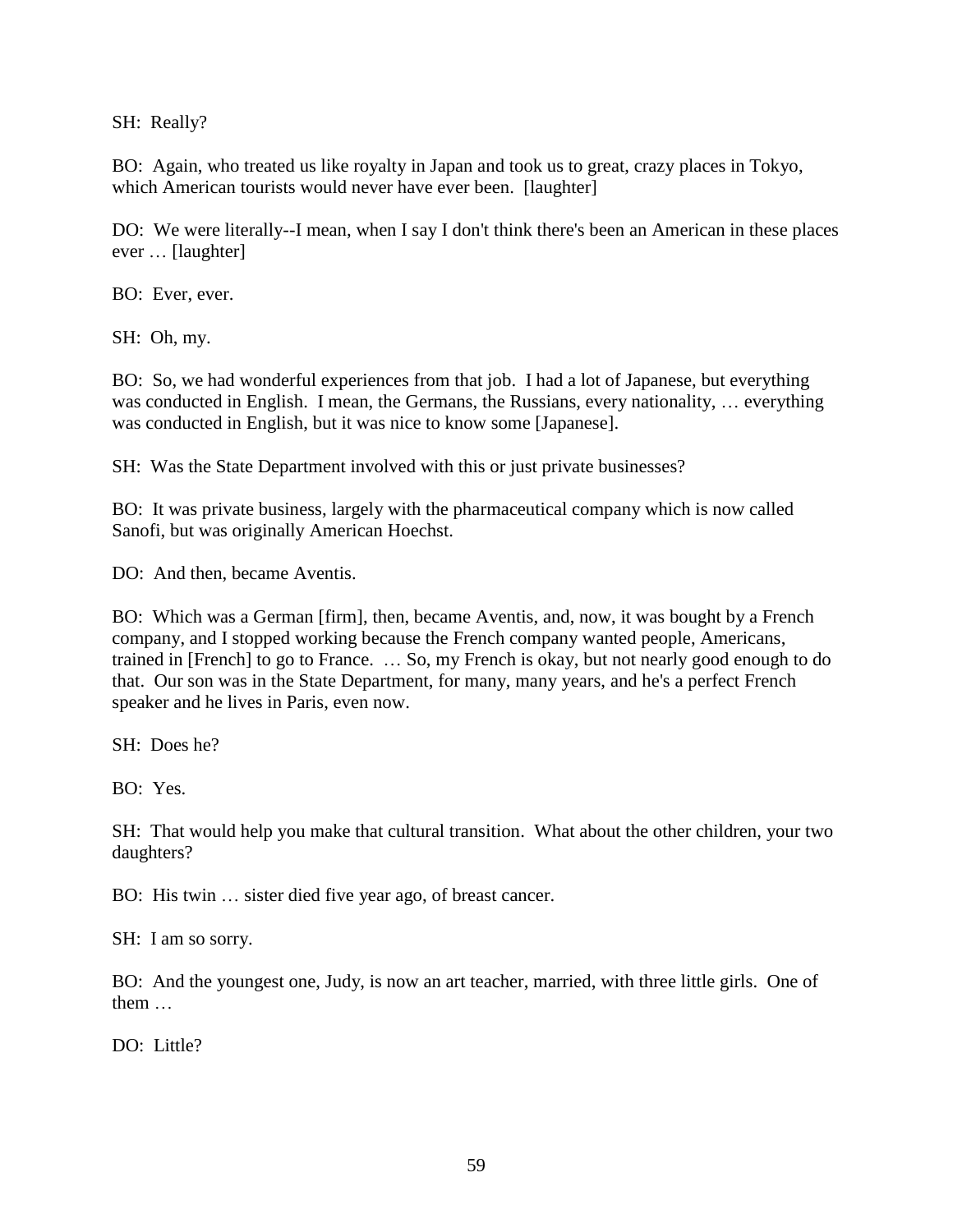BO: Little girls; [laughter] one is a sophomore at Rutgers and one, we're hoping, will be at Rutgers next year, although she's not sure she wants to go there, and the little one is thirteen. So, I mean, we don't have any babies anymore.

SH: That is wonderful.

SI: I was wondering about the fact that, before you went into the military, you had been on a clear path to become an English professor or an academic.

BO: I decided it was absolutely something I would not even go near with a ten-foot pole. I'm not a political person and it was a lot of politics in there.

SH: You loved just teaching.

BO: I loved the teaching and hated the whole business of publish-or-perish. So, I decided that was not a career path for me. That was not a hard decision to make. I had seen it very close up and it was just not me.

SH: Mrs. Ostroff said that you were an artist. Did you continue?

BO: Do I paint still?

SH: Do you paint? Do you write?

BO: I do both. Right there is one of my paintings.

DO: … Oh, that goes back a hundred years. [laughter] What he had been painting mostly, in the last ten years, I guess, are …

BO: Decorative screens.

DO: Decorative folios.

BO: Large-scale.

SH: The one in here?

DO: Not that one.

BO: No, not that one

DO: This one is interesting.

BO: But, if you're curious, I'll show you, which is downstairs.

DO: Go show them the pictures.